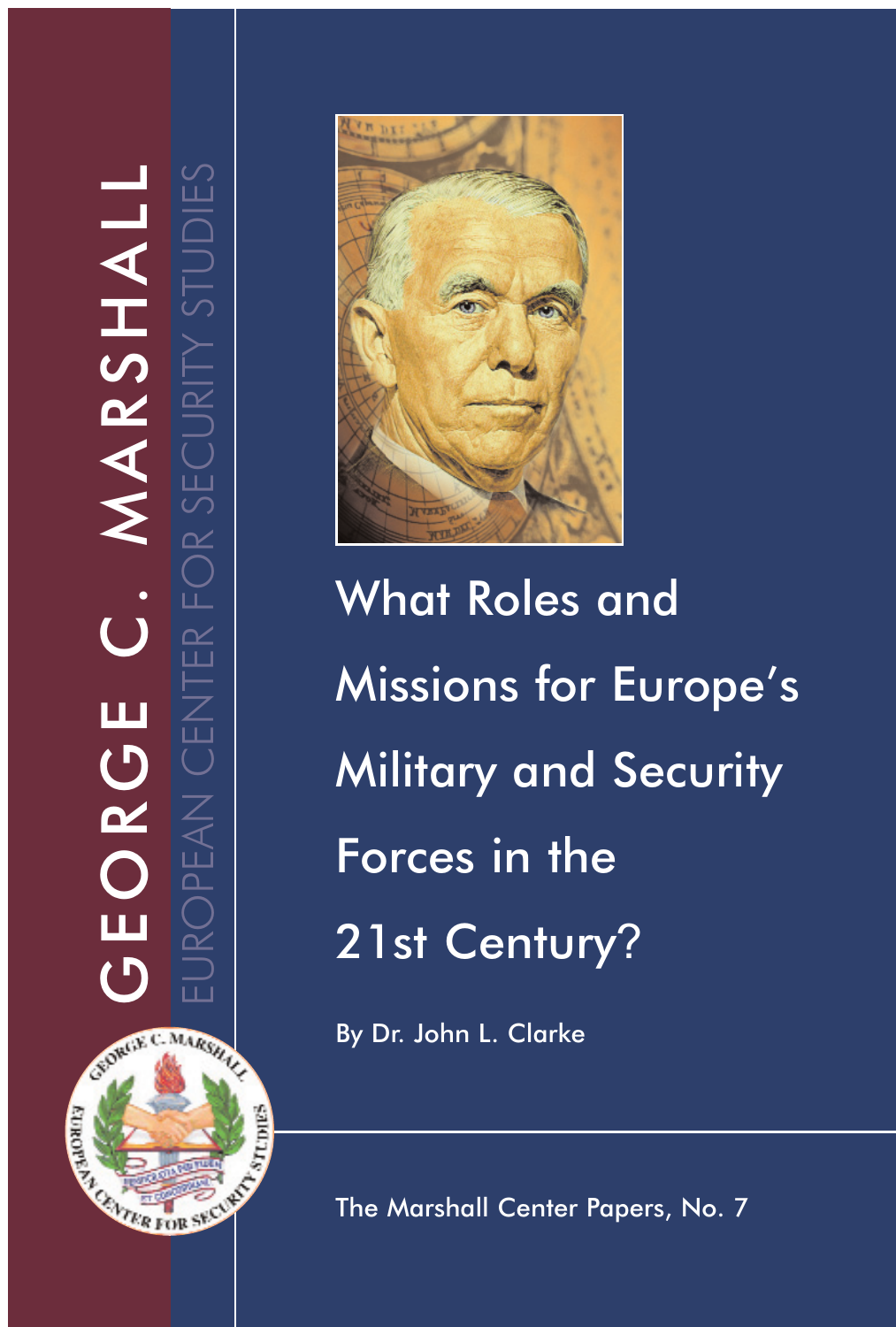#### *The George C. Marshall European Center for Security Studies*

The George C. Marshall Center is a leading transatlantic defense educational and security studies institution. It is bilaterally supported by the US and German governments and dedicated to the creation of a more stable security environment by advancing democratic defense institutions and relationships; promoting active, peaceful engagement; and enhancing enduring partnerships among the nations of North America, Europe, and Eurasia.

#### *The Marshall Center Papers*

The *Marshall Center Papers* seek to further the legacy of the Center's namesake, General George C. Marshall, by disseminating scholarly monographs that contribute to his ideal of ensuring that Europe and Eurasia are democratic, free, undivided, and at peace in the 21st century. Papers selected for this series are meant to identify, discuss, and influence significant defenserelated security issues. The *Marshall Center Papers*' focus is on comparative and interdisciplinary topics, including international security and democratic defense management, civil-military relations, strategy formulation, defense planning, arms control, peacekeeping, crisis management, and cooperative security. The *Marshall Center Papers* are written by Marshall Center faculty and staff, Marshall Center alumni, or by individual, invited contributors.

The views expressed in this paper are those of the author and do not necessarily reflect the official policy or position of the George C. Marshall European Center for Security Studies, the US Department of Defense, the German Ministry of Defense, or the US and German Governments. This report is approved for public release; distribution is unlimited.

#### *We invite comments and ask that you send them to:*

#### *International Address: US Address:*

Director Director George C. Marshall Center George C. Marshall Center ECMC-CL-O-MCP ECMC-CL-O-MCP Gernackerstrasse 2 Unit 24502 82467 Garmisch-Partenkirchen APO AE 09053 Deutschland

*Address Changes and Requests for Copies of Marshall Center Papers:* Please write to the above address, or TEL 49-(0)8821-7502310, FAX 49-(0)8821- 7502688, or via the internet at mcpapers@marshallcenter.org.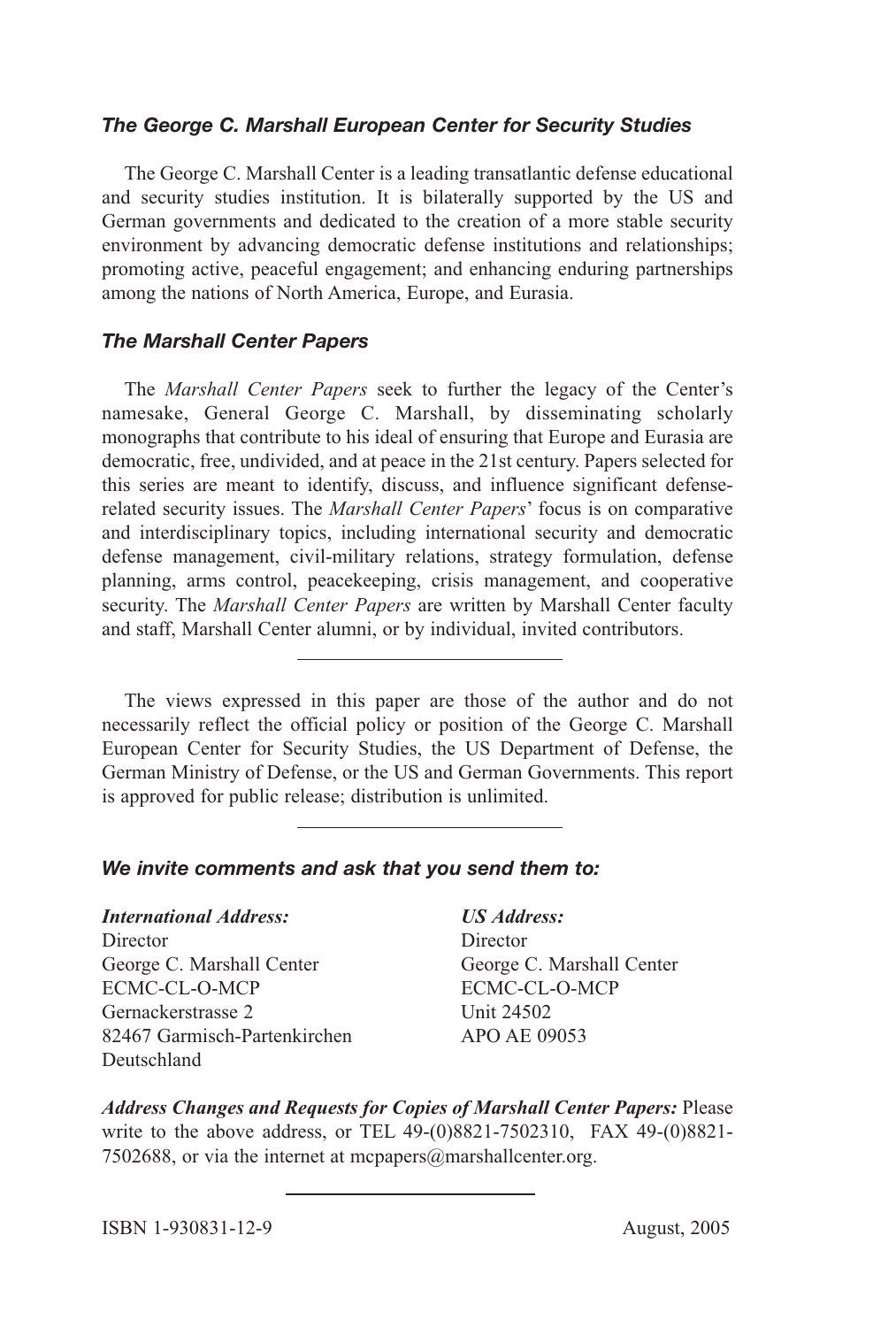# *What Roles and Missions for Europe's Military and Security Forces in the 21st Century?*

*By Dr. John L. Clarke*

John L. Clarke is the Professor of Leadership, Management and Defense Planning at the College of International Security Studies, George C. Marshall Center, Garmisch-Partenkirchen, Germany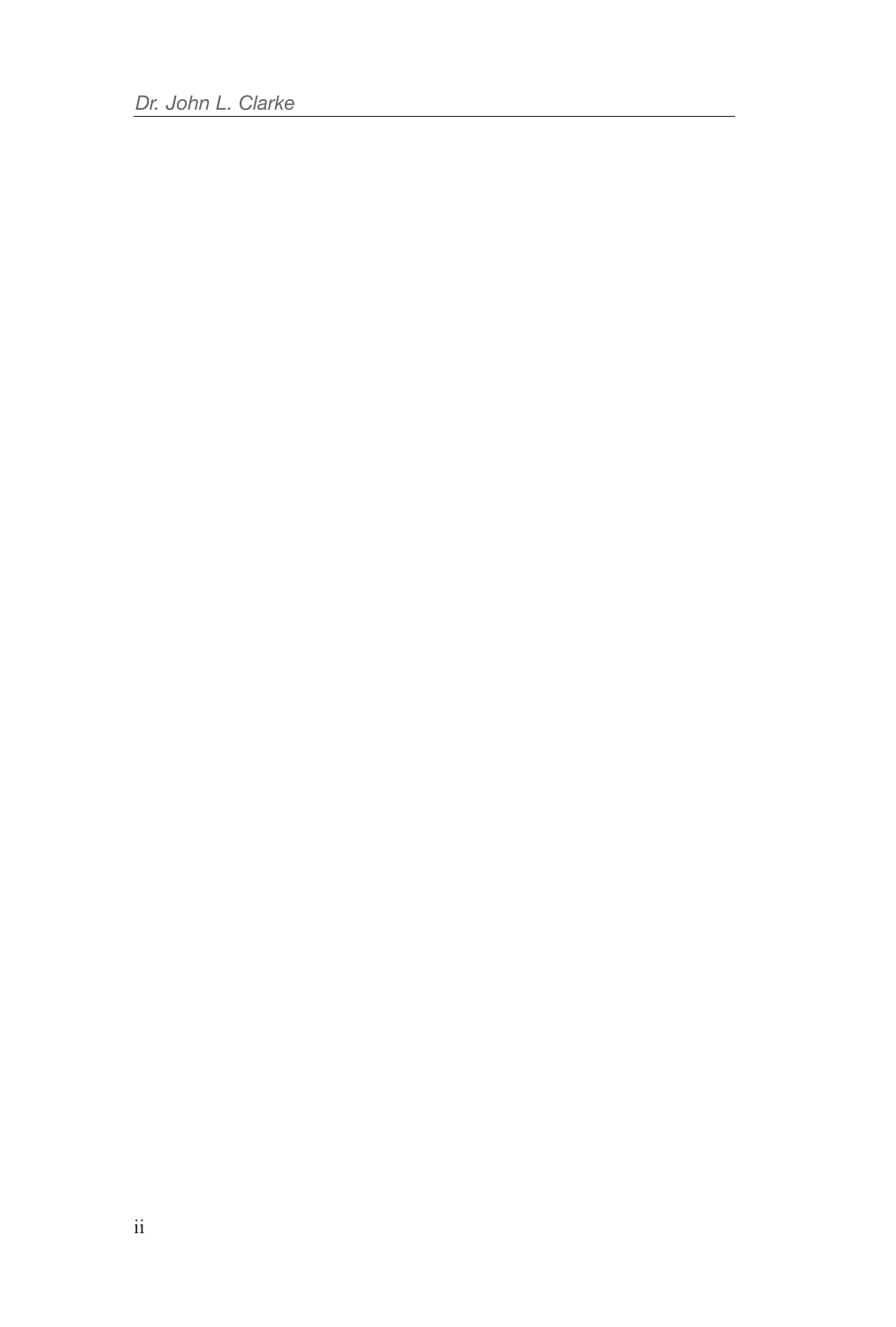# *Table of Contents*

| Part I. Key Realities of Europe's Security5<br><b>Environment</b> |  |
|-------------------------------------------------------------------|--|
| Part II. The Legacy Force and Its Implications  9                 |  |
|                                                                   |  |
| Part IV. Mission Sets for the 21st Century15                      |  |
|                                                                   |  |
| <b>International Stability and Support Operations. 16</b>         |  |
|                                                                   |  |
|                                                                   |  |
| International Humanitarian Assistance 25                          |  |
|                                                                   |  |
| Part V. Types of Armed Security Forces29                          |  |
| Part VI. Assessments and Force Nominations35                      |  |
| <b>Part VII. Conclusions and Recommendations43</b>                |  |
|                                                                   |  |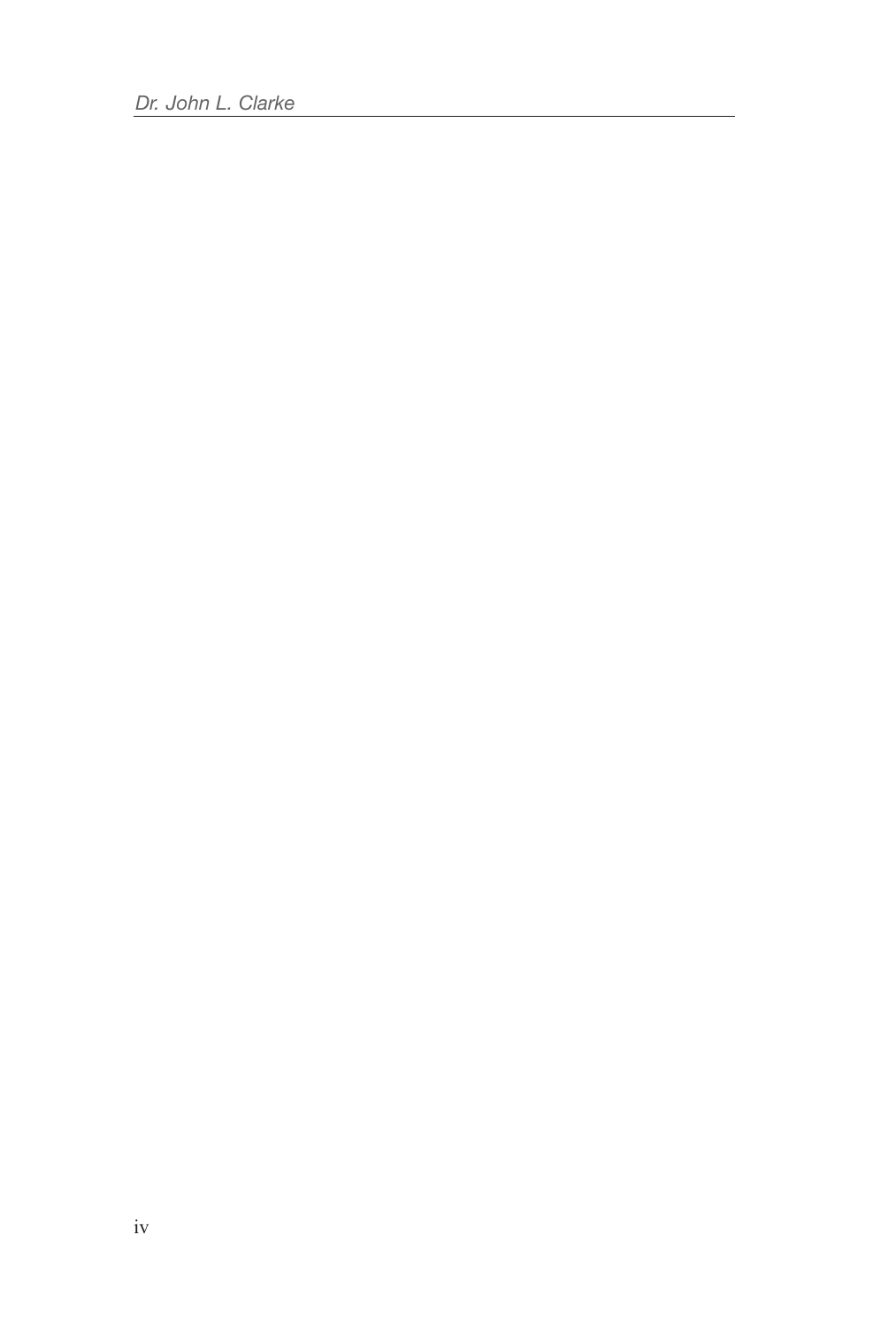### *Foreword*

Military and other armed security forces in the 21st Century face an array of requirements quite unlike those of the past. Traditional roles, such as defending national territorial sovereignty, remain, but their importance will be attenuated, as more nations realize that their defense begins beyond their borders, and that security means more than just the military defense of territory and sovereignty.

These forces will be called upon increasingly to plan for, support and execute a broad range of new and non-traditional roles, missions and functions—not all of which are well suited for traditional military forces. New military and security tasks, such as stabilization operations or counter-terrorism missions, coupled with the increasing restraints on resources, will require that armies develop organizations of extraordinary flexibility and capability.

Therefore, what kinds of forces should be developed? To perform what missions? Should some armies be replaced by other kinds of armed security forces, such as paramilitary police forces? Do all countries require a full range of capabilities, or are there opportunities for rationalization among neighbors, who no longer threaten one another?

In this Marshall Center Paper, Prof. John Clarke explores the new requirements thrust upon military and other armed security forces. He examines in detail the range of roles, missions and functions for these forces over the next decade.

In a new perspective on these tasks for military and security forces for the 21st Century, Dr. Clarke develops six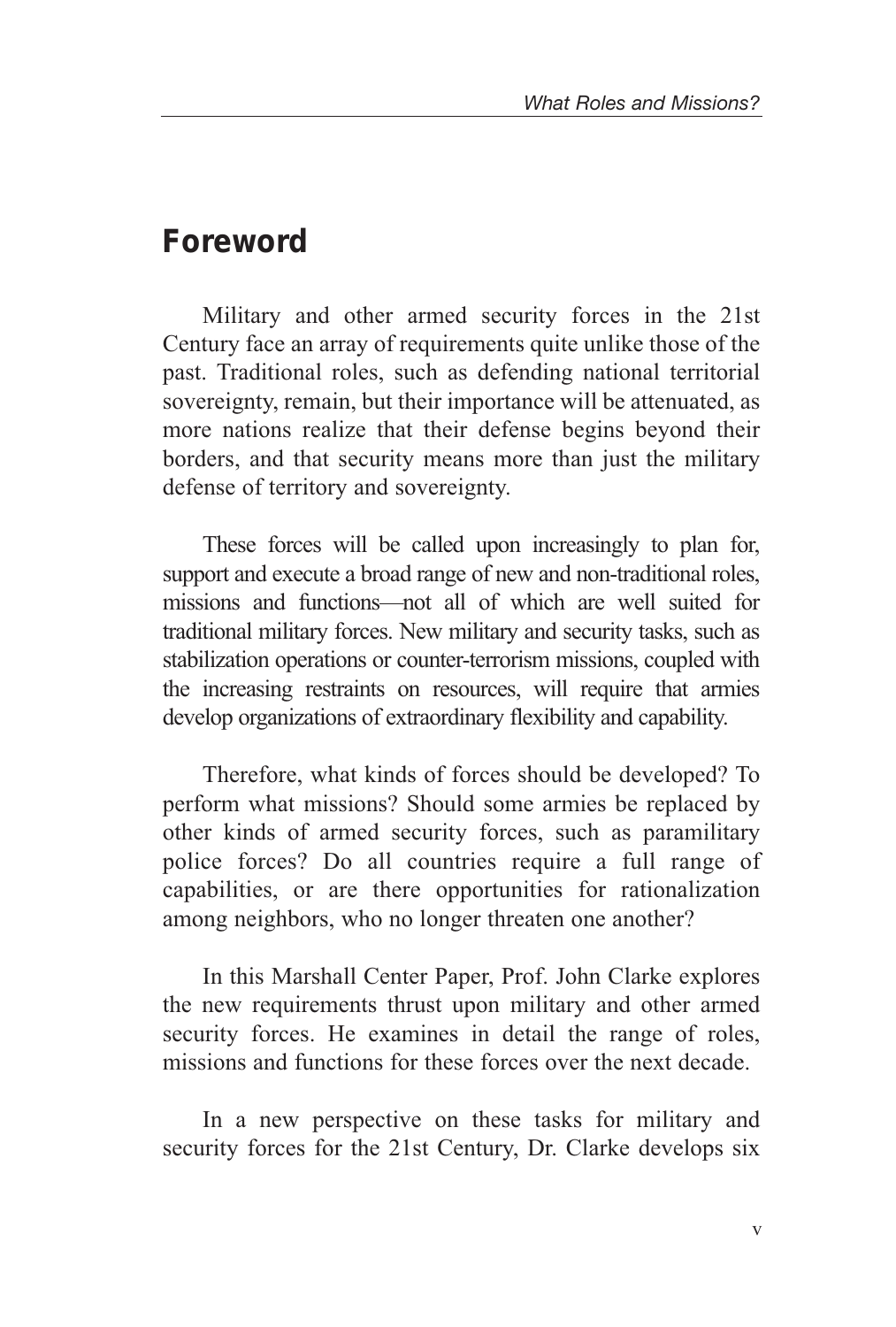categories, or mission sets, of requirements, including Intervention/Offensive Combat Operations; International Stability and Support Operations; Civil Support Operations; National Defense Operations; International Humanitarian Assistance Support; and Unilateral Military Operations.

Against these requirements, Dr. Clarke takes a close look at a dozen different kinds of military and armed security forces, asking key questions about the utility of each of them in carrying out the missions. These kinds of forces include not only heavy and light military forces, but also paramilitary police forces and other armed security services.

Dr. Clarke then evaluates these forces, and provides us with his recommendation on which forces demonstrate the greatest utility across the range of new requirements. He plows new ground in identifying what requirements are truly necessary and which kinds of forces are best able to accomplish them.

In this era of declining defense and security budgets, and with the pressing need for military and security force transformation, his recommendations on force structure and mission requirements should be of great utility to defense and security decision makers.

His conclusion—that light conventional infantry forces, special operations forces and paramilitary police forces form a versatile, essential core of forces that every state should consider—is precisely the kind of analysis that decision makers require for the difficult choices they face.

John P. Rose, Ph. D. **Director** George C. Marshall European Center for Security Studies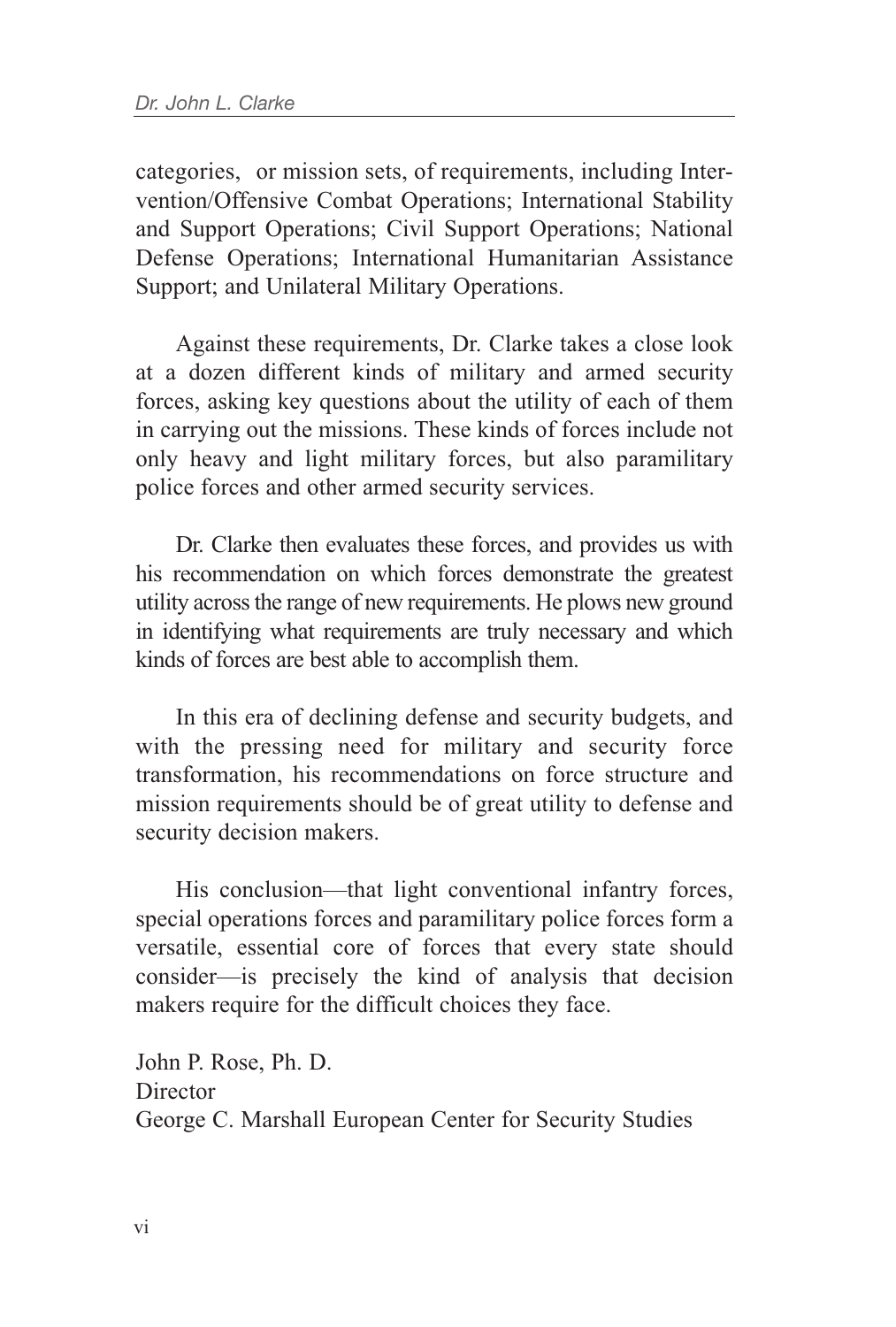### *Executive Summary*

Are armies the dinosaurs of the 21st Century, soon to become extinct in the new security environment? What is the function of an army? Is *security* and *defense* the same thing? What *must* armies be able to do? And, equally important, what should they *not* do?

Will armies remain armies? Will they be replaced by other kinds of armed security forces, such as police forces? Should only military forces perform some tasks? What military and security forces are the most useful, given the novel range of threats that we face?

This paper offers an analytical framework for examining these questions. The principal focus is to reexamine the roles and missions of military and security forces in the Europe-Eurasia strategic region, with particular emphasis on how new and emerging requirements challenge legacy concepts and organizations.

The paper analyzes the kinds of missions that military and other armed security forces may face; how these tasks can differ between defense and security functions; and the differences between the two functions. It also evaluates how well a range of existing force structures are adapted to handling these operations.

In particular, this paper suggests a basis for a series of policy proposals to reorient security policy and develop the best range of military and security forces for the current and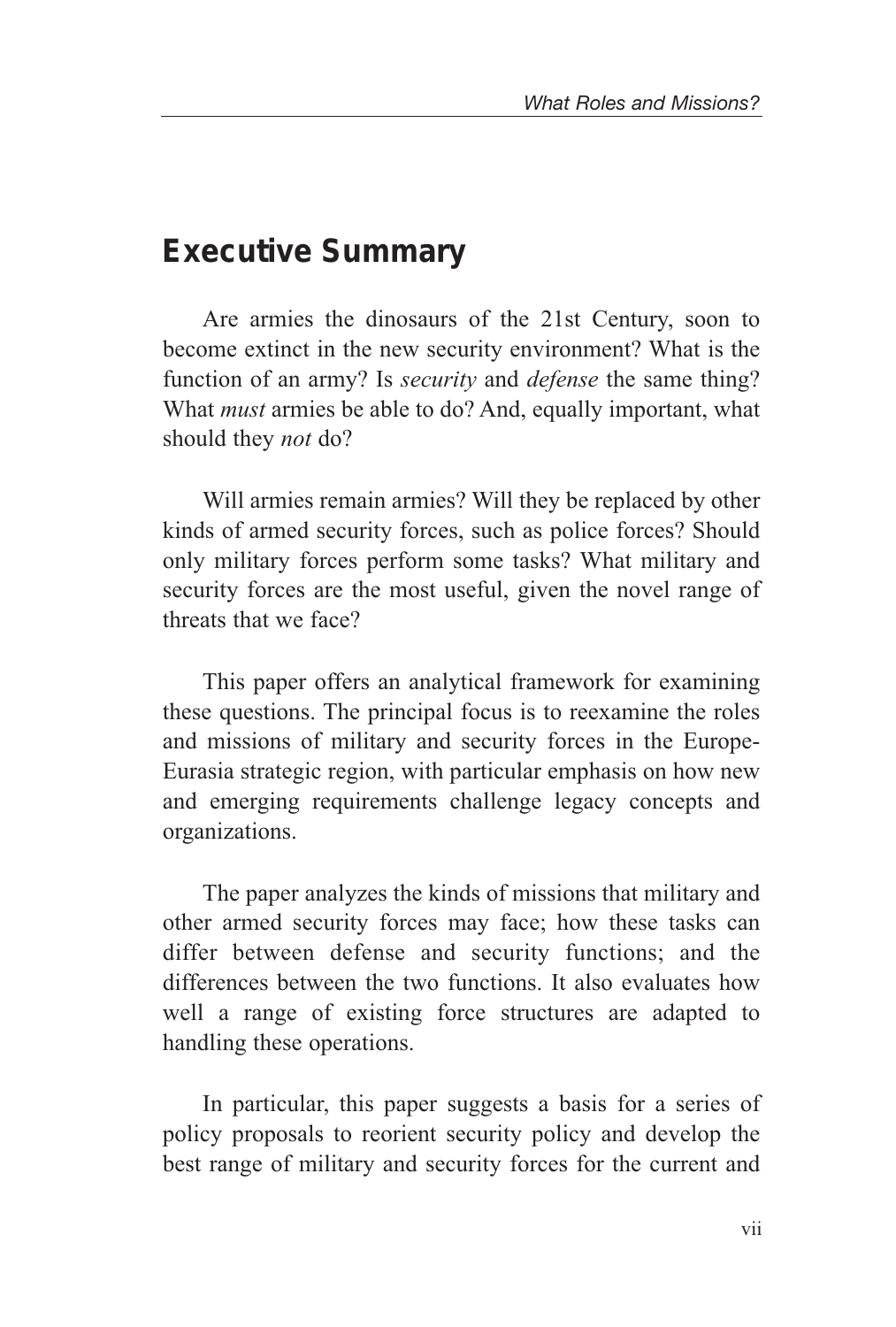future strategic environment. These recommendations are intended to form the basis for guiding transformation efforts in the countries in the Central and Eastern European strategic environment.

Despite much discussion and debate about the reform and transformation of military forces, the military structures of most of the states in this region remain much as they were a decade ago. As was the case during the heyday of the Warsaw Pact, most of the armies of the region still have extensive holdings of heavy forces, with large stockpiles of obsolete tanks and motorized infantry vehicles. While many of these stockpiles have been allowed to rust, continued investment is required to sustain the maintenance and training base.

These traditional, or legacy, forces are poorly suited to the emergent region's new security requirements. While a residual national defense capability must be maintained, it is questionable whether these forces can even minimally meet today's security needs. To maintain mobilization capacity centered on rapid reconstitution of these forces would be relatively expensive. Given the region's parlous state of military spending, it is debatable whether further investment of this kind makes sense.

Modern military forces face a bewildering array of roles, missions and functions, some of them quite new to traditionbound militaries. These tasks have generated requirements that demand a fresh look at the diverse range of military operations, with a view towards developing a modern taxonomy of military missions.

This paper outlines six operational categories that encompass this broad range of requirements. While not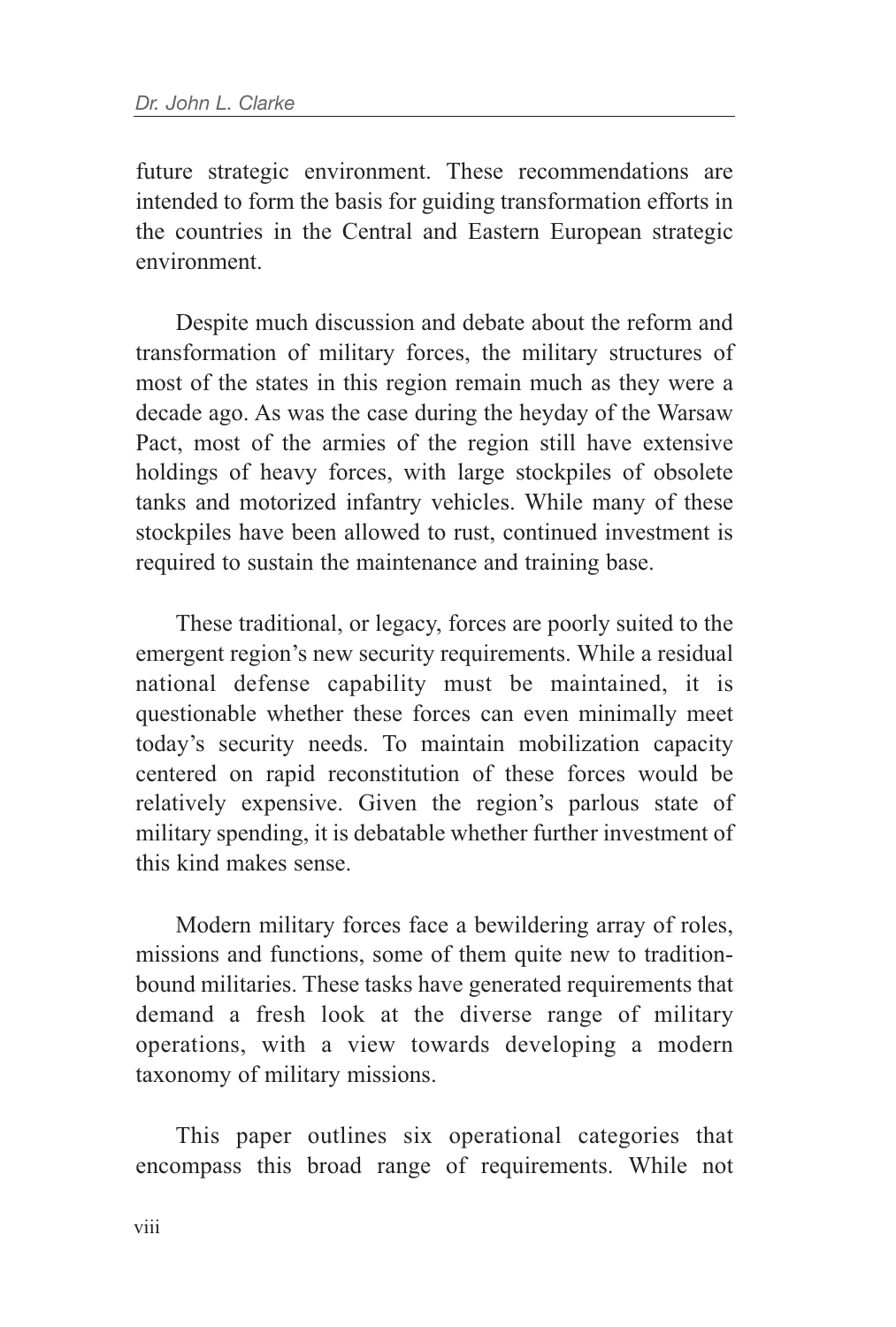exhaustive or inclusive, these categories cover the great majority of missions that armies will have to fulfill in the coming decades. It further develops each category by listing specific mission tasks. The categories are:

- Intervention/Offensive Combat Operations
- International Stability and Support Operations
- Civil Support Operations
- National Defense Operations
- International Humanitarian Assistance Support
- Unilateral Military Operations

This paper explores in detail the military and security requirements associated with each of these categories, in an effort to establish the basis for determining the best mix of forces that could best execute those missions.

The paper then analyzes twelve types of military and other armed security forces that exist in the security-oriented ministries of the states included in this study:

- Active conventional ground forces (heavy)
- Active conventional ground forces (light)
- Special operations forces
- Reserve forces
- Border security forces
- Internal security forces
- National guards
- Paramilitary police forces
- Special police forces
- National police forces
- Private military companies
- Commercial security providers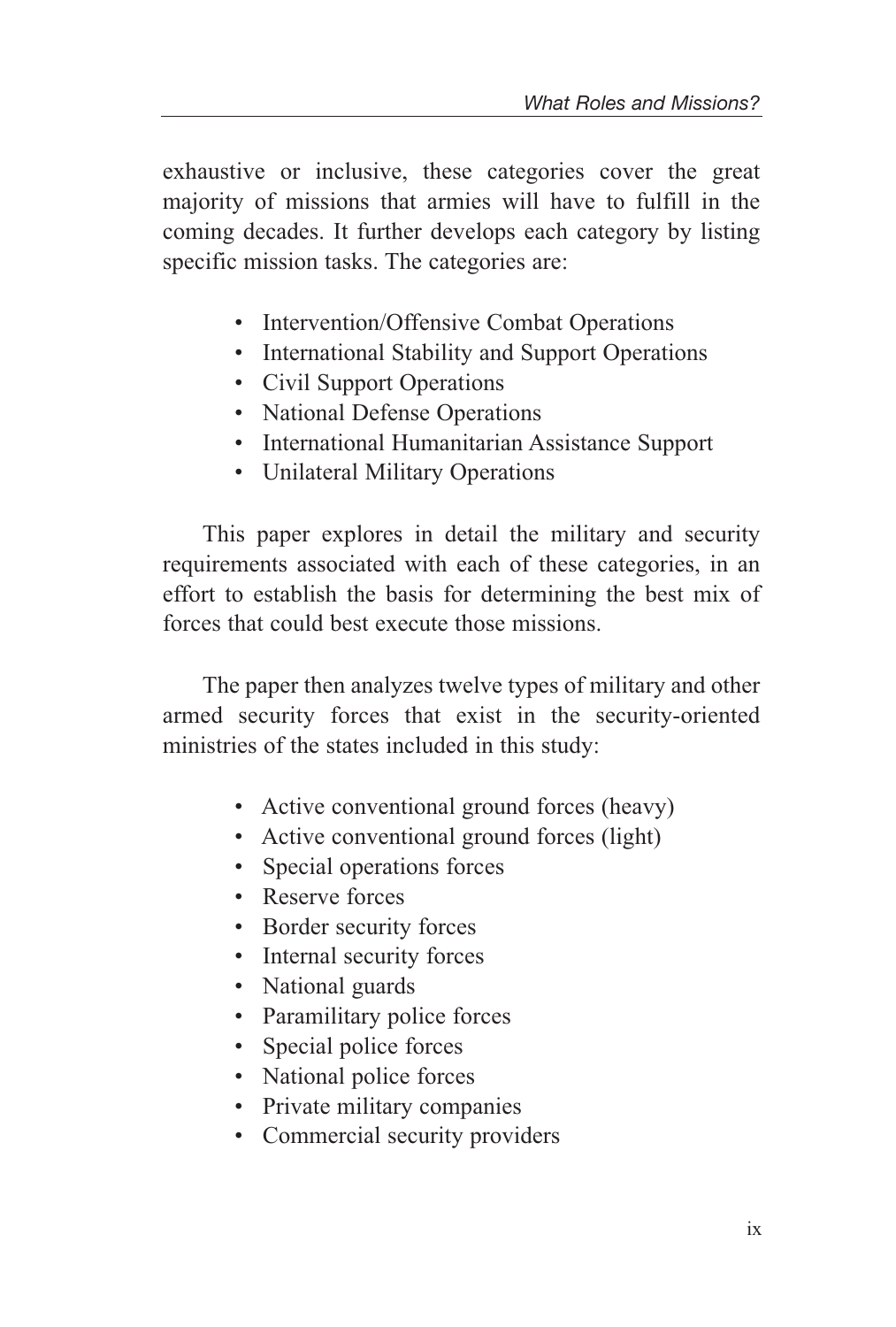The capabilities and special attributes of each of these force categories is evaluated against the requirements established by the mission sets; this evaluation is then used to determine which types of forces are best suited for each of the mission sets.

The foregoing analysis reveals several conclusions about optimal force mixes for the foreseeable future. While each country will have specific requirements, some recommendations seem applicable across the region. Policy makers must understand these conclusions in order to make the wisest decisions on building the most effective mix of forces able to maintain regional security.

First, channeling money into legacy heavy forces is not an efficient investment. These forces are more costly than other forces examined in this study in terms of maintenance, training and sustainability requirements; their utility is limited, due to their constrained strategic mobility and major logistical needs. Indeed, investments in legacy heavy forces may be counterproductive, because other, more useful force types could be deprived of much-needed support.

Secondly, this analysis demonstrates conclusively that **active conventional ground forces (light)** and **special operations forces** have the broadest range of utility for military forces. They rank among the most versatile forces for almost every mission set examined in this study. In addition, the analysis demonstrates that these forces require only modest changes, and more importantly, marginal additional investment. These forces also seem to be best positioned to take advantage of technological innovation as well as to meet emerging future requirements.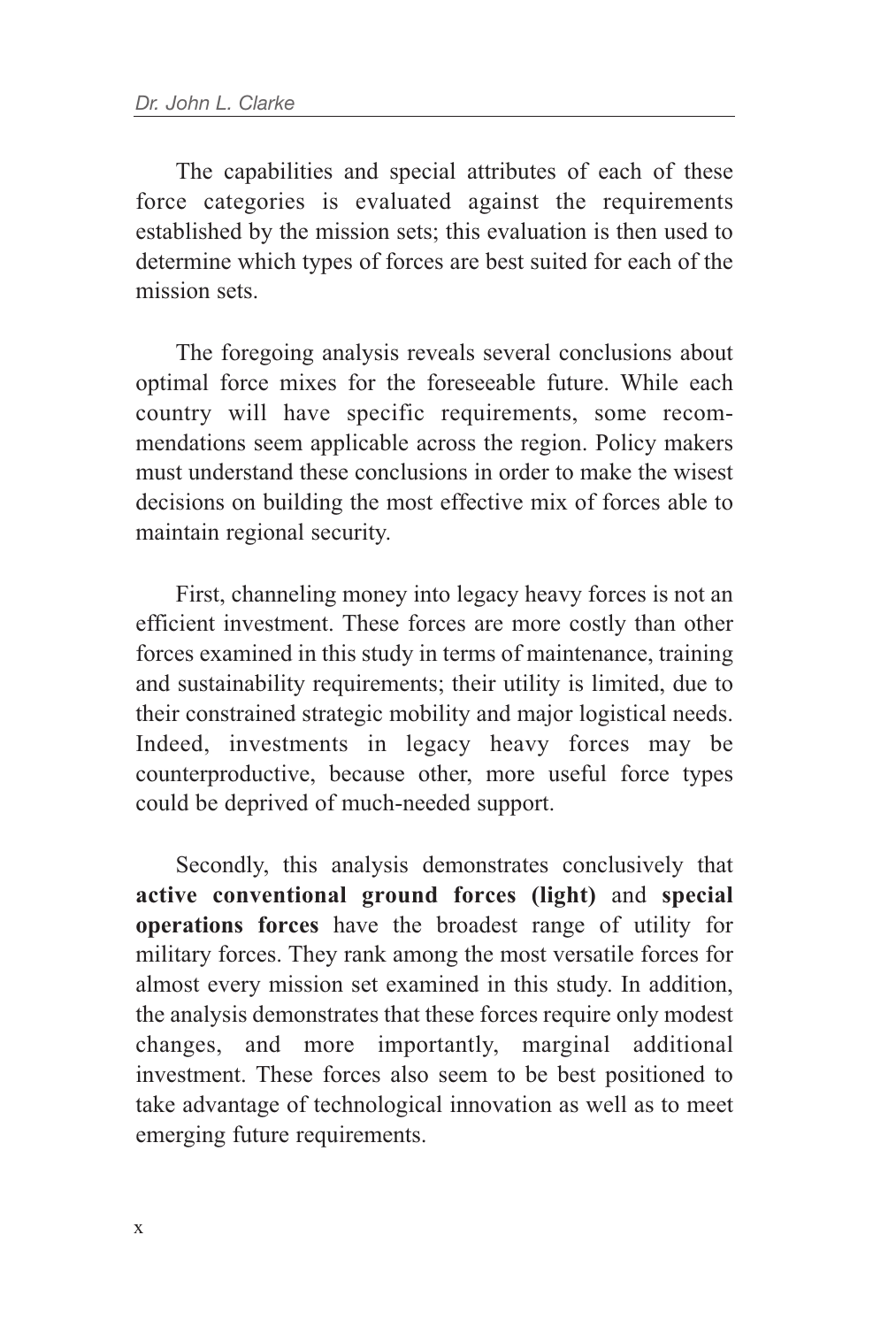With regard to other armed security forces, highly versatile **paramilitary police forces** appear to be most useful and are good candidates for additional investment. They are able to make important contributions across the range of requirements, particularly in the national defense, stability operations and civil support. They are well adapted to bridging the gap between military and law enforcement approaches to using force. As a result, they appear more useful than internal security forces, which are generally more limited in their scope of operations and a frequently military approach to the use of force. Moreover, paramilitary forces are more versatile than many specialized police forces and thus, are able to meet a much broader range of requirements.

This study is designed to provide a foundation for making the hard choices about what we want armed security and military forces to be able to accomplish in the future—and which of those forces represent the best and most efficient investment.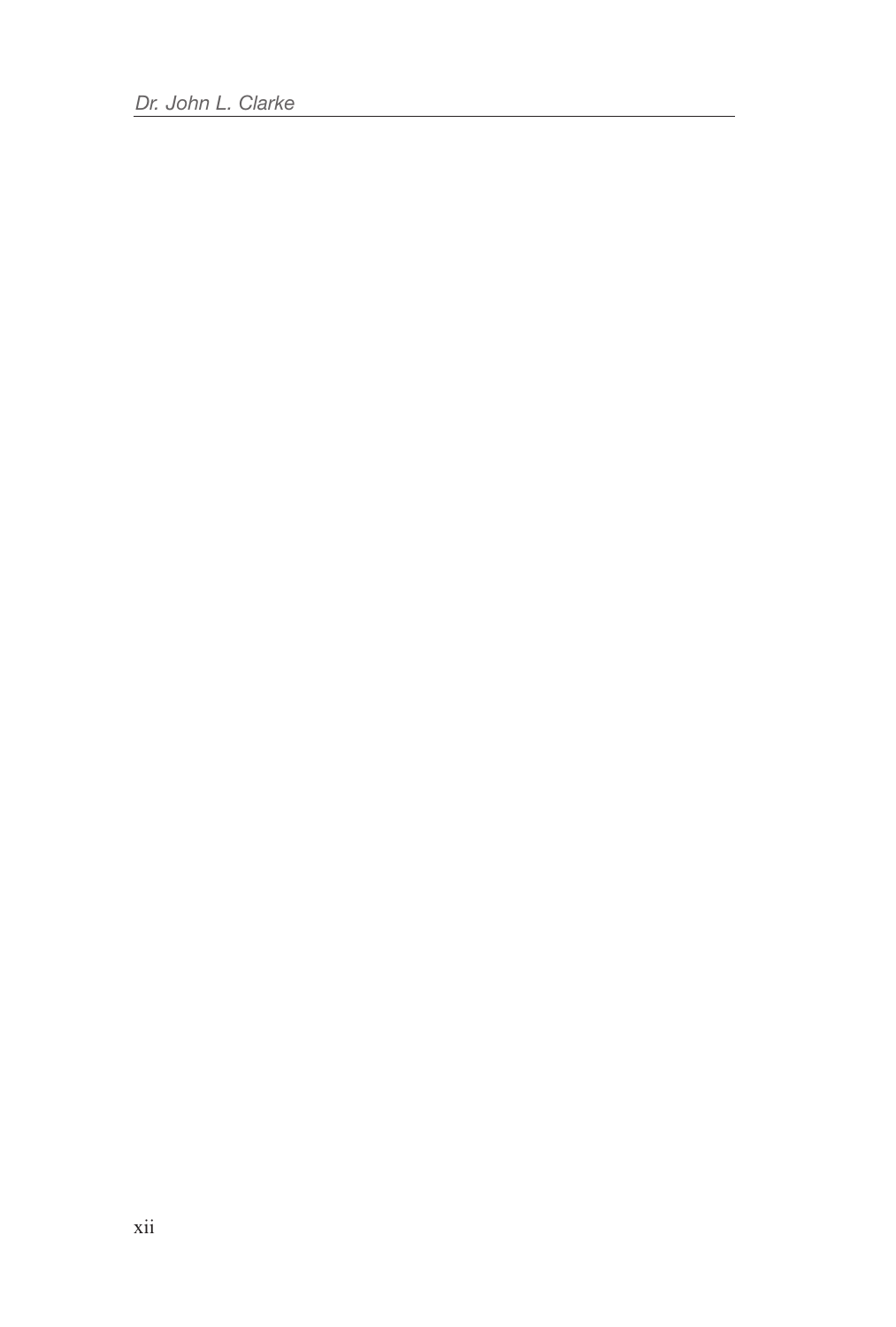### *Introduction*

In the 21st Century will we still need armies? To do what? Are *security* and *defense* the same thing? What *must* armies be capable of doing? And equally important, what should they *not* do?

Will armies remain armies? Will they be replaced by other kinds of armed security forces, such as police forces? Are there tasks that only military forces can perform? What are the most useful kinds of military and security forces, given the novel range of threats that we face?

This paper provides an analytical framework for examining these questions. The principal focus of the paper is to reexamine the roles and missions of military and security forces in the Europe-Eurasia strategic region, with particular emphasis on how new and emerging requirements challenge legacy concepts and organizations.

The paper analyzes the kinds of missions that military and other armed security forces may face; how these tasks can differ between defense and security functions; and the differences between the two tasks. It also evaluates how well a range of existing force structures are adapted to handling these operations.

In particular, this paper suggests the basis for a series of policy proposals to reorient security policy and develop the best range of military and security forces for the current and future strategic environment. These recommendations are intended to form the basis for guiding transformation efforts in the countries in the Central and Eastern European strategic environment.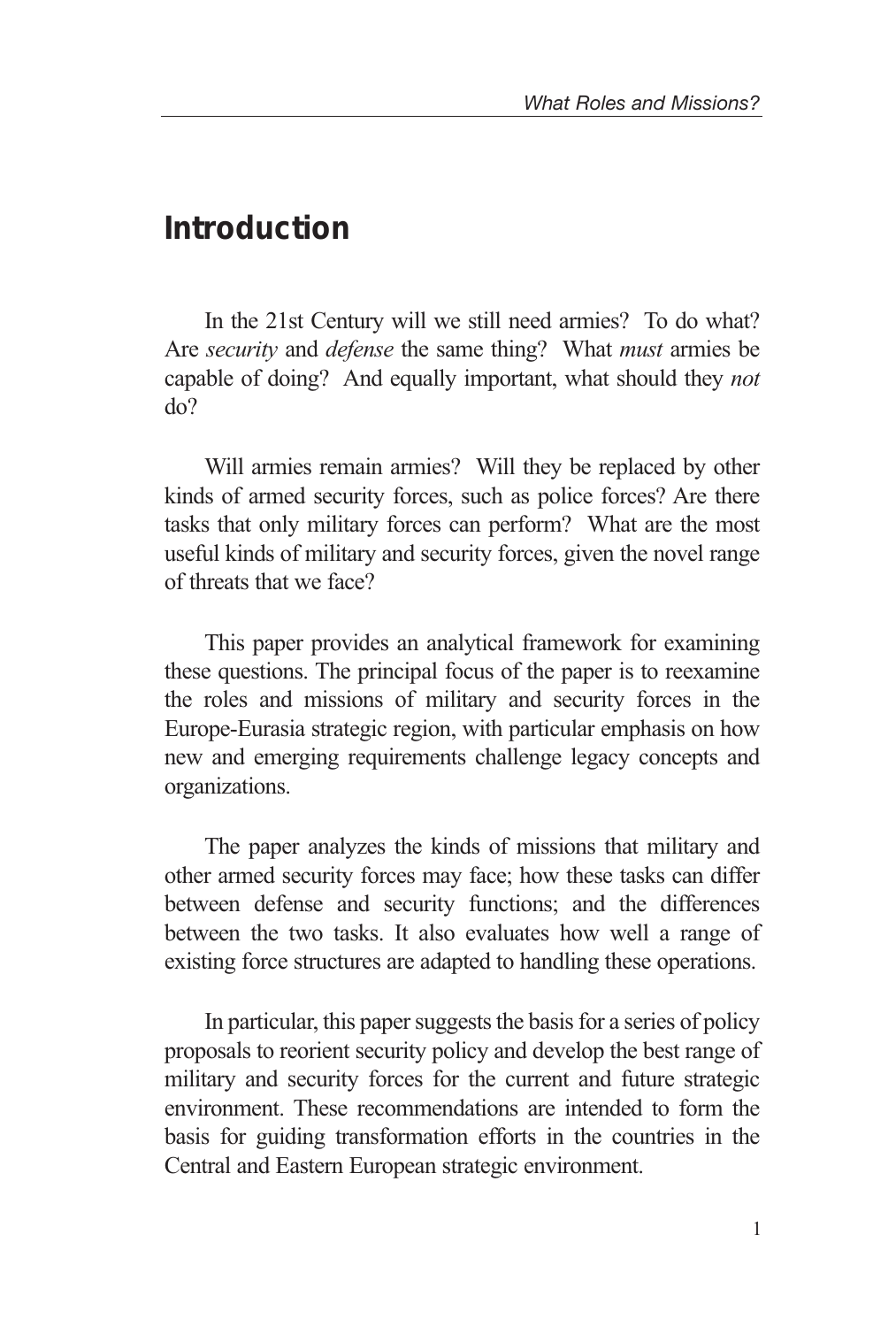#### *• Methodology*

The paper classifies potential future military and security tasks and requirements and groups them into six categories. Then, it examines the current state of twelve different kinds of military and armed security forces using the well-established DOTLMS (Doctrine, Organization, Training, Leadership, Material and Soldiers) analytical construct.<sup>1</sup> Based on this analysis, the paper draws conclusions about the state of these forces over a cross-section of states in Europe, as well as their utility against the set of mission tasks developed in this paper. Lastly, the paper explores the appropriate mix of military and other armed security forces in a series of policy recommendations for security planners in Europe.

#### *• Scope*

The paper focuses on Central and Eastern European military forces, particularly traditional ground forces, and other armed security forces, *i.e.*, paramilitary police, national guards and state police. Although it does not include an analysis of traditional air forces and navies (their missions are likely to remain unique in the emerging environment), it does include other maritime security forces, such as coast guards, because of their law enforcement functions.

This study focuses not only on the proper and appropriate role for military forces, but also on other armed security forces in the region. As many of the new requirements involve domestic security missions, it is appropriate to include these kinds of forces in the equation. These include an extremely wide range of paramilitary and law enforcement organizations, as well as border security forces and national police forces.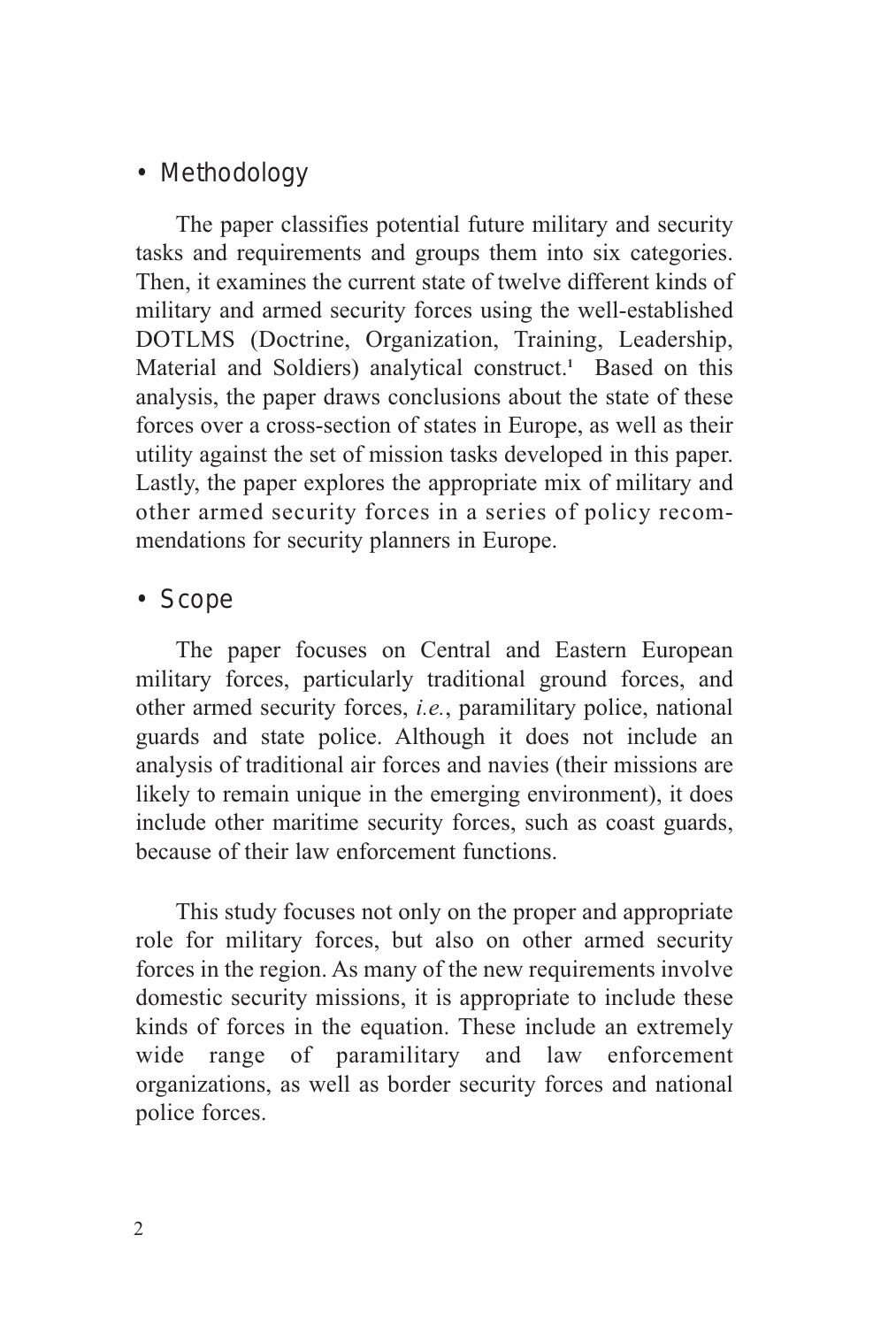Predictably, there is a plethora of armed security and police forces to be found in this region, many with overlapping functions and jurisdictions. Just as is the case with legacy military organizations, new security requirements beg for a reorganization of these forces. Given the security needs of the post-9/11 world, it is probably best to consider both military and other armed security forces in order to leverage the greatest security and defense economies of scale.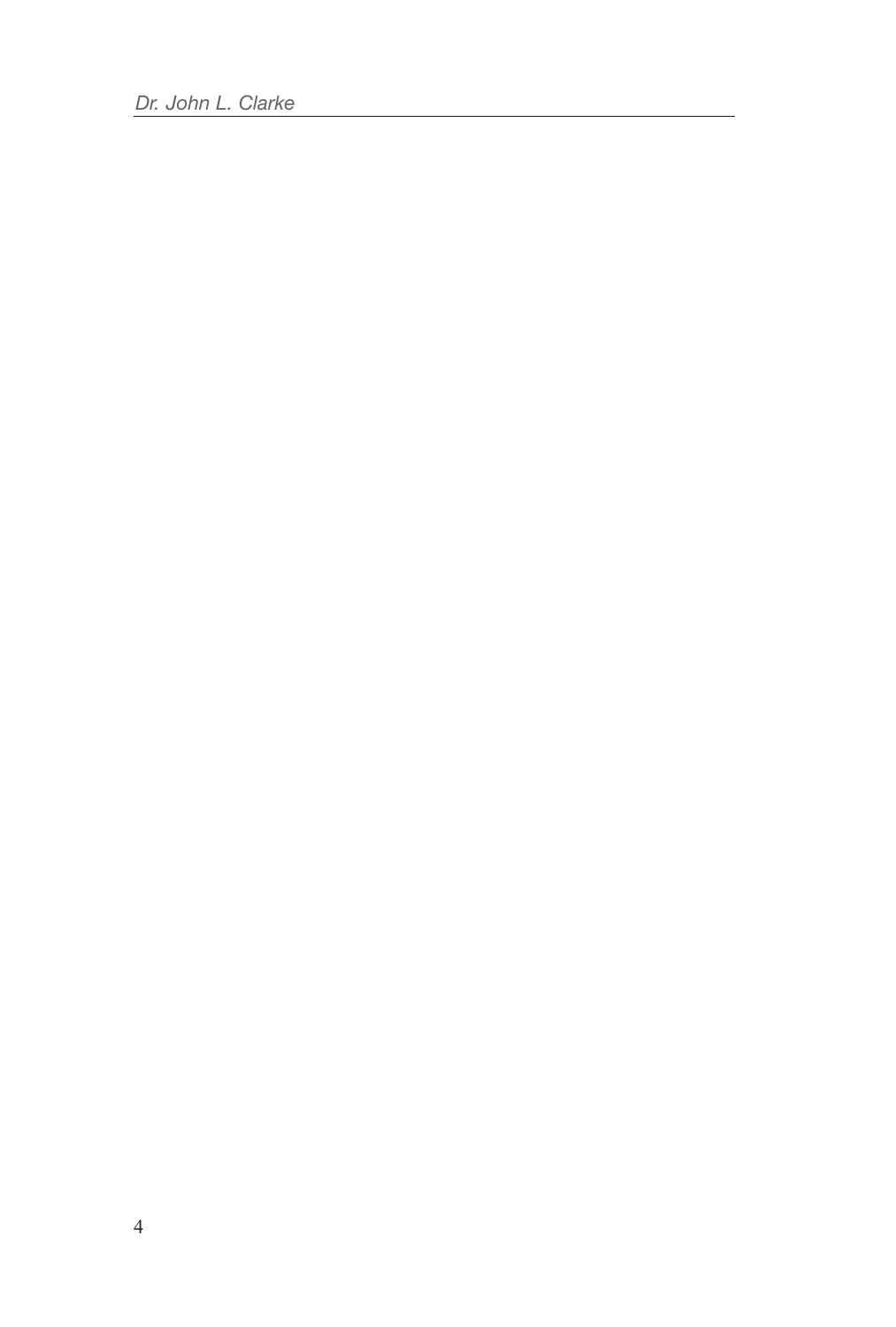## **PART I: Key Realities of Europe's Security Environment**

The key and, indeed, extraordinary reality is the simple fact that the external, conventional threat has, for the most part, disappeared; the countries of Europe no longer find themselves militarily threatened by their neighbors. The territorial sovereignty of most nations in Europe is no longer in question; the defense of Europe is now to be found, as many have noted, on the Hindu Kush.**<sup>2</sup>**

Moreover, despite the tendency to conflate the terms *defense* and *security*, it is evident that while the defense of Europe is no longer in question, the security of many countries in Europe is very much threatened. *Security*, the broader, overarching term, involves law enforcement, counterterrorism actions, anti-corruption measures and economic measures as much as it involves the military functions of defense. It is axiomatic that the security requirements are broader than those of the defense subset of security.

This is compounded by the fact that, unlike external threats that can be addressed by defense efforts, the great majority of the threats facing Europe today are simultaneously internal and transnational, involving a significant law enforcement response that, of necessity, must transcend borders.

The extraordinary changes in Europe's geopolitical and strategic environments have clearly outpaced the necessary intellectual and institutional transformation process. This is particularly the case for Europe's military and security forces. For the most part, these forces remain mired in their legacy configurations from the immediate post-Cold War period—large, heavy tank and armored infantry formations, with much of their associated logistic support requirements, which fall increasingly short in attempting to maintain 30- and 40-year old weapons systems.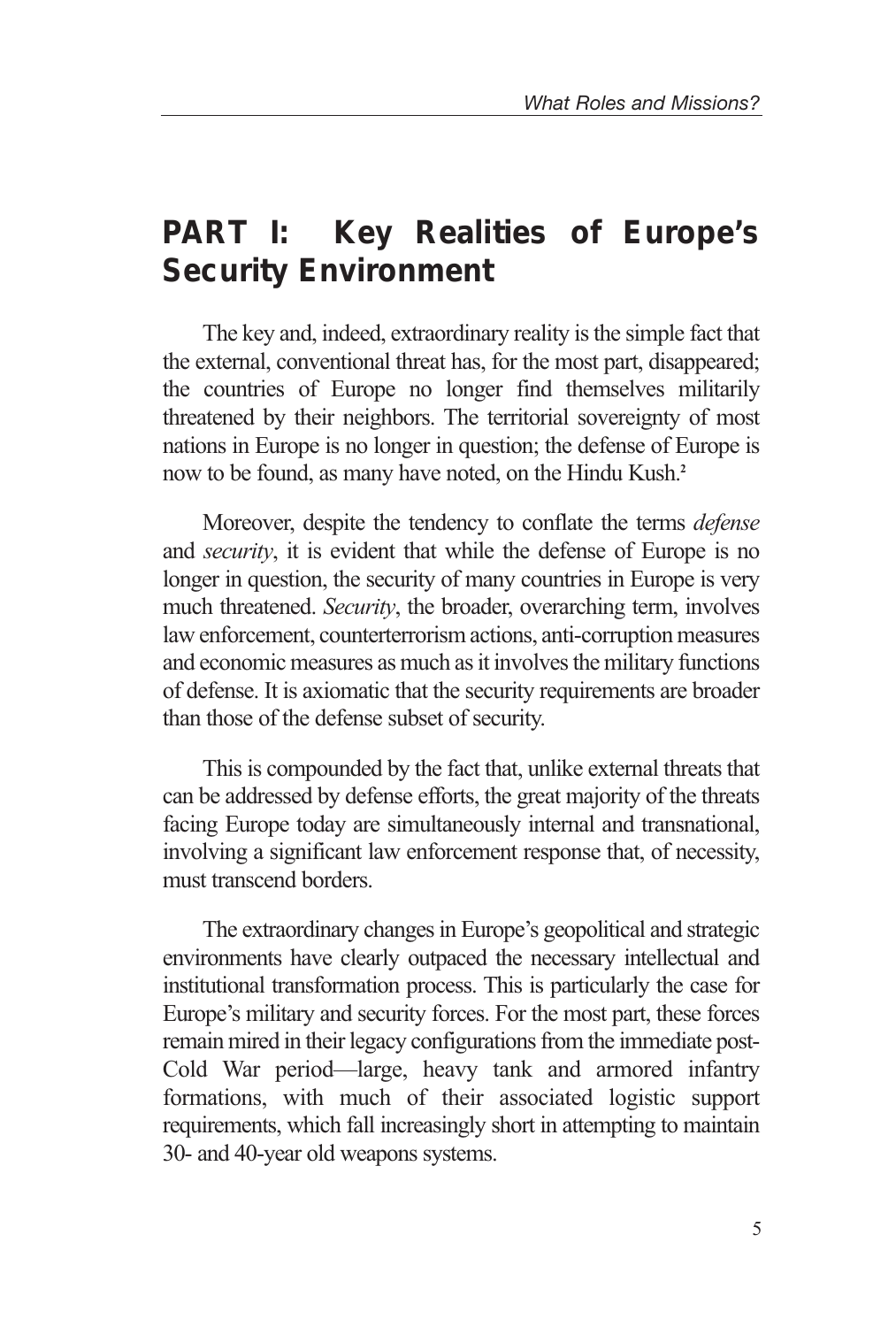For many reasons, Europe's armed forces are in a long-term

period of decline, and this trend is not likely to be reversed in the near future. The perception that there is no real external threat, and the resulting lack of a clear political will to do anything costly about it, has created a situation in which stasis is trump. Many European

*Many European military establishments find themselves in a vicious cycle, with most funding supporting obsolete and obsolescent legacy forces.*

military establishments find themselves in a vicious cycle, with most funding supporting obsolete and obsolescent legacy forces.**<sup>3</sup>**

Moreover, many European economies, particularly those that are the focus of this study, remain bogged down by an extended period of economic difficulties. With no real increase in defense investment, this is not likely to change. Thus, the real challenge for these countries is to make intelligent investments in key and complementary capabilities that reflect current and possible future strategic requirements and which will provide a realistic response to the potential threats.**<sup>4</sup>**

Afurther difficulty is that, for many Europeans, the use of force is no longer a viable option in the course of international affairs. This predilection for finding solutions within the law, preferably within the framework of international institutions, colors much European thinking on the utility of force in the future. As a consequence, there is a clear reluctance to countenance additional investments in any military program, particularly legacy programs.**<sup>5</sup>**

At the same time, many Europeans note their main concern is physical security, which they relate to the incidence of crime; hence, they are more likely to approve investments in law enforcementoriented security forces as opposed to strictly military ones.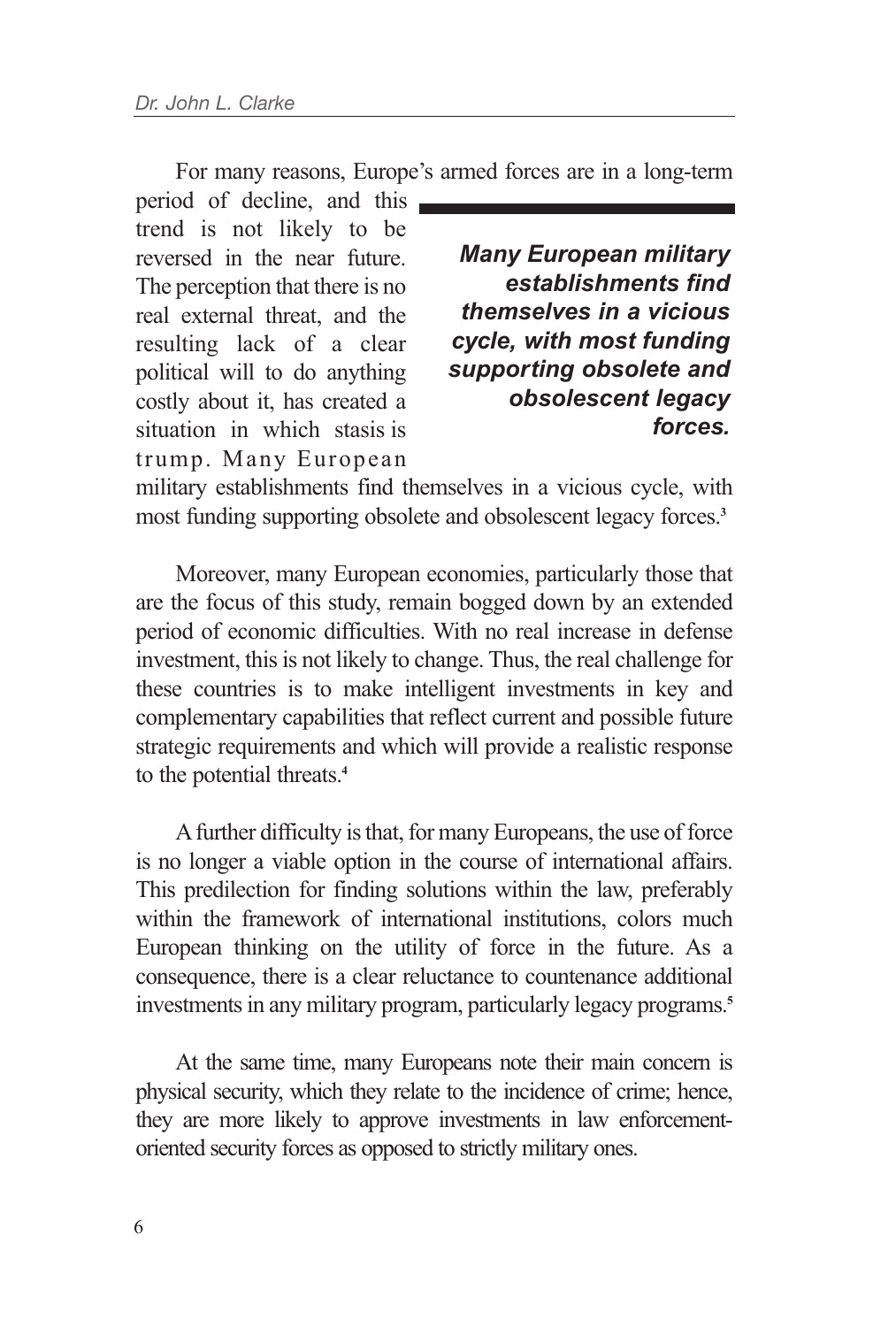Consequently, there is little evidence of serious investment in reform efforts or in the development of new capabilities. Many European countries would like to make important contributions to international stability and support operations, but they lack deployment and sustainment capability. In most instances, they would have to rely on other countries to provide these key capabilities.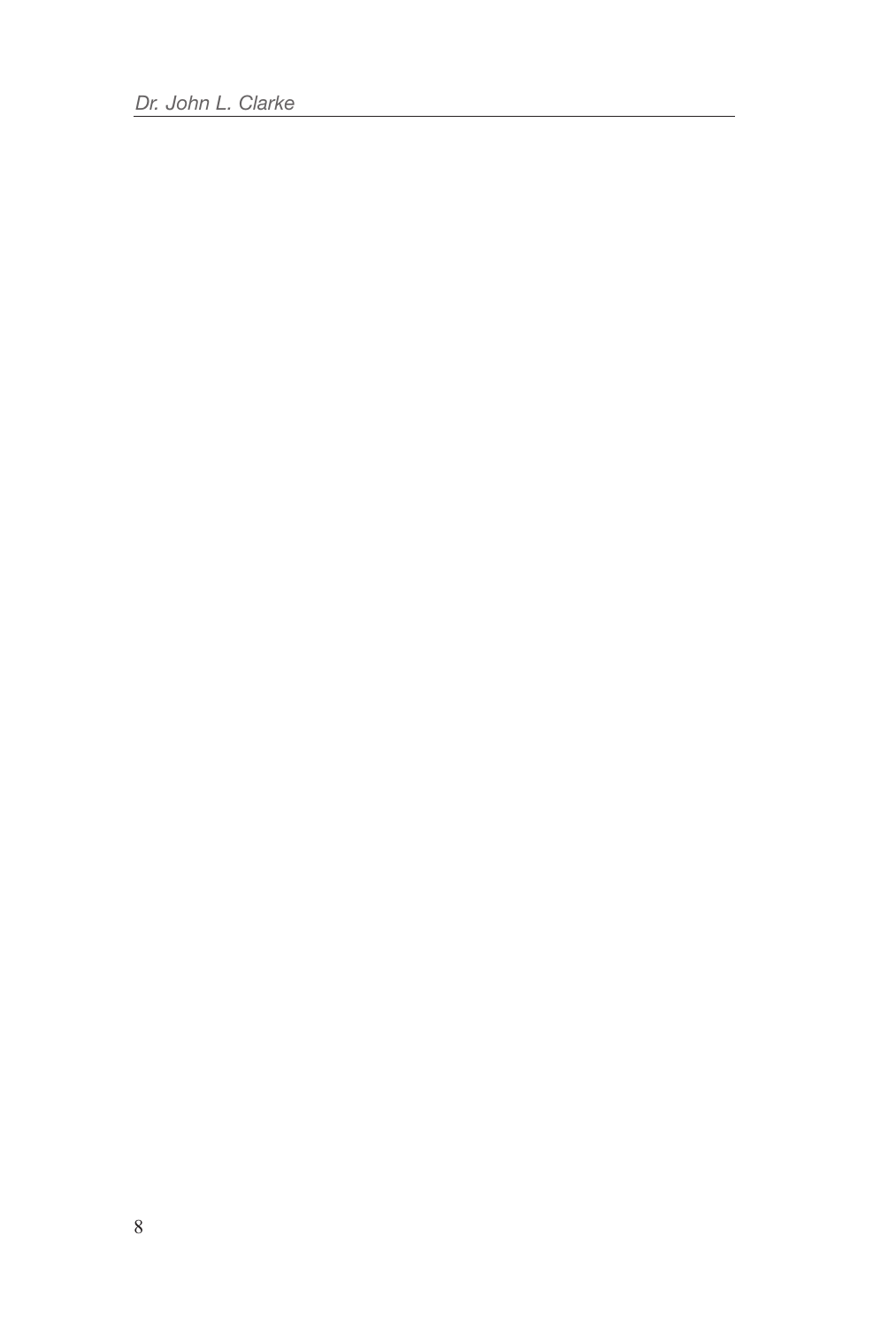## **PART II: The Legacy Force and Its Implications**

Despite much discussion and debate about the reform and transformation of military forces, the military structures of most of the states in the region remain much as they were a decade ago. As was the case during the heyday of the Warsaw Pact, most of the armies of the region still have extensive holdings of heavy forces, with large stockpiles of obsolete tanks and motorized infantry vehicles. While many of these stockpiles have been allowed to rust, continued investment is required to sustain the maintenance and training base.

These traditional, or legacy, forces are poorly suited to the emergent region's new security requirements. While a residual national defense capability must be maintained, it is debatable whether that requirement can be even minimally met by these kinds of forces. To maintain mobilization capacity centered on rapid reconstitution of these forces would be relatively expensive. Given the region's parlous state of military spending, it is questionable whether further investment of this kind makes sense.

The acquisition of more modern equipment, even at minimal costs through various "cascading" programs that redistribute redundant equipment from NATO's more modern armies to newer members, does not appear to truly address this question. Even more modern equipment requires substantial investment in order to sustain and maintain a mobilization capability.**<sup>6</sup>**

As a result, the countries of this region are excessively burdened by their legacy force structures. Significant changes are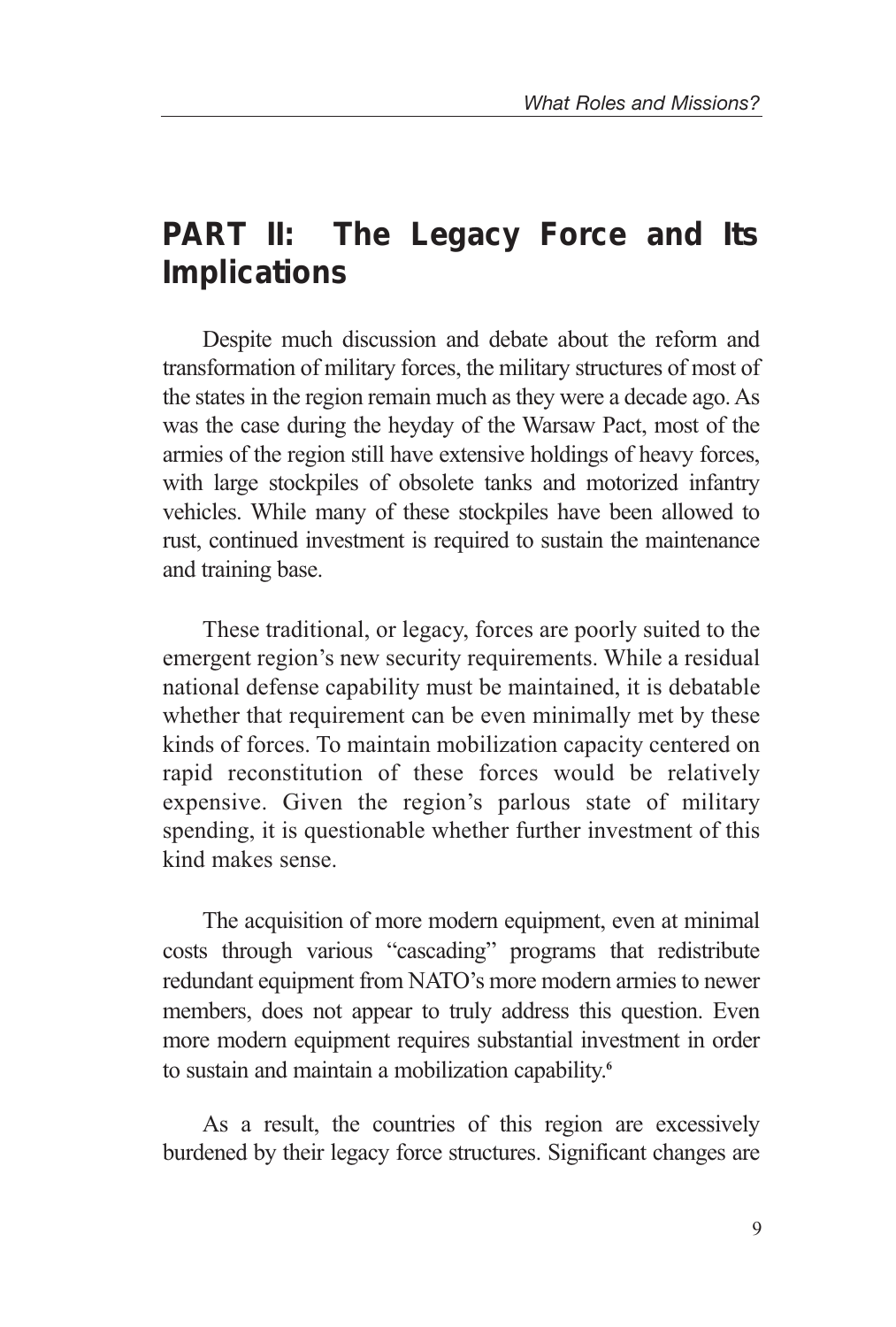difficult politically, because many careers are bound up with the fate of these forces. But given the low likelihood of a national defense contingency, it is at least worth asking whether this investment should be made at all, or whether these requirements can be met through other means.

One way to update military force is through cooperative rationalization of defense capabilities. As is the

case with older NATO countries, in Central and Eastern Europe defense capabilities appear to be redundant nationally when viewed in a regional context. It should prove possible to achieve some level of rationalization between and among neighbors, particularly in

*It should prove possible to achieve some level of rationalization between and among neighbors, particularly in the areas of maintenance, sustainment and training.*

the areas of maintenance, sustainment and training. Initial steps in this direction have already been taken in Western Europe; the Belgian and Dutch navies share many infrastructure assets, particularly in the training and maintenance areas of their maritime forces.

Another legacy of the region's rapid pace of change is the state of the reserve forces. As with the active force component, the numbers and readiness levels of the reserve force components have already been significantly reduced in these countries. Reserve forces have received comparatively less investment than active forces, and in many cases exist in name only. Their actual strength, organization and level of readiness cannot, in some instances, be determined with any precision.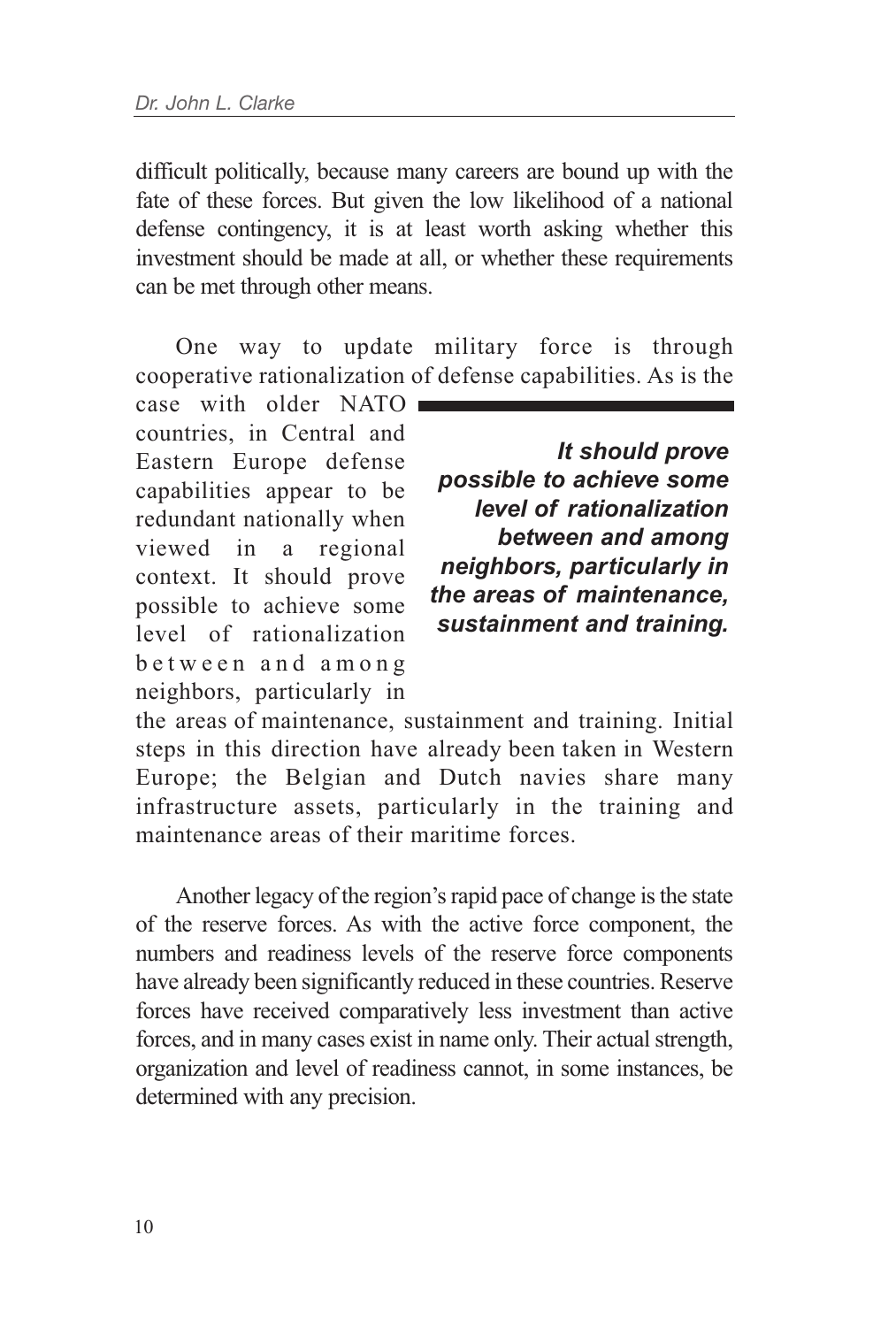The legacy force issue is one of the biggest hurdles that military reform advocates must overcome in determining which roles and missions are most appropriate for the future defense. The inherent stasis and inertia can prove politically and economically difficult to overcome in the effort to reorient these new missions.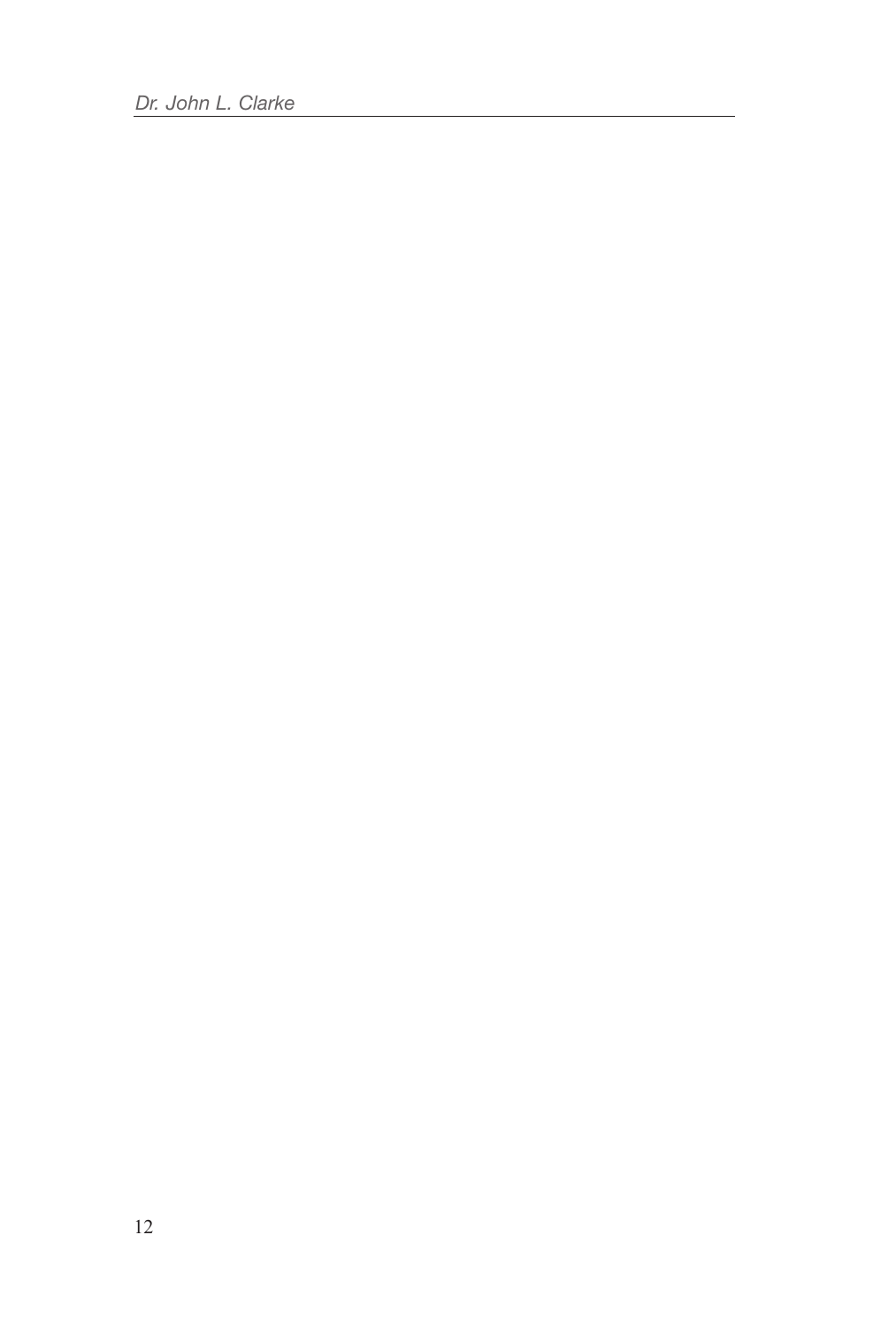### **PART III: Which Roles and Missions?**

What are national military objectives and how do they differ from roles for military and security forces, and how do these in turn differ from missions and functions? According to the US Joint Chiefs of Staff, national military objectives include promoting peace and stability as well as deterrence.**<sup>7</sup>**

Broad and enduring **roles** for armed forces are established by law. These include: supporting and defending the laws of the country, ensuring the security of the country against external enemies, and upholding the national policies and interests. Thus, a typical role for military forces would include being the "guardians of the nation." Other examples might include phrases such as "support and defend the nation;" "ensure the security of the state;" or "uphold and advance the national policies and interests."**<sup>8</sup>**

**Missions** are tasks assigned to the military forces by the political leadership, such as "defending against air attack." Missions can be specific to the service, or they can be joint missions, to be accomplished by more than one service acting together. An example of this might be "carry out peace support operations as part of a multinational alliance."**<sup>9</sup>**

**Functions** include specific responsibilities assigned to the service components. For example, a function of the army might be to provide organized, trained and equipped ground forces to a commander for employment. Note that the service does not do the employing itself, but rather a designated commander. Other functions might include maintaining mobile reserve forces in readiness; providing timely intelligence; and conducting research and developing doctrine.**<sup>10</sup>**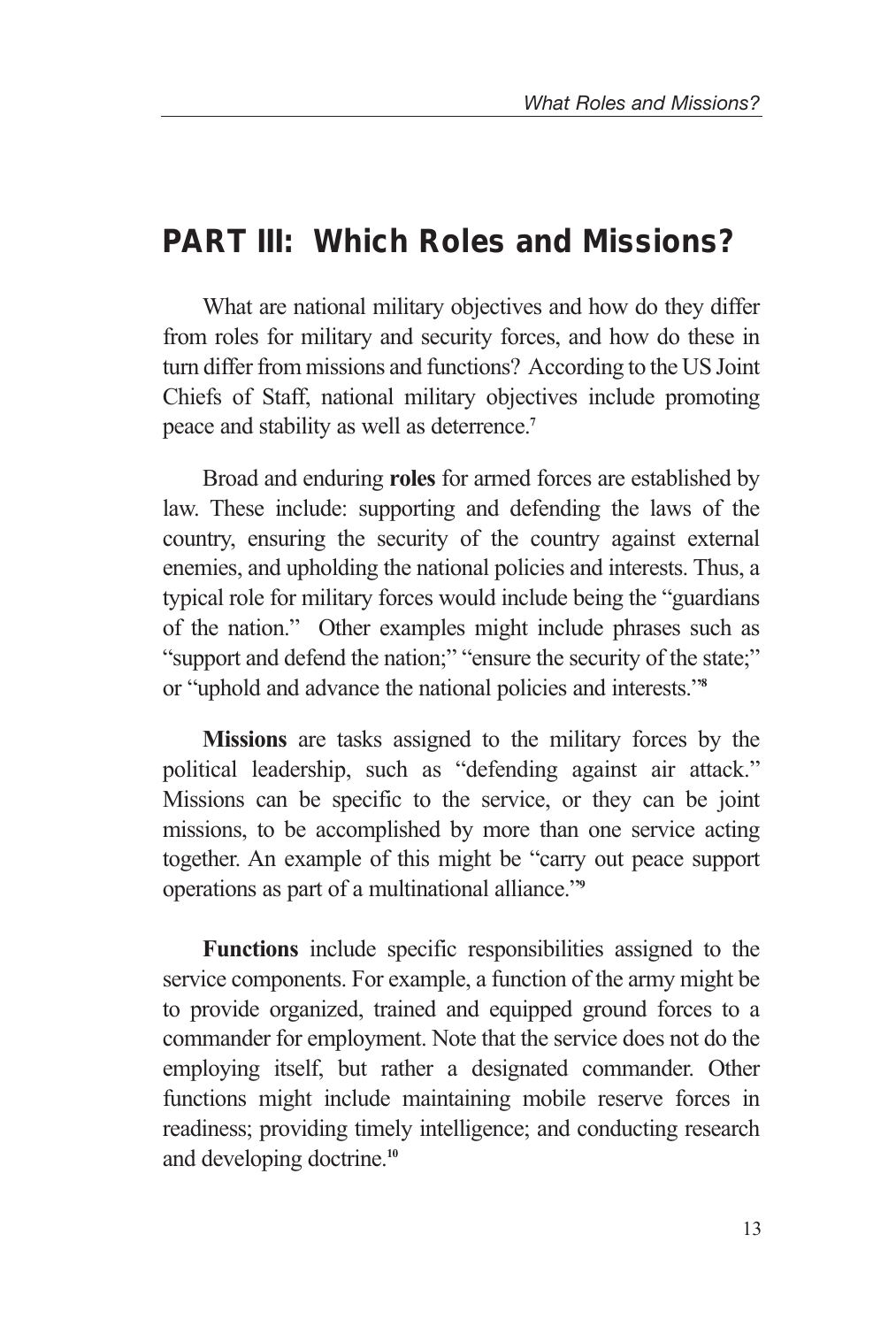It seems clear that many traditional roles, missions and functions of military forces are now in flux. Whereas armies were once the repository of civic virtue and served as the "school of the nation" in helping to engender a strong sense of patriotism and civic pride, these roles now seem less important, particularly with the elimination of conscript armies and the advent of professional forces. Without a clear external threat, the public views armies with less respect and often disdain, and as a drain on public finances.

In a similar fashion, as organizations that often demonstrated their ability to get things done, armies are often asked by political leaders to undertake new and non-traditional missions, such as assisting with law enforcement, drug control or border security. Particularly in the aftermath of September 11th, many armies are being asked to undertake missions that support homeland security efforts.

These kinds of missions bring into question the precise role of an army in society. Although there is a well-understood distinction between military operations and law enforcement, armies in many countries are being asked to carry out the functions of police officers.

The manner in which a soldier employs force is fundamentally different from the manner of a policeman. The soldier's predilection is

to use force in the first instance, while a law enforcement official would use force as a last resort. This essential difference distinguishes between those kinds of security and defense missions that are suitable for military forces, and those more

*The soldier's predilection is to use force in the first instance, while a law enforcement official would use force as a last resort.*

appropriate for other kinds of security forces. Failure to make this key distinction can have catastrophic implications.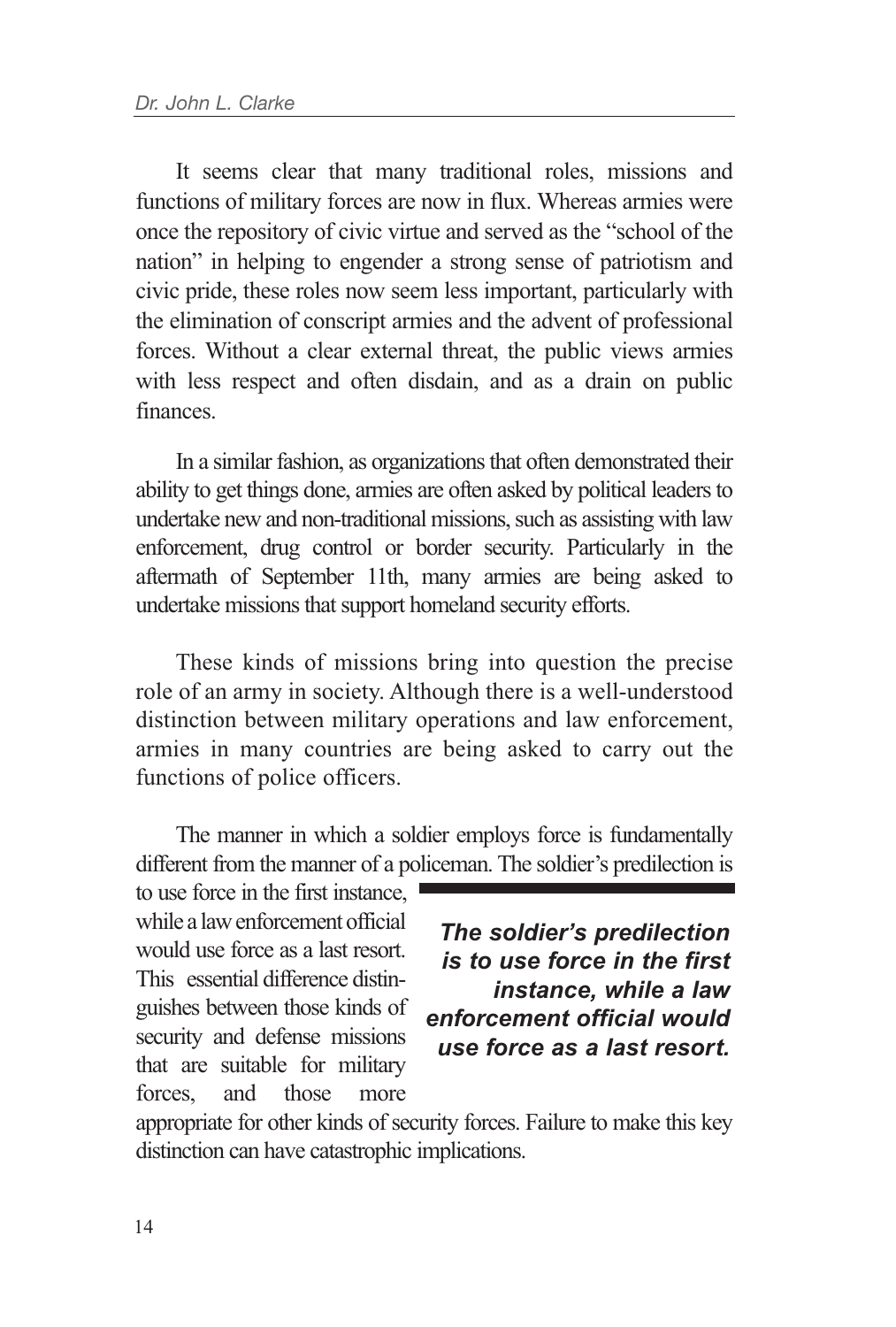## **PART IV: Mission Sets for the 21st Century**

This section examines the variety of missions that military and security forces are being tasked to perform. This paper develops six categories that encompass this broad range of requirements. While not exhaustive or inclusive, these categories cover the great majority of missions that will confront armies in this century. It further develops each category by listing specific mission tasks. The categories are:

- Intervention/Offensive Combat Operations
- International Stability and Support Operations
- Civil Support Operations
- National Defense Operations
- International Humanitarian Assistance Support
- Unilateral Military Operations

Each category may be best understood as consisting of a set of tasks that either traditionally have been assigned to military forces or may be assigned to military forces in the future.

### *• Intervention/Offensive Combat*

Missions of intervention or offensive combat are usually undertaken as part of a coalition. Participating in a military expedition, such as the Gulf wars or the air operations over Yugoslavia in 1999, would meet this criterion. Offensive counterterrorist coalition operations in Afghanistan, as opposed to the International Security Assistance Force operation, would also qualify. These operations require the ability to deploy in a reasonable period of time and on a high level of interoperability. The capability of carrying out sophisticated operations with a high operational tempo is usually also a criterion.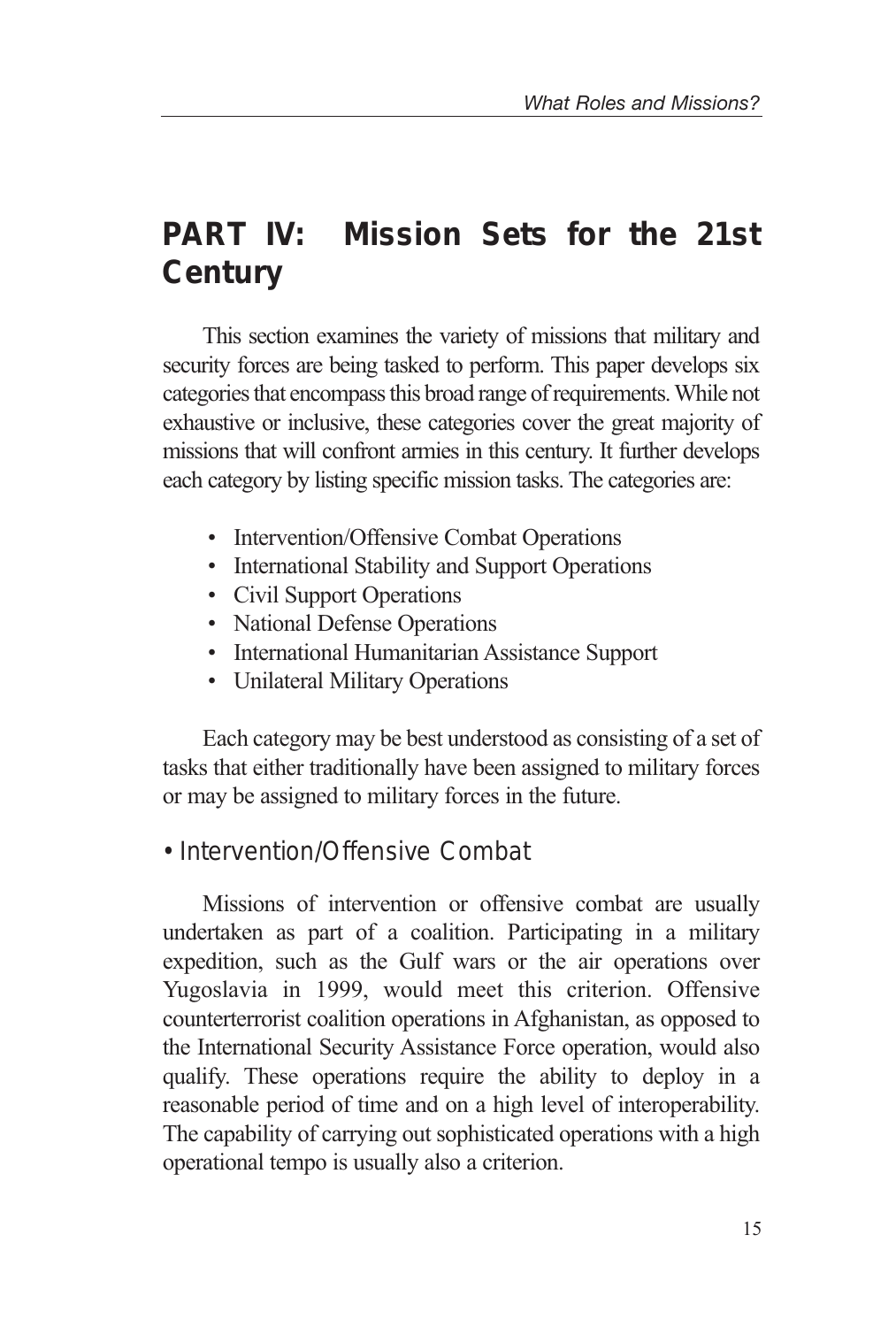Conventional offensive capabilities may require highly mobile operations using combat vehicles, parachutes or helicopterborne capability. They include many classic military operations as well as a range of more modern techniques, such as those employed in the Afghan and Iraqi wars, which featured ground terminal guidance of air-delivered munitions. A feature common to all of these operations is that they require a high level of technological sophistication; their successful execution requires commensurately high levels of training and education.

In some instances, a unique or niche capability may be required, such as troops that can operate in a chemically or biologically contaminated environment, or a specialized unit that has been trained to operate in urban or mountainous environments. These operations may include some kinds of stability operations, usually in the aftermath of combat operations, but they are subsidiary operations, not the focus.

On the other hand, many of these highly sophisticated missions, conducted by specialized organizations in hostile, denied or politically sensitive areas, and often considered clandestine, covert or low visibility may require a high level of special operations capability. Many states maintain small numbers of special forces capable of carrying out unconventional missions. Special operations forces can represent an attractive option for many states, as the initial material costs are relatively low and the training, while extensive, can build upon that provided to special police officers.**<sup>11</sup>**

#### *• International Stability and Support Operations*

This category includes military operations that take place before and after the cessation of hostilities. These operational tasks include a broad array of peace operations and peace support missions and are designed to support diplomatic efforts aimed at long-term political settlement.**<sup>12</sup>**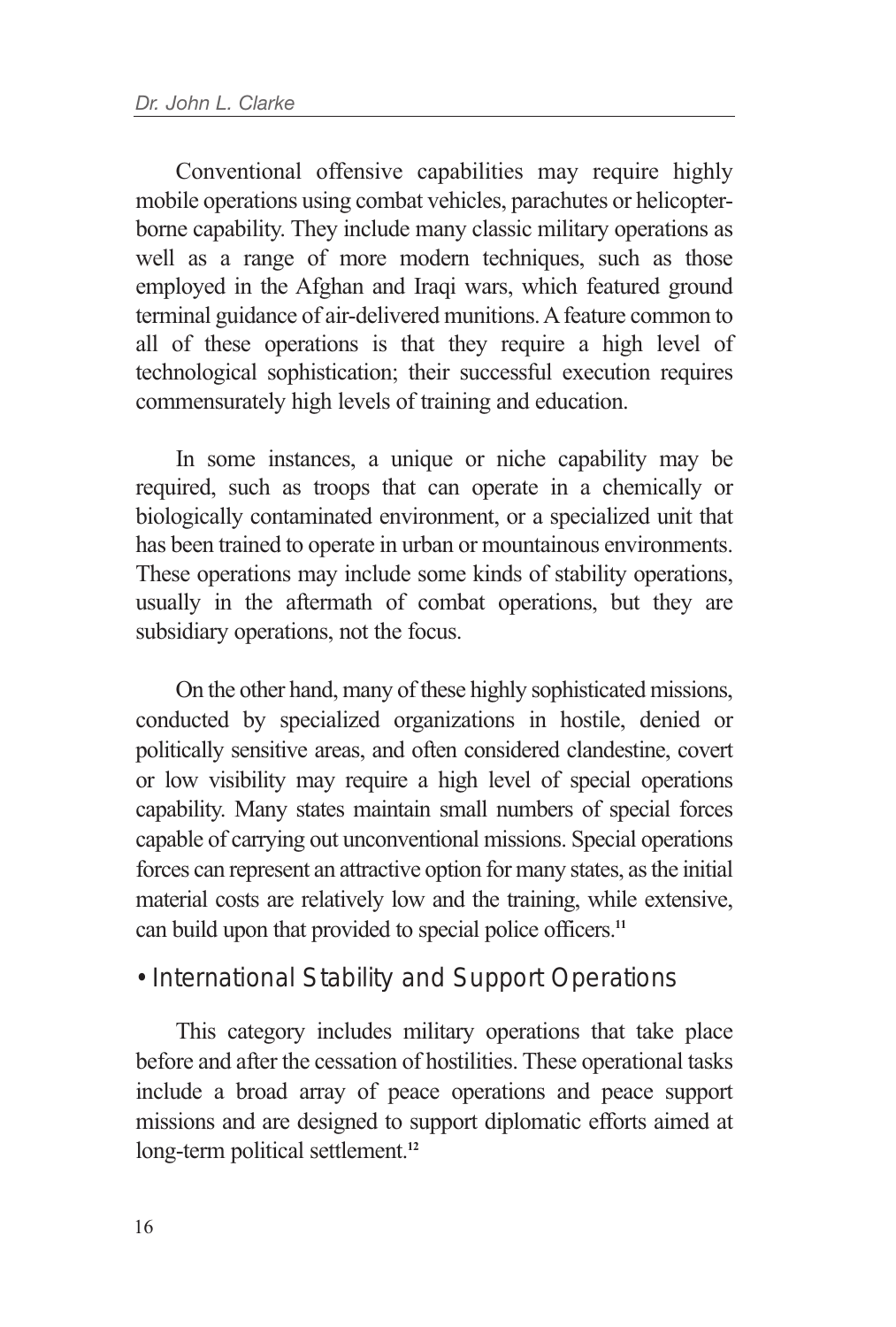This category includes the four kinds of peace operations:

- Peacemaking, which are principally diplomatic efforts designed to avert or contain a crisis;
- Peacekeeping, which are operations conducted with the consent of all parties and are designed to facilitate the implementation of a truce or cease fire agreement;
- Peace enforcement, which is the threat or use of force in order to compel compliance with resolutions or sanctions designed to maintain or restore peace and order; and
- Peace building, which are post-conflict activities that strengthen and rebuild government infrastructure and institutions in a post-conflict environment.

Peace enforcement operations, which may range from providing humanitarian assistance, restoring order and stability,

and enforcing sanctions to establishing protected zones and forcibly separating belligerents, are evolving into ever more complex missions. They often combine elements of several categories in a single operational area; increasingly require sophisticated technology and, above

*Peace enforcement represents the most challenging operation that many armies of the region are able to undertake at the current time.*

all, a high level of training and preparation on the part of soldiers. Peace enforcement represents the most challenging operation that many armies of the region are able to undertake at the current time.

Many states in the region already have extensive experience in these operations, particularly as part of international peace operations such as IFOR and SFOR in Bosnia, KFOR in Kosovo and ISAF in Afghanistan. States often view participation in these operations as an opportunity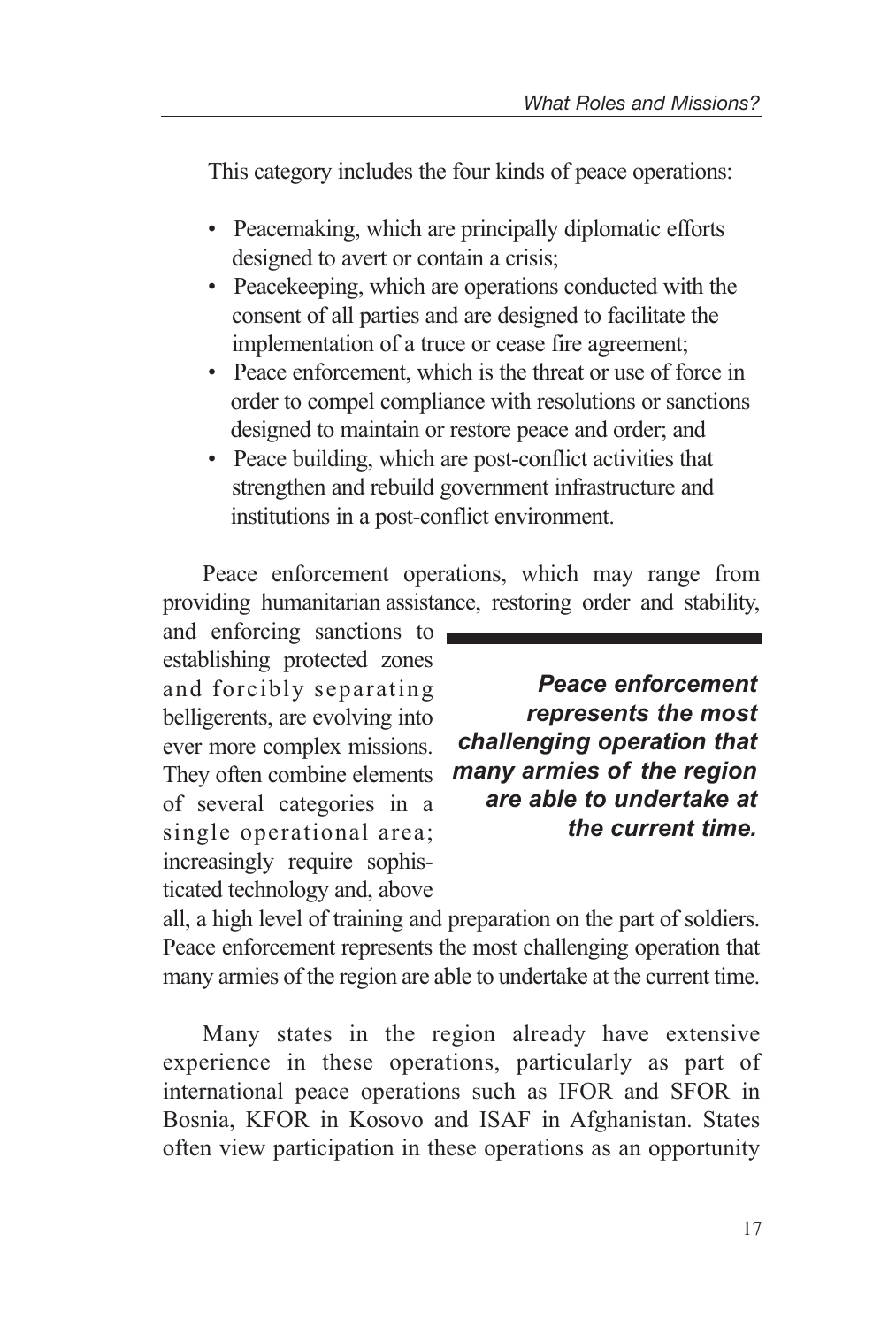to make an international contribution and gain important experience for their military forces. Moreover, the nature of these operations, generally not excessively demanding from a technology perspective but very intensive from a manpower perspective, is well suited to the strengths of many of the region's military organizations, which frequently lack much modern technology but have large pools of manpower.

In particular, the requirements of these peace enforcement operations make them candidates for the employment of some of the paramilitary forces extant in the region. This is particularly true of the peace enforcement and peace-building aspects of these operations, in which police forces can play a particularly useful role, as has been demonstrated by the use of these forces in both Bosnia and Kosovo.**<sup>13</sup>**

#### *• Civil Support*

Governments may frequently call upon military forces to help civilian authorities carry out a very wide range of tasks. These civil support operations can be as diverse as the temporary augmentation of key functions during labor strikes, the support of key sporting events, or the restoration of law and order and the protection of life and property in a riot or insurrection. Supporting civil authorities is an important role and function of military forces, but the range of tasks required for some missions approaches the limit of what may be appropriate for military forces.**<sup>14</sup>**

Civil support consists of three distinct sub-categories:

- Defense assistance to civil authority (DACA)
- Defense support to civilian law enforcement authority (DSCLEA)
- Defense assistance to civil disturbances (DACDIS)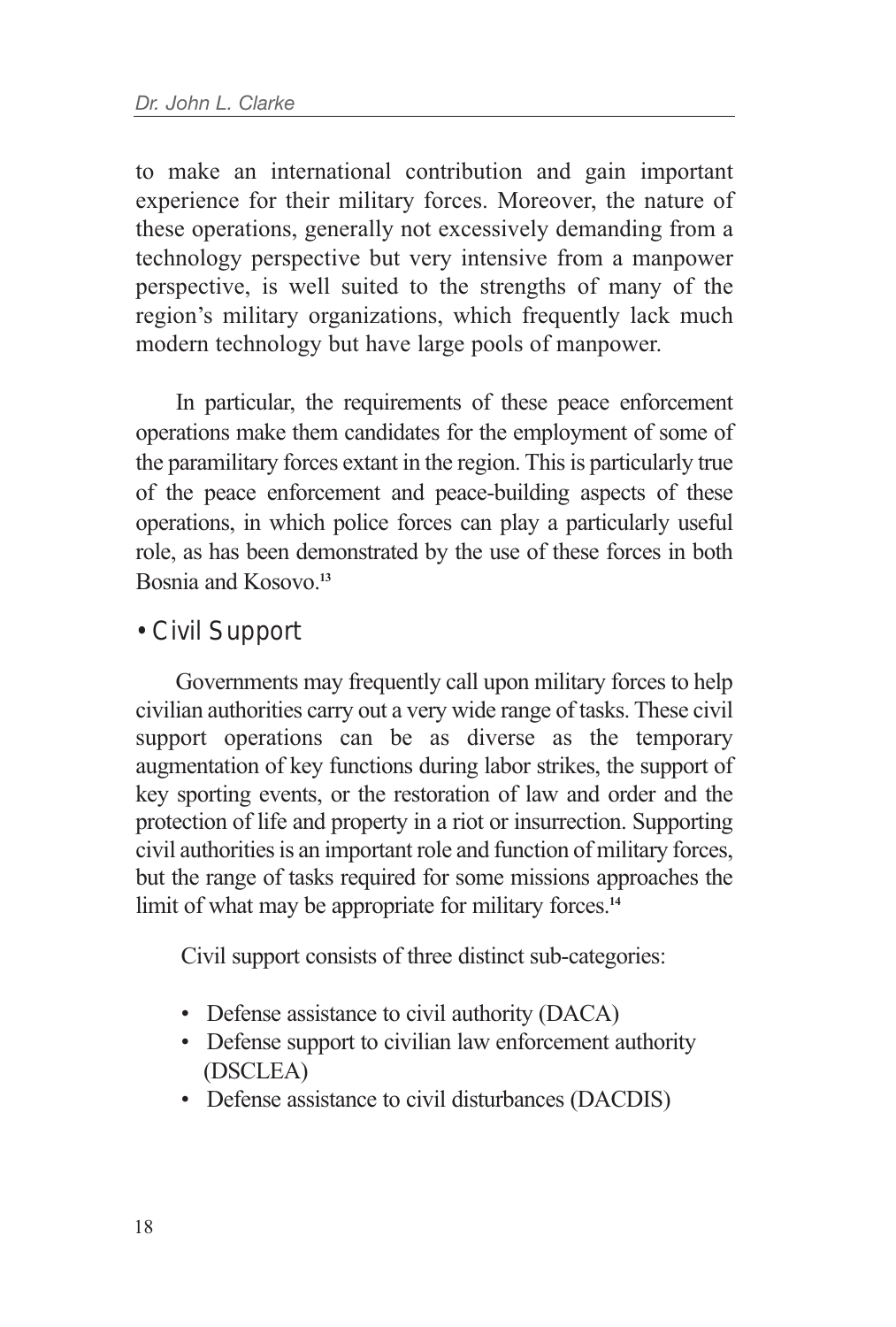Across this range of operations, military civil support operations are designed to provide *temporary* support to domestic civil authorities when permitted by national law. The guiding principles are that military forces should always *support* civil authority and only render assistance when an emergency or other requirement overwhelms the capabilities of the civil authorities. Military forces should undertake civil support operations only when they can bring a unique and indispensable capability to the situation and not as a routine matter. It is worth repeating that soldiers are not policemen; the approach that soldiers bring to the use of force is fundamentally different from that of law enforcement officers.

DACA missions may provide aid either after natural disasters and emergencies, such as earthquakes, floods and other weather-related crises, or following man-made disasters, such as oil spills and transportation accidents. Included in this area are responses to largescale fire emergencies, such as forest fires. Military forces often manage humanitarian aspects of these emergencies (such as providing shelter and food) or repair damaged infrastructure, such as dikes and bridges.

Military forces can play a decisive role in supporting civil authorities in an event involving the use of weapons of mass destruction. These incidents are referred to as CBRNE (Chemical, Biological, Radiological, Nuclear and high-yield Explosive) incidents. In these incidents, the military often brings unique qualifications and capabilities that can go far beyond those of first responders such as firefighters and police. Even so, if at all possible it is best that local authorities remain in command.

Military forces may also provide support to local and national authorities before and during the conduct of major sports and cultural events. Examples include logistic support during Olympic games and other winter sports events, as well as support for civilian officials during major government events, such as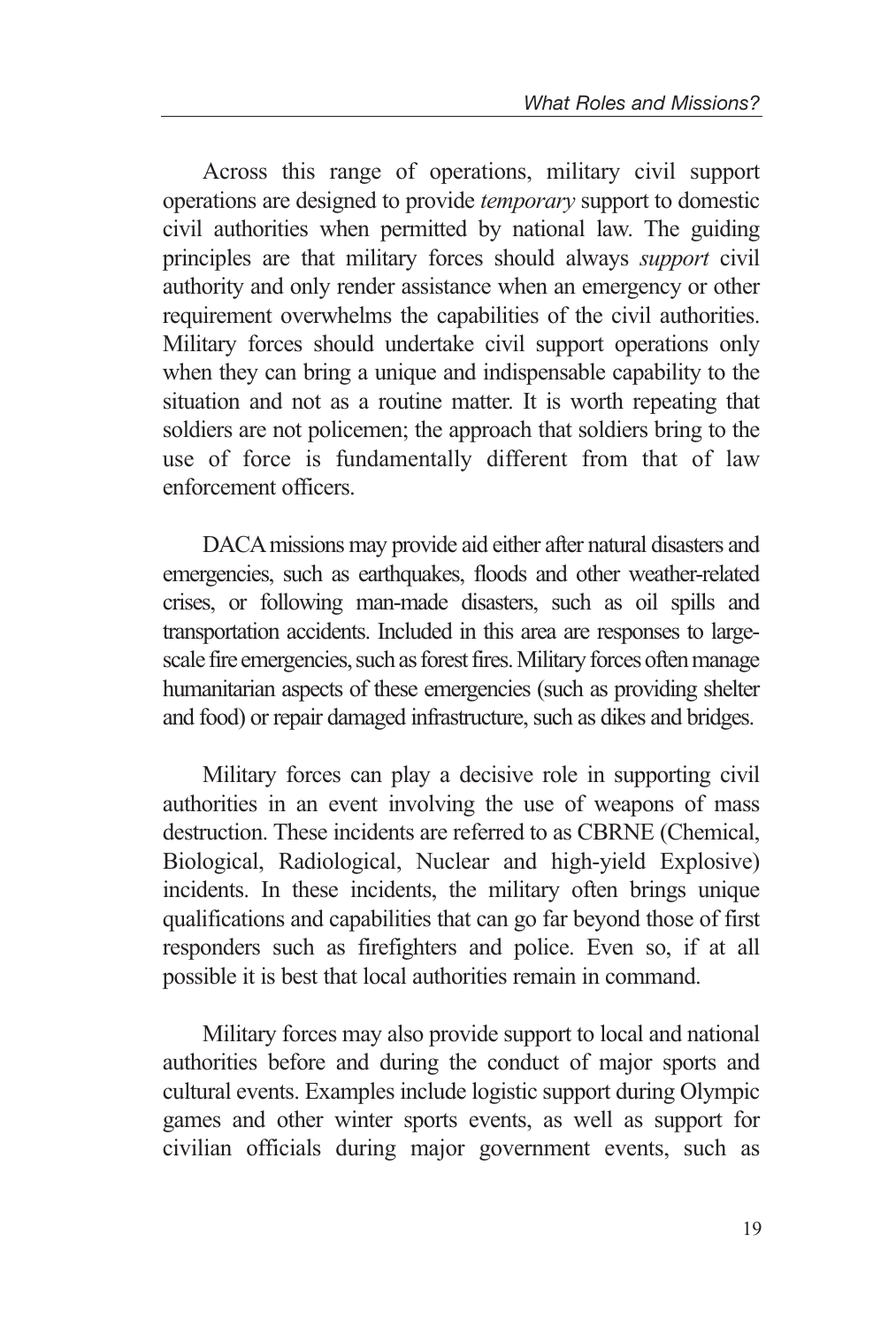inaugurations, and major cultural events such as world fairs and other major exhibitions.

Military augmentation of essential services is the last category of possible DACA operations. These missions typically take place during periods of labor unrest and might include providing supplemental air traffic controllers or postal employees, as well as replacing emergency workers, such as firefighters and critical transportation workers.**<sup>15</sup>**

DSCLEA missions are those in which military forces provide direct support to domestic law enforcement authorities. In most countries, military forces are restricted or prohibited from actually supplanting those law enforcement elements.<sup>16</sup>

These are several major tasks within the DSCLEA rubric. These include augmenting border security, supporting drug/contraband law enforcement, supporting domestic police efforts to combat terrorism, supporting security at national special events and generally supporting law enforcement authority.**<sup>17</sup>**

Border security, as distinguished from border defense, is first and foremost a function that should be performed by law enforcement personnel. In most instances, customs and immigration officials assure secure borders, but paramilitary troops stationed at the borders can also perform this function. However, when soldiers act in a law enforcement role, it is important to determine how force may be used. Even those states that routinely use soldiers for these purposes must carefully train them in the restricted use of force.

Military forces may support national and local law enforcement authorities in efforts to control illegal importation of proscribed items, particularly illicit drugs. This support may involve reinforcing border security units or providing intelligence,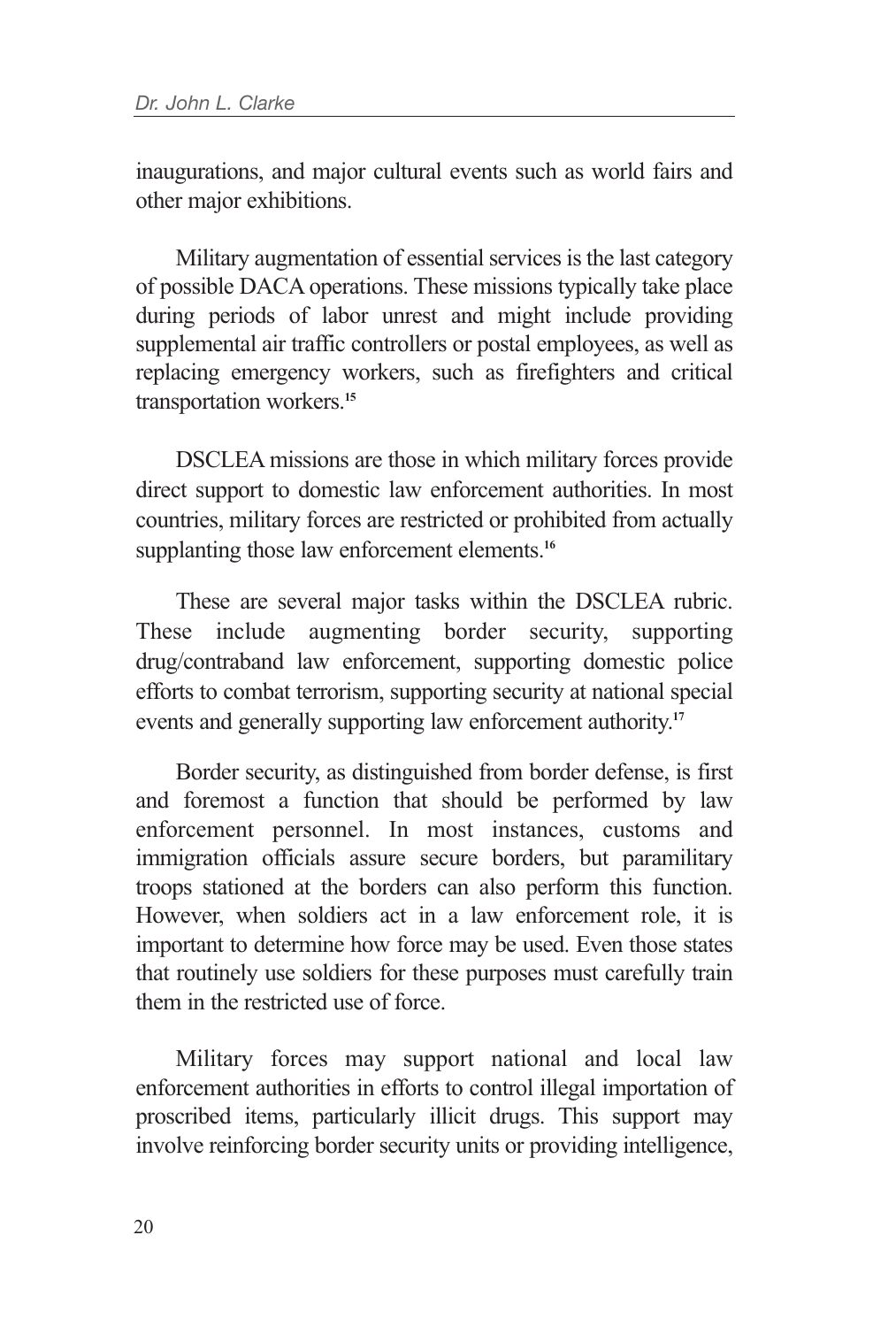command and control assistance. Typically, military forces may provide electronic intelligence to law enforcement authorities or may provide an offshore interception capability.

Another legitimate role for military forces is to support domestic law enforcement efforts to counter terrorism, but this requires carefully distinguishing between domestic and overseas efforts. Domestic efforts should remain the responsibility of law enforcement authorities, while military forces should take the lead in conducting these operations overseas. Military forces may provide backup support or logistical support to these domestic operations, but should never assume full responsibility in a domestic context.

As with the DACA example of providing logistical support to national special events, military forces may also provide security support for these kinds of events as part of a DSCLEA task. Special event security support may involve providing checkpoints, roving patrols and entrance/exit security.

Lastly, under DSCLEA, military forces can provide specialized support for civil law enforcement authority. This may involve providing training support, including the use of firing ranges, as well as more extensive support, such as assistance for prison security and special prisoner transportation needs.

DACDIS events, which include a range of disturbances involving violence in a domestic context, (such as riots, insurrections and other mass civil disturbances), almost always exceed the capabilities of the civilian authorities. Military support in these cases represents the most serious level of assistance given to civilian authorities.

While every effort should be made to retain control by civil law enforcement authorities, disruption or violence may rise to a level that requires the imposition of martial law. In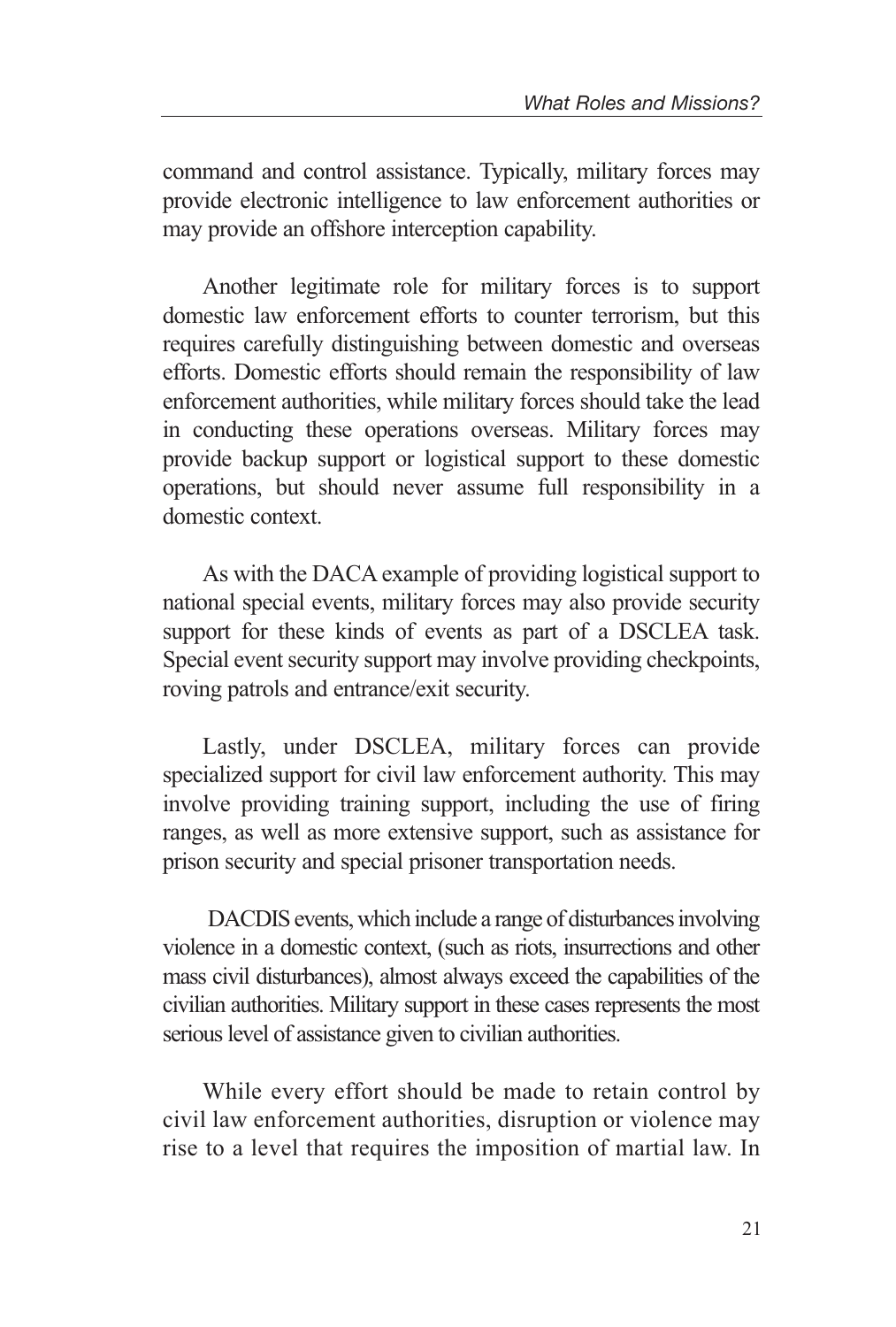these instances, the military may assume local law enforcement authority, but political responsibility remains in civilian hands, with military commanders continuing to report to civil authorities. DACDIS operations may involve a significant use of force, even as its use remains consistent with the principles of restraint. Every effort should be made to return the situation to civilian control as soon as circumstances permit.

#### *• National Defense*

National defense missions encompass defensive actions designed to deter, destroy, nullify, or reduce the effectiveness of adversary attacks on sovereign territory, domestic populations and critical infrastructure. Missions of this nature include most classic defense operations that states have historically conducted on their own territory. These tasks include:

- Air and missile defense
- Sovereignty protection
- Critical infrastructure protection
- Weapons of mass destruction (WMD) crisis and consequence management
- Continuity of government operations

In the United States, these tasks may be referred to as homeland defense missions.**<sup>18</sup>**

The first task of homeland defense is to protect the nation's territory, people and infrastructure from air-delivered weapons. This requires an ability to detect, classify, track, intercept and destroy aircraft, cruise missile and ballistic missile threats. Air and missile defense may include passive measures, such as system hardening and concealment and active measures, which include acquisition and targeting measures.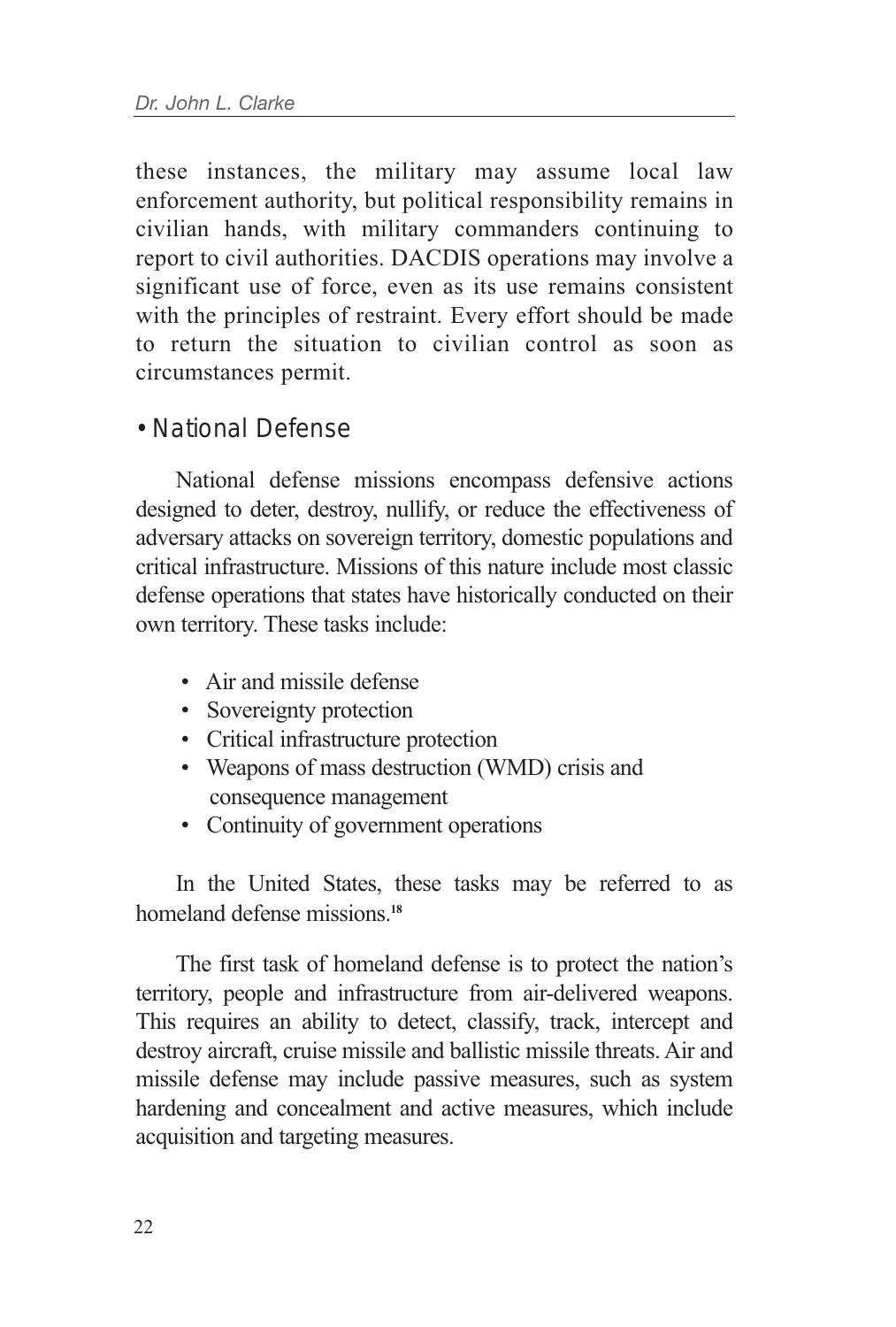Tasks within the air and missile defense category include interception operations, area and point defense measures, as well as combat air patrol over critical infrastructure and air escort of commercial or military aircraft.

Sovereignty protection involves the defense of population and territory. Although an actual attack on national sovereignty remains remote in most instances, defending territorial sovereignty against an external hostile threat remains a core mission for military force. While these operations are principally conducted on home territory, some may require interdiction of hostile forces outside the national territory. In addition to land defense, this mission set also includes the maritime defense of the national territorial waters and exclusive economic zones.

Sovereignty protection also extends to national space-based systems and defense-related computer systems, thus expanding the concept of territorial sovereignty into outer space and cyber-space. The United States, for example, considers an attack on its national space system to be an attack on its national sovereignty.**<sup>19</sup>** Similarly, terrorist or hacker attacks on defense-critical computer systems are also considered infringements on national sovereignty. Protecting defense computer systems is a key task for military forces, and is likely to become even more critical as they rely more heavily on computer systems to coordinate operations.

Critical infrastructure protection (CIP) focuses on protecting systems deemed essential to the continued operation of government, business and society. Critical infrastructure is often divided into national critical infrastructure (NCI) and defense critical infrastructure (DCI). NCI includes elements of society that are essential to the economic security of a country as well as the public safety and well being of its citizens. NCI includes energy, water and other vital human and emergency services, as well as information, communications, transportation, agriculture, banking and finance systems. In most instances, NCI protection will be the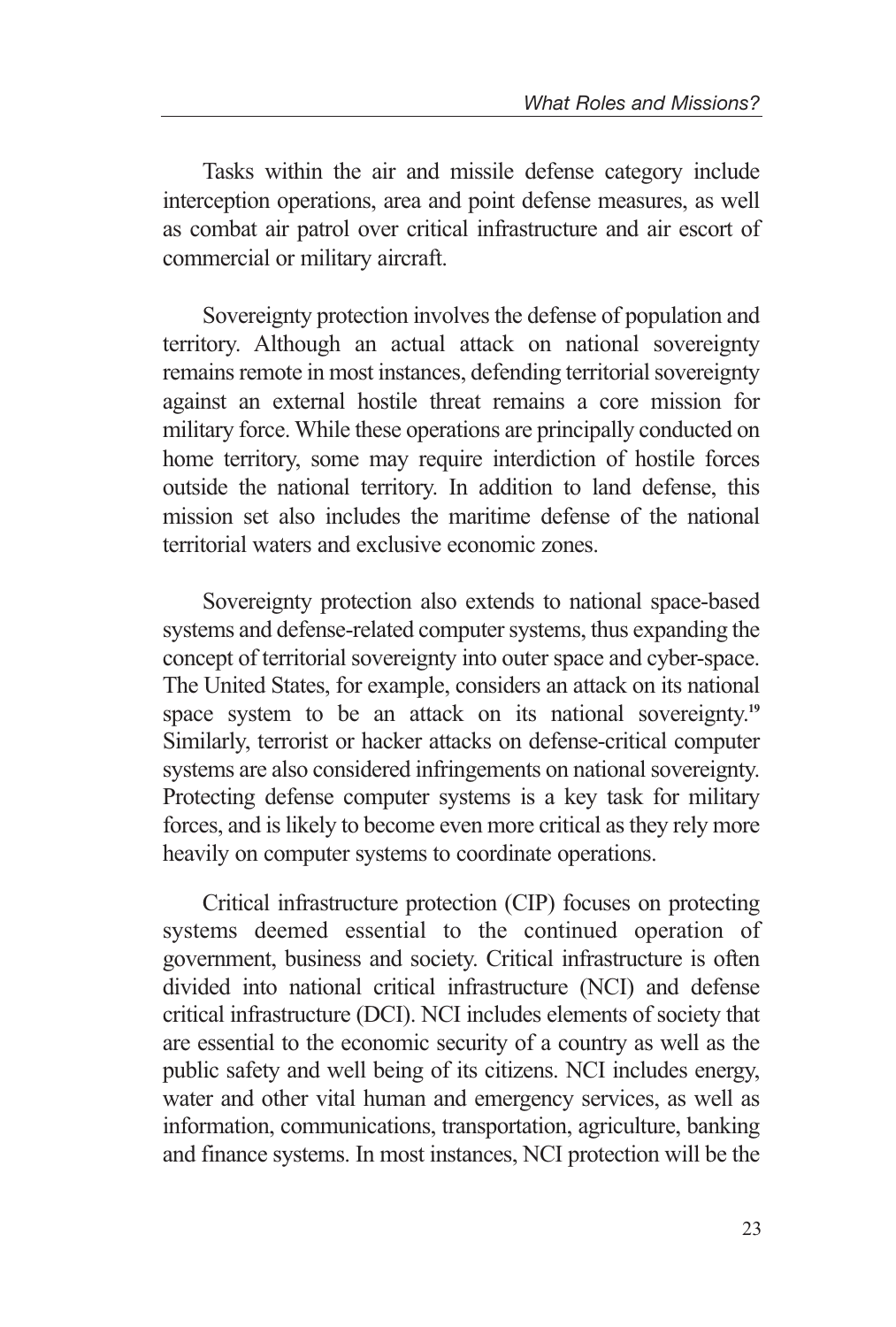domain of law enforcement officials, reinforced as necessary in emergencies by military forces.**<sup>20</sup>**

Defense critical infrastructure consists of two categories: critical information assets and power projection capabilities and assets. These include military command, control, communications, computer and intelligence networks (C4I); critical logistics assets and selected strategic sites; as well as air and sea ports. Military forces retain principal responsibility for the protection of DCI assets.

WMD crisis and consequence management is another key task in the national defense mission set. Normally, a WMD event could be expected to considerably exceed the

capabilities of local and national emergency services. Military forces are uniquely suited to managing the extraordinary range of tasks associated with these devastating events. Frequently, military organizations may train units specifically to conduct

*Military forces are uniquely suited to managing the extraordinary range of tasks associated with these devastating events.*

operations in a biological, chemical or nuclear environment, or to detect and neutralize these weapons.

Military forces can provide containment and decontamination services as well as essential emergency medical and logistic support. In these events, military forces may, in fact, provide the majority of response services, and thus may assume a lead role in the attenuation and mitigation of these incidents.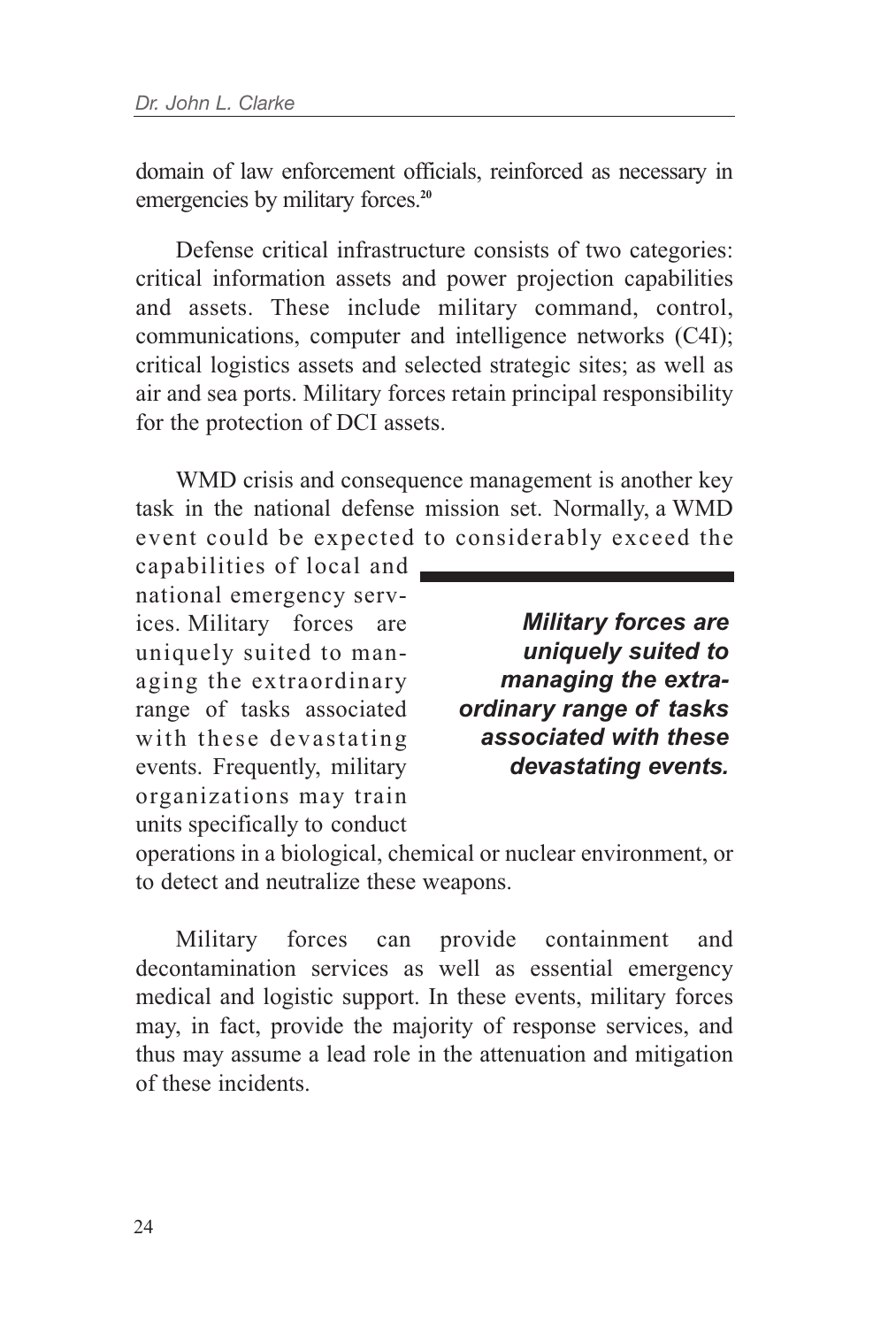The last mission in the national defense mission set is that of maintaining continuity of government. In the event of a major incident involving national leadership, the military may provide essential services, such as communications and logistics, in order to maintain the government's ability to govern. Decapitation strikes aimed at the national leadership may give rise to widespread panic and may quickly exceed the ability of civil organizations and officials. The ability of military forces to respond quickly and to help maintain key government services can be critical to the government's survival and its citizens' safety.

### *• International Humanitarian Assistance*

Military forces, with their extensive logistics capabilities, are often called upon to render assistance abroad in instances of significant human suffering. These operations may take place in the aftermath of a major natural or man-made disaster. These efforts may be carried out in an international environment, frequently as part of a coalition effort, or on a bilateral basis, with one state assisting another.

International humanitarian assistance includes:

- Disaster relief
- Logistics support to international organizations/ non-governmental organizations
- Refugee support
- Disaster consequence management

Disaster relief is the most prominent task in this mission set. Military forces with large stockpiles of life-support essentials are often in the forefront of those asked to contribute assistance. Food, blankets, tents and medical supplies are feature items in this effort, along with earth moving equipment and other construction equipment items necessary in the event of earthquakes and other natural disasters.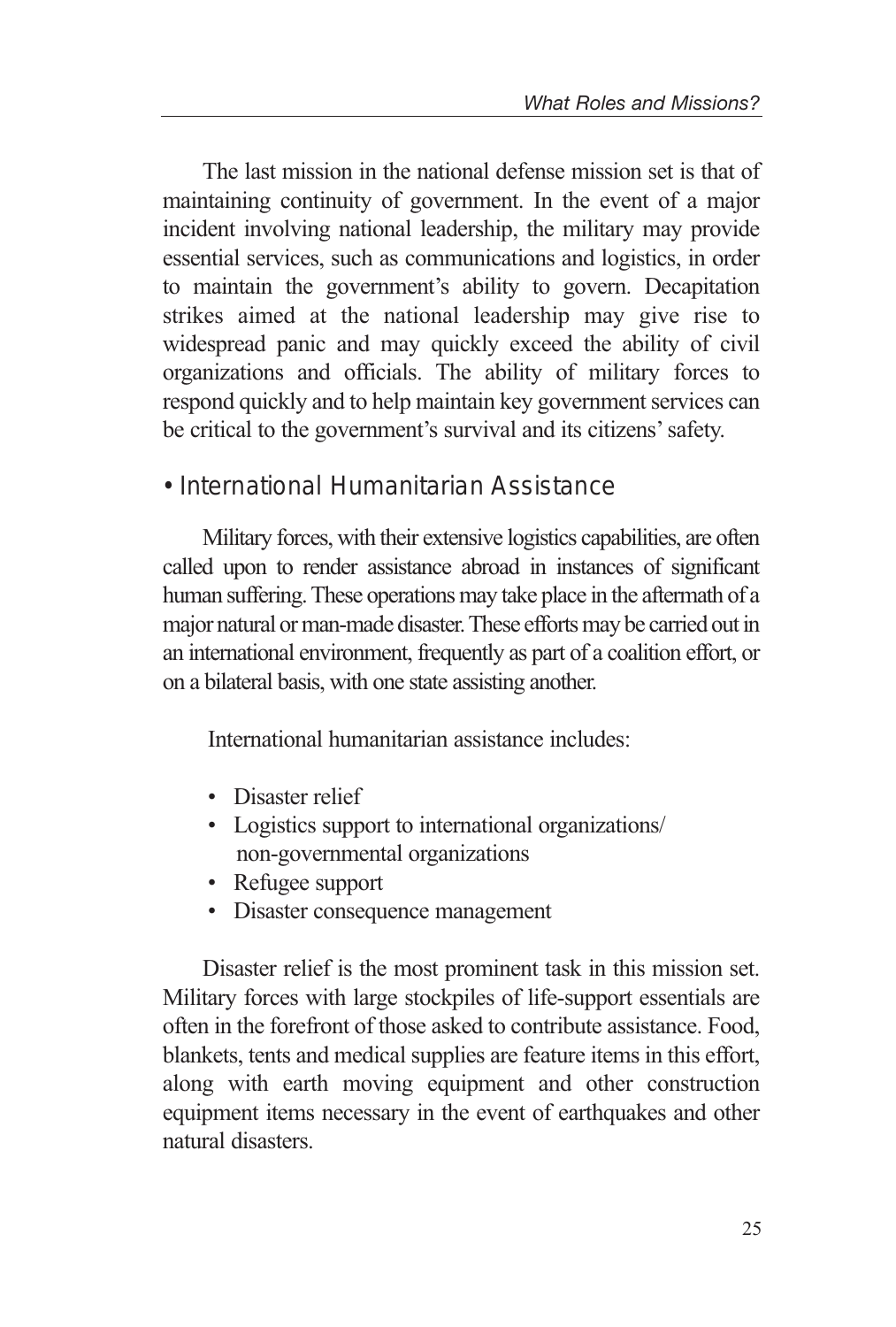Equally important to the provision of emergency supplies are the military's transportation capabilities. These transportation assets, particularly aviation assets, enable military forces to respond quickly, which can often prove vital, particularly in the case of major natural disasters.

While the military often provides aid directly to those in need, in other instances military forces may work closely with partners, such as the Red Cross, to provide logistics support to international organizations or to non-governmental and private voluntary organizations, such as Oxfam, World Vision or the Catholic Relief Agency. Military forces are often asked to support the transport of relief supplies and workers or to assist with communications support.

As a consequence of this close cooperation, military and nongovernmental organizations may develop mutually advantageous relations, with the military providing support and receiving operational information in return. In tense situations, military forces may be asked to protect humanitarian aid workers threatened by clans, gangs or other criminal elements. Committing forces to these tasks is a crucial decision, which may allow military forces to step over the boundary of humanitarian operations into the realm of peace enforcement missions, due to the possibility of the use of force.

Athird mission task in this set is that of refugee support. Major calamities may create large numbers of refugees and military forces can be instrumental in managing the refugee flow. In addition to logistical support, this mission may require a substantial law enforcement element.

Disaster consequence management is the last mission in this set. After the initial emergency, military forces may help to reestablish order and security. Consequence management includes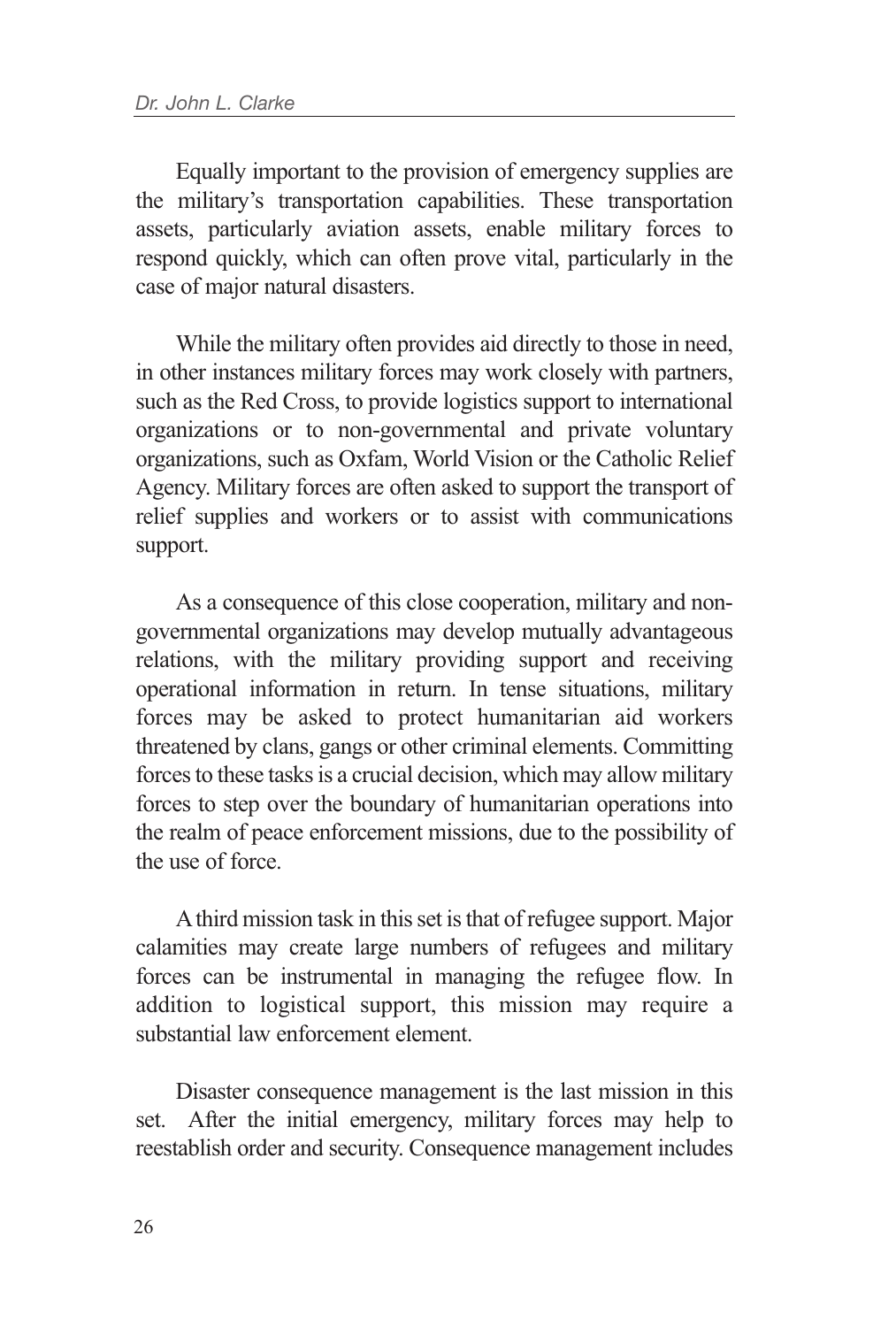many of the tasks outlined in the discussion of DACDIS missions in a domestic context, with the added difficulty of being performed in a foreign environment. These include measures to restore essential government services, protect public health and safety and provide emergency relief to affected governments, businesses and individuals.

### *• Unilateral Military Operations*

Although conducting military operations as part of a coalition is usually preferable to acting alone, in the interest of national security each national government must retain the ability to undertake missions unilaterally when necessary. These missions can cover the full range of offensive actions (as set forth in the section on intervention actions), as well as the following specialized operations:

- Shows of force
- Strikes and raids
- Counterinsurgency operations
- Evacuation of non-combatants
- Personnel recovery operations
- Offensive counter-terrorist operations

These operations usually require a high level of technological sophistication as well as a robust deployment capability. Some operations, such as evacuation and recovery, may have to be conducted at some distance, thus requiring an air transportation capability. Shows of force, strikes and raids will require an even more complex level of capability, including a significant offensive weapons capability, as well as a long-range deployment capability.

Counterinsurgency operations conducted within national boundaries to suppress insurgent movements, domestic uprisings and rebellions are perhaps the most demanding of these operations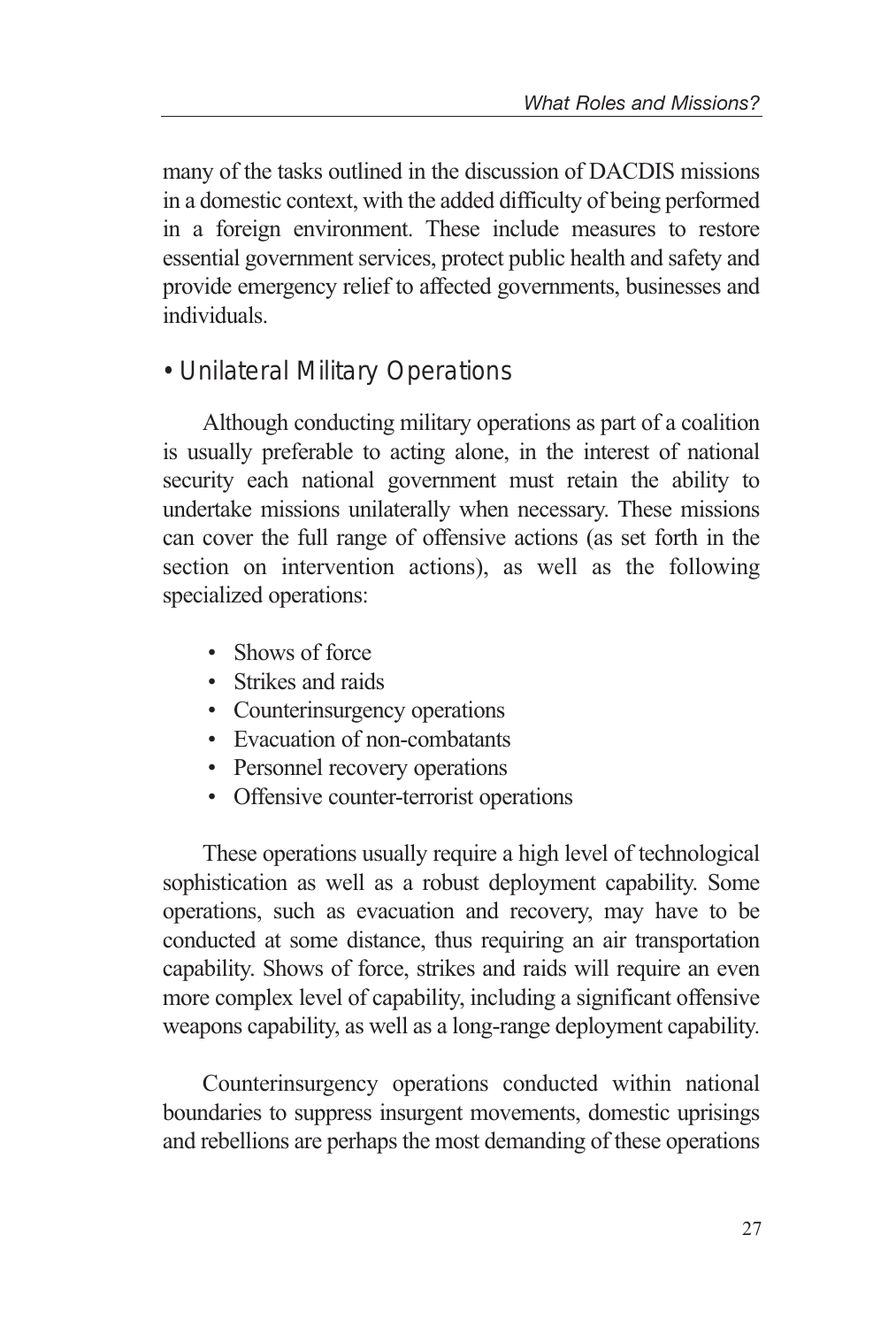and often require a full range of military capabilities. These missions often use a special operations capability and very frequently require close cooperation with law enforcement authorities. Even though many insurgencies may utilize terrorist methods and target civilian populations, these missions differ from both domestic and overseas counter-terrorist operations in that they may require large numbers of conventional military forces.

Overseas counter-terrorist operations refer to offensive operations conducted outside the borders of a given state and which are usually conducted by military forces, and thus differ from domestic counter-terrorist operations, which are usually conducted by law enforcement authorities.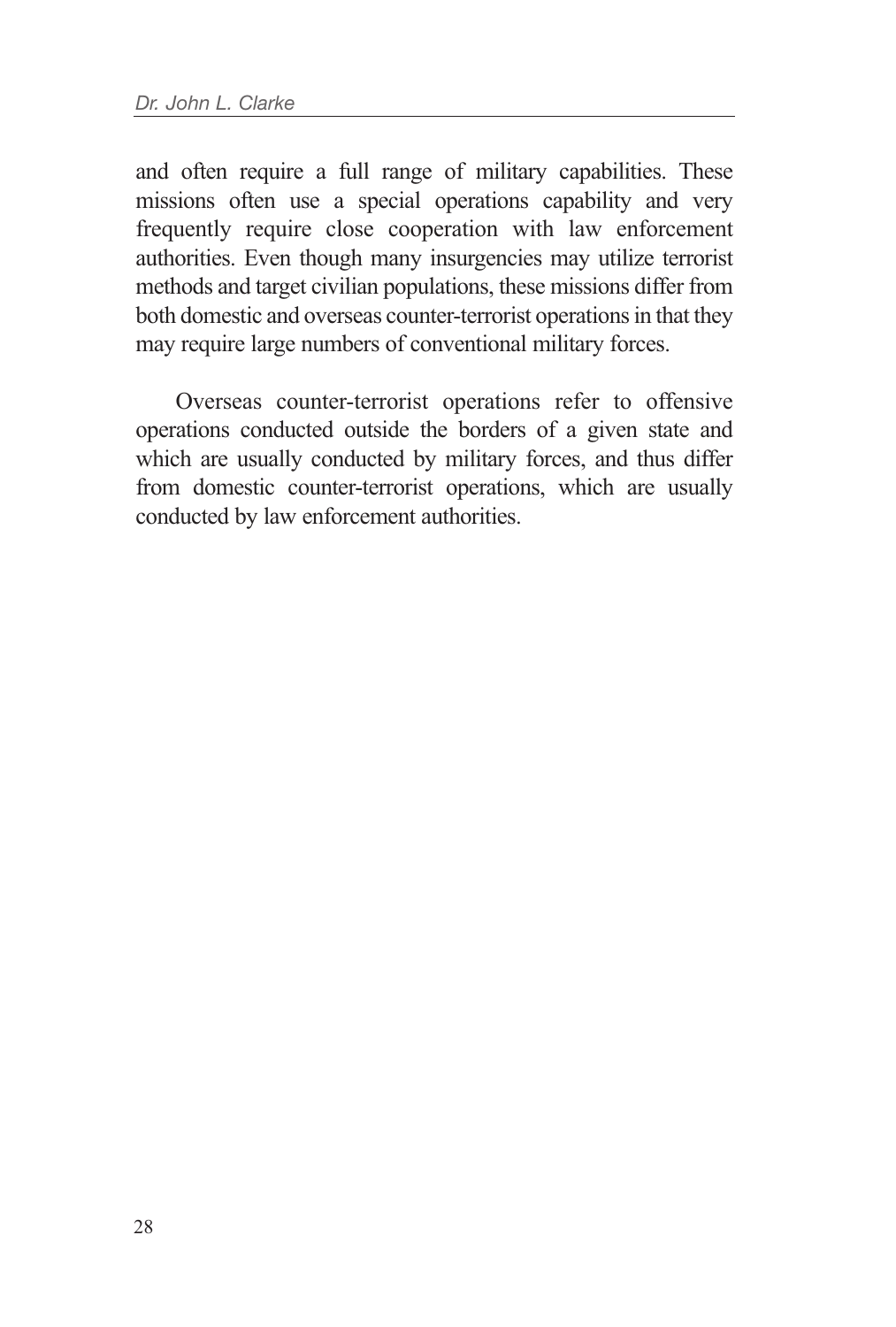## **PART V: Types of Armed Security Forces**

This section analyzes twelve types of military and other armed security forces that exist in the security-oriented ministries of the states included in this study.

- Active conventional ground forces (heavy)
- Active conventional ground forces (light)
- Special operations forces
- Reserve forces
- Border security forces
- Internal security forces
- National guards/Militias
- Paramilitary police forces
- Special police forces
- National police forces
- Private military companies
- Commercial security providers

Many of these forces are found throughout the focus region of this paper. Each of them is associated with a particular set of capabilities and costs; each may be particularly useful in a defined contingency. This section briefly describes each type of force as it relates to the mission sets already detailed in this paper. It should be noted that not all of the states in this region possess the full range of these forces; the intent here is to provide a survey of forces that *might* be employed to accomplish the mission sets outlined in the previous section.

*Active Conventional Ground Forces (heavy)* constitute the bulk of the legacy forces in the region. These units, often still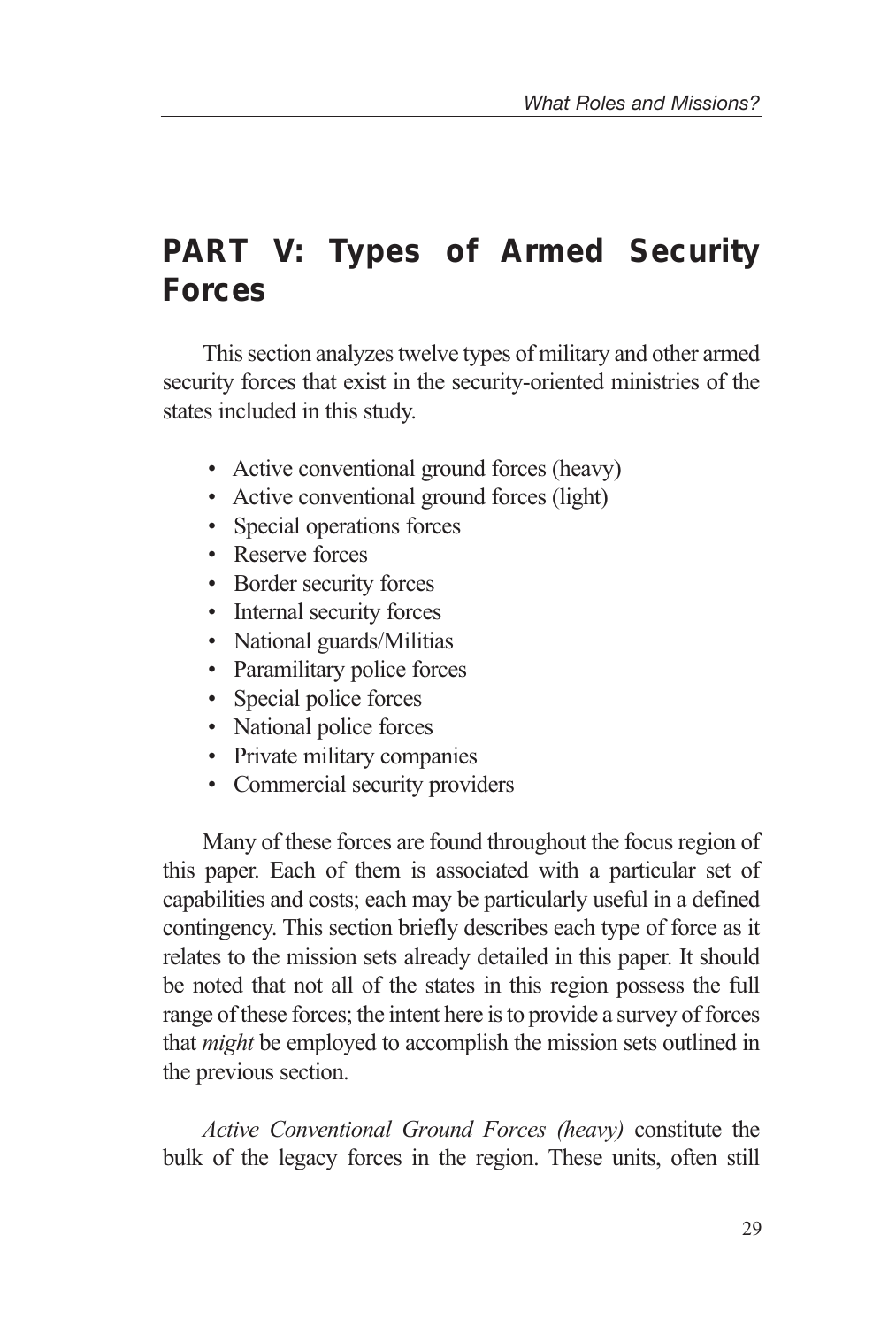organized along Soviet doctrinal lines, consist of tank and motorized infantry units, along with their associated artillery and engineer support. These forces form the core of the national defense forces in most countries of the region and with their highly restricted mobility have limited deployment capability. Moreover, chronic under-funding has rendered obsolete force structures that in some instances are not even capable of carrying out the primary core defense tasks.

*Active Conventional Ground Forces (light)* constitute the other principal component of the core defense force. Light conventional forces are often equipped with a wheeled transportation capability and can exercise some mobility; due to their relative lightness, they are also more adaptable to contingencies requiring air transportation. These light forces also include many specialized organizations, such as paratroop, airmobile and mountain infantry forces, which can be useful in many contingencies.

*Special Operations Forces*, while small in number, are normally a state's most highly trained and equipped active forces and can carry out a wide range of conventional and unconventional tasks, including counter-terrorist operations. These forces are also capable of undertaking training and internal defense missions outside state borders. Special operations forces require considerable investment in personnel and training, but are highly mobile and can deploy rapidly.

*Reserve Forces* constitute the principal backup force structure for the active forces described above. As such, they may contain elements of heavy, light and special operations force structures. For reserve forces, the key issue is the level of readiness, which is a function of manning level, training and equipment. Throughout the region, readiness is quite low; indeed it is remarkable the extent to which reserve forces throughout Europe have disappeared or been rendered inconsequential through neglect.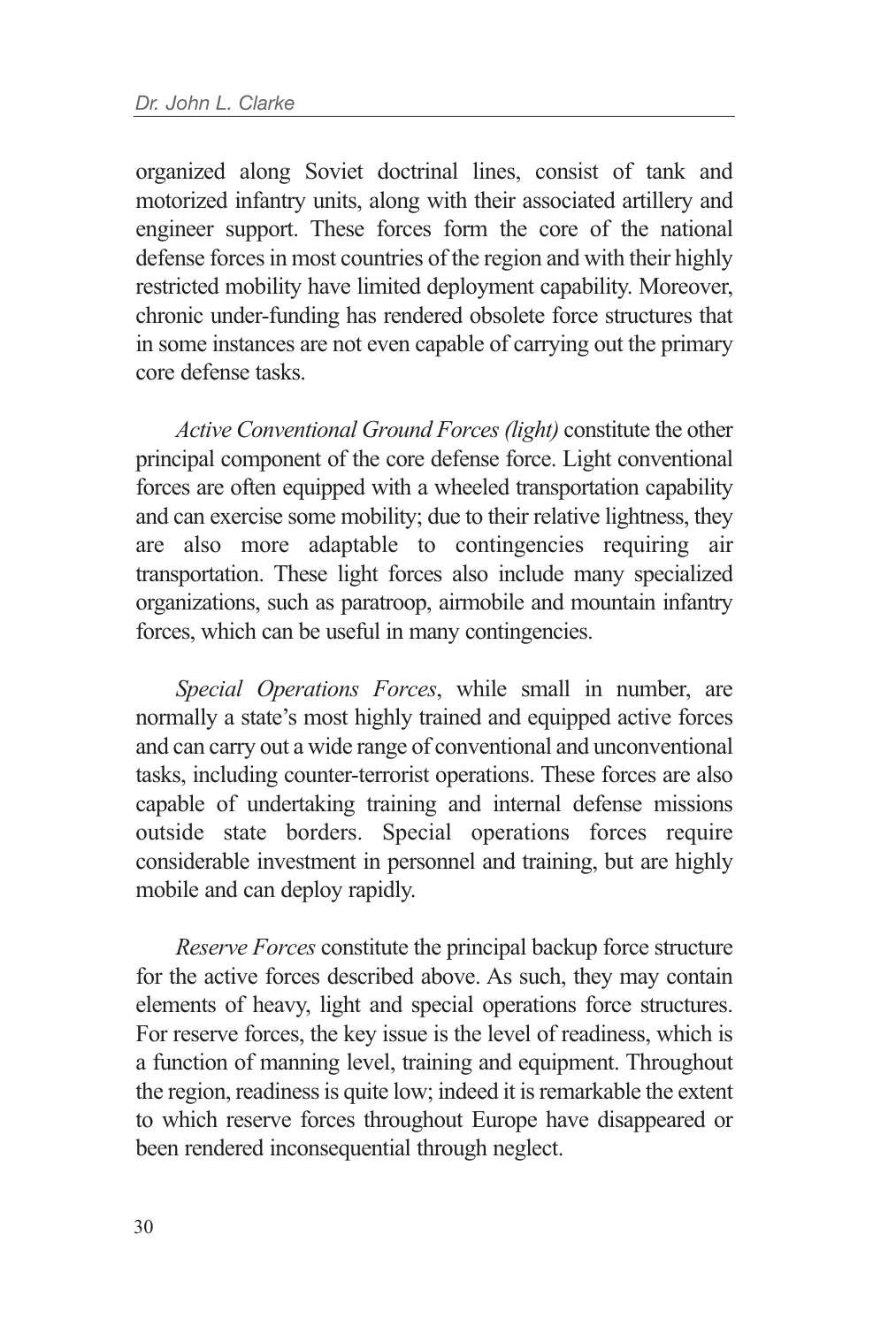*Border Security Forces* consist of a number of different types of organizations, which include border guards organized along military lines, as well as armed border security police forces. This category also includes maritime forces with responsibility for coastal security. These forces can be quite large, and in part as a legacy of the Soviet era, are generally well trained and equipped. In general, their function is to *secure* the external borders of a country, not to *defend* them. Thus, their function is principally one of law enforcement. Border security forces may have some highly mobile units equipped with light wheeled armored vehicles.

The central issue is whether these forces view themselves as military or law enforcement organizations. In many cases, they will perform both missions, as is the case with the US Coast Guard; but the key is the mentality of the individual border guard and his approach to the use of force. Many will view themselves as soldiers, drawing on the traditional orientation of most border troops; more modern ones will recognize the primacy of this mission's law enforcement aspect, and will identify themselves principally as law enforcement officers.

*Internal Security Forces,* often referred to as interior ministry troops, may be organized along military lines. These forces generally support domestic security: they may guard critical infrastructure, protect senior officials or provide a strategic reserve to deal with unrest and calamities. In many instances, these Ministry of Interior troops may be called upon to deal with insurgencies, as has been the case with Russian troops in Chechnya. The absence of law enforcement and investigative functions in internal security forces distinguishes them from paramilitary police forces, also often controlled by ministries of the interior.

Internal security forces may also include riot police, national police reserves and, in some instances, highly trained counter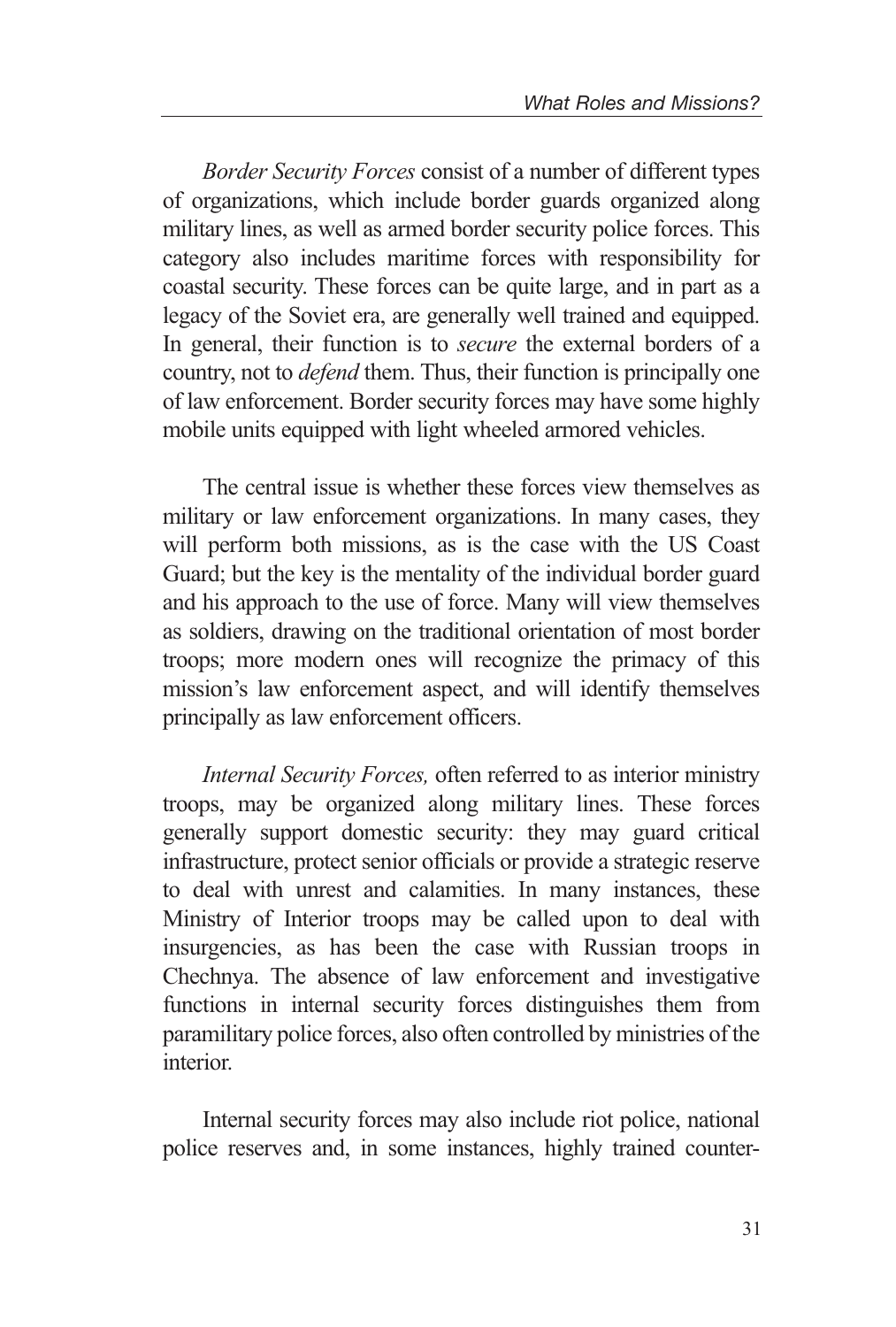terrorist forces charged with carrying out internal and overseas missions.

*National Guards/Militias*, also called home guards or militias, represent another kind of reserve force. They are often regionally organized, with specific operational areas. In contrast to the reserve forces described above, national guards are not intended to act as a reserve for the active forces, but rather to provide for territorial defense. They have much simplified tables of organization, and they generally have far less equipment, relying mostly on small arms and simple crew-served weapons. Generally, they lack any kind of combat vehicles, but may possess trucks for local mobility.

National guards tend to have even lower levels of training and readiness than reserves. Many do not meet regularly to conduct training. They may be filled by men with a residual reserve service requirement, who may be age 50 and beyond. Nevertheless, they may constitute an important capability commensurate with the level of threat to territorial integrity.

*Paramilitary Police Forces* are common in European countries and are capable of executing a wide range of missions. These forces, sometimes part of the Ministry of Defense but normally under the control of the Ministry of the Interior, have a variety of organizations and capabilities. They generally consist of two elements: a territorial element, principally concerned with law enforcement activities in non-metropolitan areas; and a mobile element, capable of rapid deployment throughout the state, which may have wheeled armored vehicles and aviation assets.

Paramilitary police forces generally understand their primary role to be that of law enforcement, with a territorial defense role as secondary. Nevertheless, these organizations are flexible and can be employed for many tasks set forth in this paper. Indeed, as evidence of this utility, these police forces are now being employed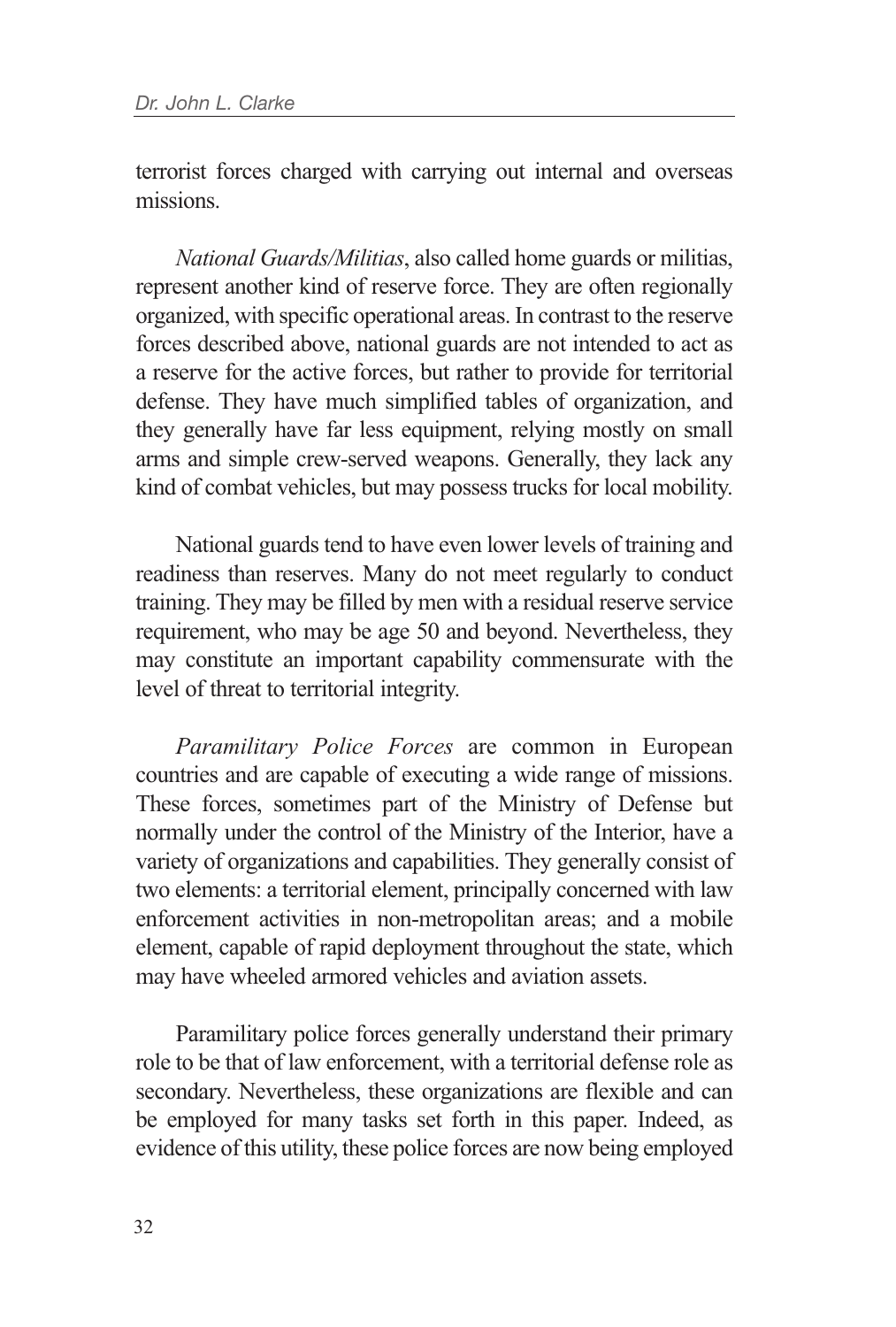internationally in a number of peace operations, such as in Bosnia, Kosovo and Iraq.

*Special Police Forces* include agencies that carry out specific police functions, including aviation police, railway troops, and finance police. These police forces may also include ceremonial and protective formations, organized along military lines, such as presidential guards. In every instance, the purpose of these police forces is limited to a specific function; they do not engage in the general law enforcement activities.

*National Police Forces* include the majority of regular police forces in a given state. They may be organized nationally or regionally, but generally always report to national authorities. They are charged with general law enforcement functions, which may include some national defense tasks as set forth in this paper, particularly in the area of critical infrastructure protection and crisis management. Moreover, these forces may be required to work closely with military forces in the event of DSCLEA and DACDIS events.

*Private Military Companies* are civilian-owned and operated firms that carry out military and security functions. Sometimes referred to as mercenary firms, they are usually staffed by former military and police officers and are capable of carrying out a wide range of military tasks. Because of the flexibility that these companies demonstrate, they are often employed in lieu of regular military forces for training missions or other special tasks.

*Commercial Security Providers* supply guards and security officials for special events or at critical installations. These organizations provide training, equipment, and organization for these guards. In comparison to private military companies, their range of services is much more restricted.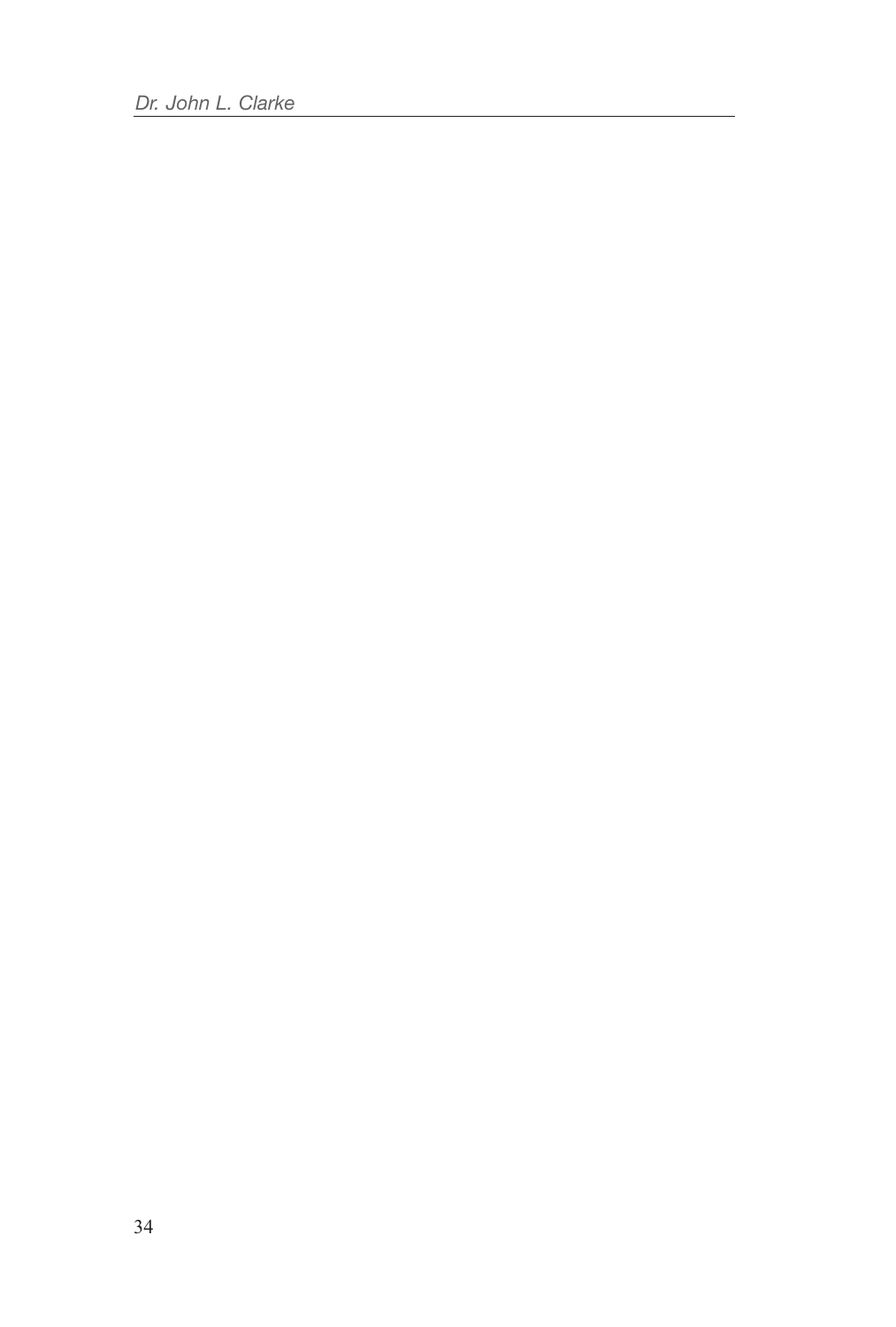## **PART VI: Assessments and Force Nominations**

This part provides assessments and force nominations for each of the six mission sets discussed in Part IV. The assessments consider each of these mission sets and evaluate each of the twelve force types based on their ability to accomplish each of the tasks. These evaluations form the basis for the recommended force solution to each set. These recommendations constitute the nominations for the force mix best suited for accomplishing the mission set. For each mission set the types of forces best suited to the particular mission requirement are indicated in *bold italics* and those that can make a contribution at a lower, but still important level are indicated in *italics*.

#### *Intervention/Offensive Combat Operations*

These operations, which will most likely occur outside the state's boundaries and be conducted as part of a coalition or alliance, require the ability to manage technology as well as to deploy rapidly and to sustain operations over time. In addition, participating forces must be able to contribute effective combat power in a contingency.

Accordingly, states participating in these operations must have forces that can meet these requirements. Because heavy conventional forces can meet some (combat power), but not all (deployability and sustainability) of these requirements, they are judged to be of lesser value for these contingencies. Moreover, the status of many heavy force structures in the region is such that the costs required to put them in a satisfactory state of readiness is simply too great in relation to their potential for employment. Thus, even though this mission set requires a high degree of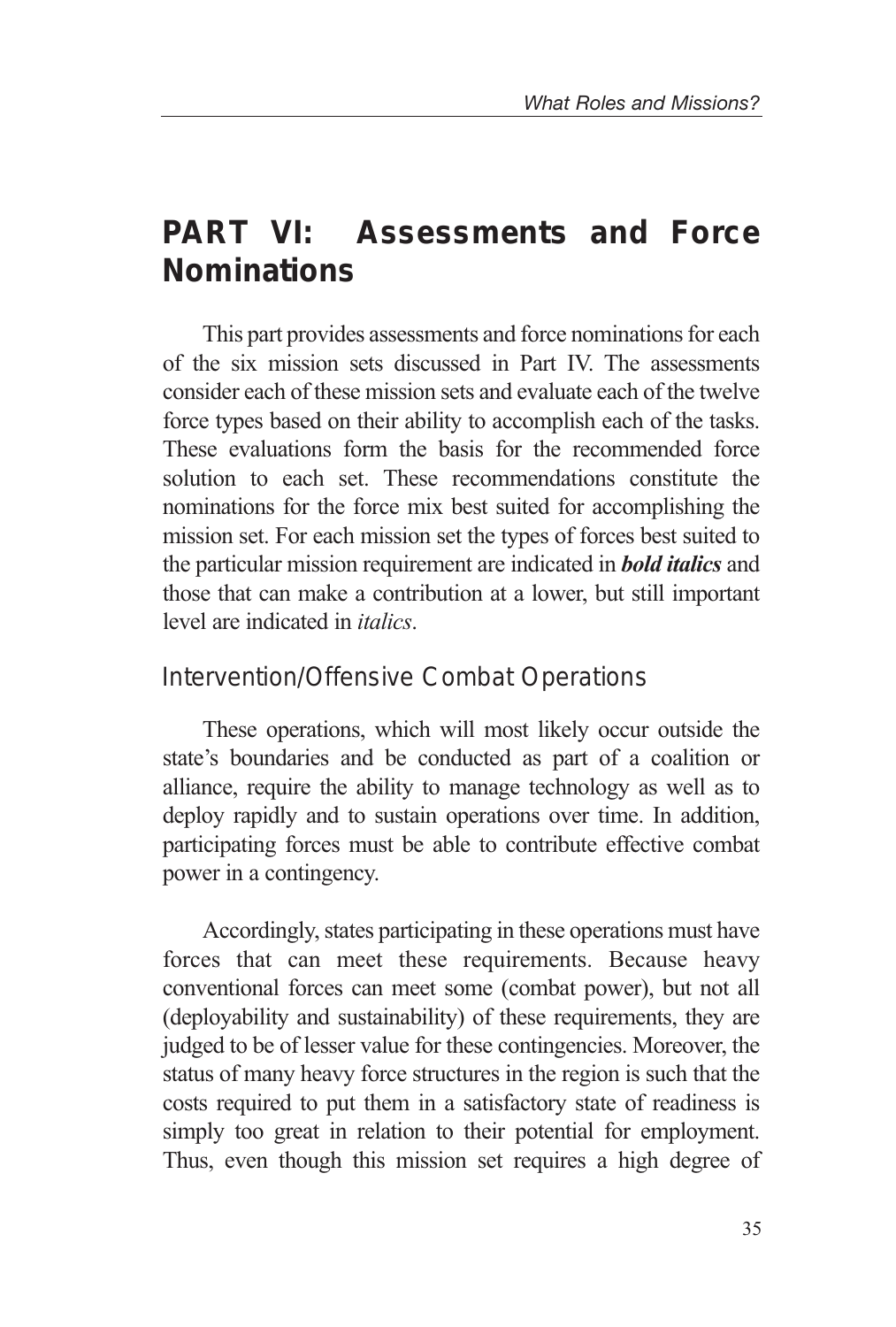combat power, the heavy forces of states in the region should not channel more resources into this area.

The best choices for meeting the requirements of this mission

set are *active conventional ground forces (light)* and *special operations forces*. These forces are able to harness newer technology and generally have higher rates of readiness at investment levels that remain acceptable. Combined with probable coalition air assets, the ability of robust,

*These forces are able to harness newer technology and generally have higher rates of readiness at investment levels that remain acceptable.*

light forces equipped with light vehicles, can be particularly effective in these contingencies.

Special operations forces are particularly well adapted to these requirements, and have high levels of deployability and readiness. Many of the region's special operations forces are well acquainted with coalition special operations, having participated in numerous international exercises and actual operations.

#### *International Stability and Support Operations*

The basic requirements of peace operations are now well known, given the experience of the international community over the past decade. These operations are generally manpower intensive, but are not necessarily ones that demand high levels of technological sophistication. With certain exceptions, particularly in the high-intensity peace enforcement operations, *active conventional ground forces (light)* are able to accomplish many of the tasks called for in this mission set. They are particularly useful in *peacekeeping* missions, where there is less emphasis on the use of force other than for self-protection.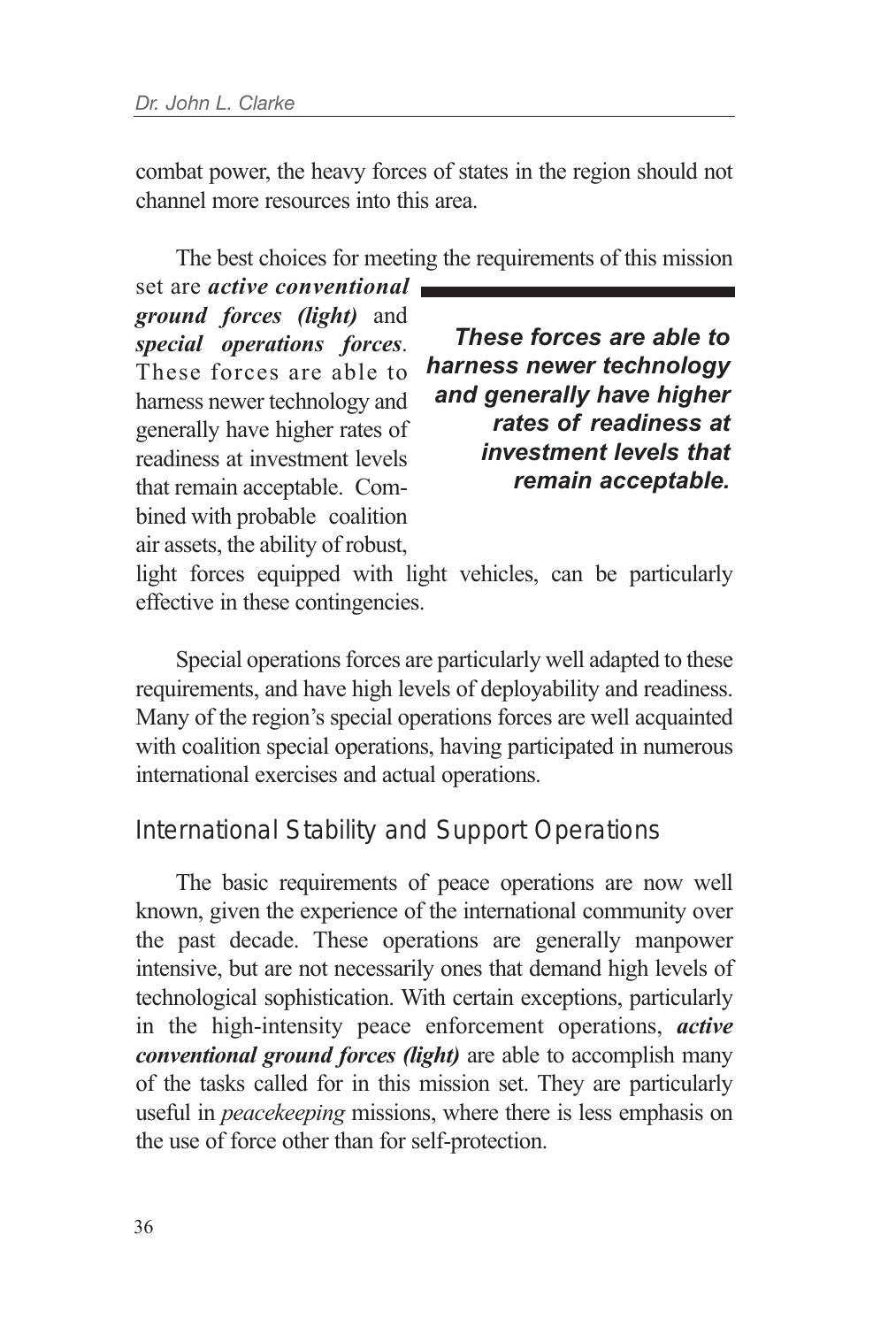*Paramilitary police forces* are another good choice for meeting the requirements of the mission set. Based on doctrine, organization, equipment and training, these police forces are well suited to carry out many stability operations tasks. They are particularly useful during post-conflict peace building tasks, as well as lower-end peace enforcement tasks that require a capability for re-establishing order and stability during a transitional phase.

*Special operations forces*, the third option, are very capable in carrying out these tasks. They are particularly useful in supporting peace enforcement tasks and can provide an excellent tool for meeting coalition operations coordination requirements by providing language-qualified liaison teams. Special operations forces are also useful during pre-conflict peacemaking operations, where long established military-to-military contact programs can bear fruit, as well as in peace building operations, due to their inherent ability to conduct training operations for newly established security forces.

Other forces that can be of some utility include certain types of *reserve forces*, which can be activated to provide a sustainment ability, and *private military companies*, which are now developing some level of capability suited to low-end peace operations.

#### *Civil Support*

This section is divided according to the three mission subsets of DACA, DSCLEA and DACDIS. This section considers only military and paramilitary forces because the essential nature of civil support is to provide support to civilian authority.

Defense Assistance to Civil Authority (DACA)

Because the need for military support to civil authority is unpredictable, *active conventional ground forces*, both heavy and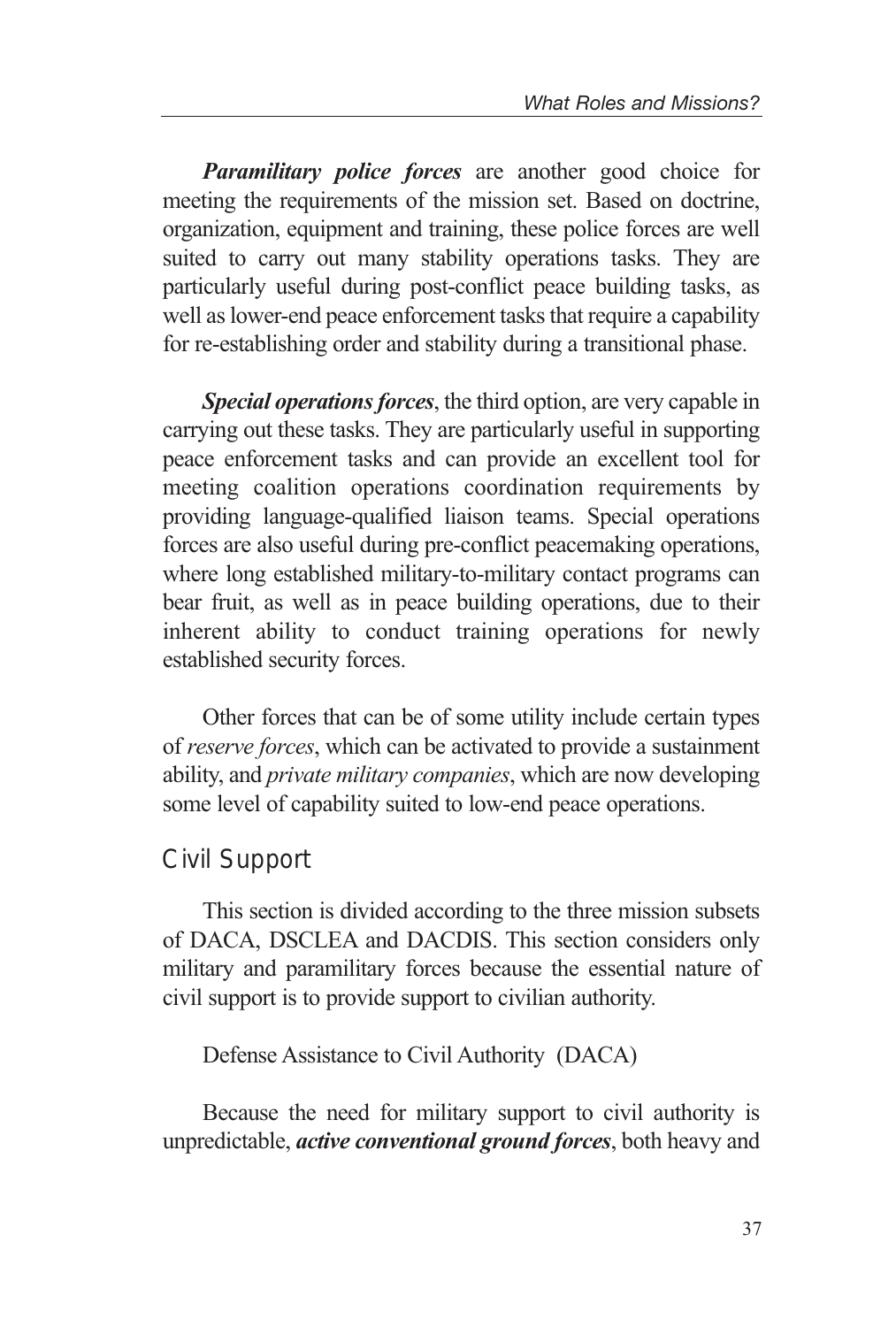light, are likely to be called upon in the early stages of these contingencies. Conventional forces, depending on their state of readiness, can quickly react to a contingency. They have the logistical support and self-deployment capability that allow them to respond quickly and to sustain themselves during the operation. In particular, these forces are well equipped to respond to incidents involving chemical, biological and radiological weapons.

Additionally, both *paramilitary police forces* and *internal security forces* are particularly well adapted to law enforcement aspects of these operations. Paramilitary police forces are perhaps best suited, given their equipment, doctrine and training. However, police forces' capabilities can be quickly overwhelmed by major calamities and may require substantial reinforcement by military forces.

*National guards* and *reserve forces* may also be useful, although generally low levels of readiness delay their ability to respond quickly to emergencies. National guards and reserve forces are, however, useful to augment large public activities planned well in advance, such as national sporting events.

Defense Support to Civil Law Enforcement Authority (DSCLEA)

To support law enforcement authority, the best-suited forces include *active conventional ground forces (light), internal security forces* and *special operations forces.* Reserve forces and national guards generally lack the capabilities, particularly specialized capabilities and the ability to sustain operations over time, to make a realistic contribution. Active forces can augment border security forces over the long-term and have access to an array of technology, such as ground surveillance radars, that can be used effectively. Special operations forces can provide training support to law enforcement authority, as well as assist in efforts to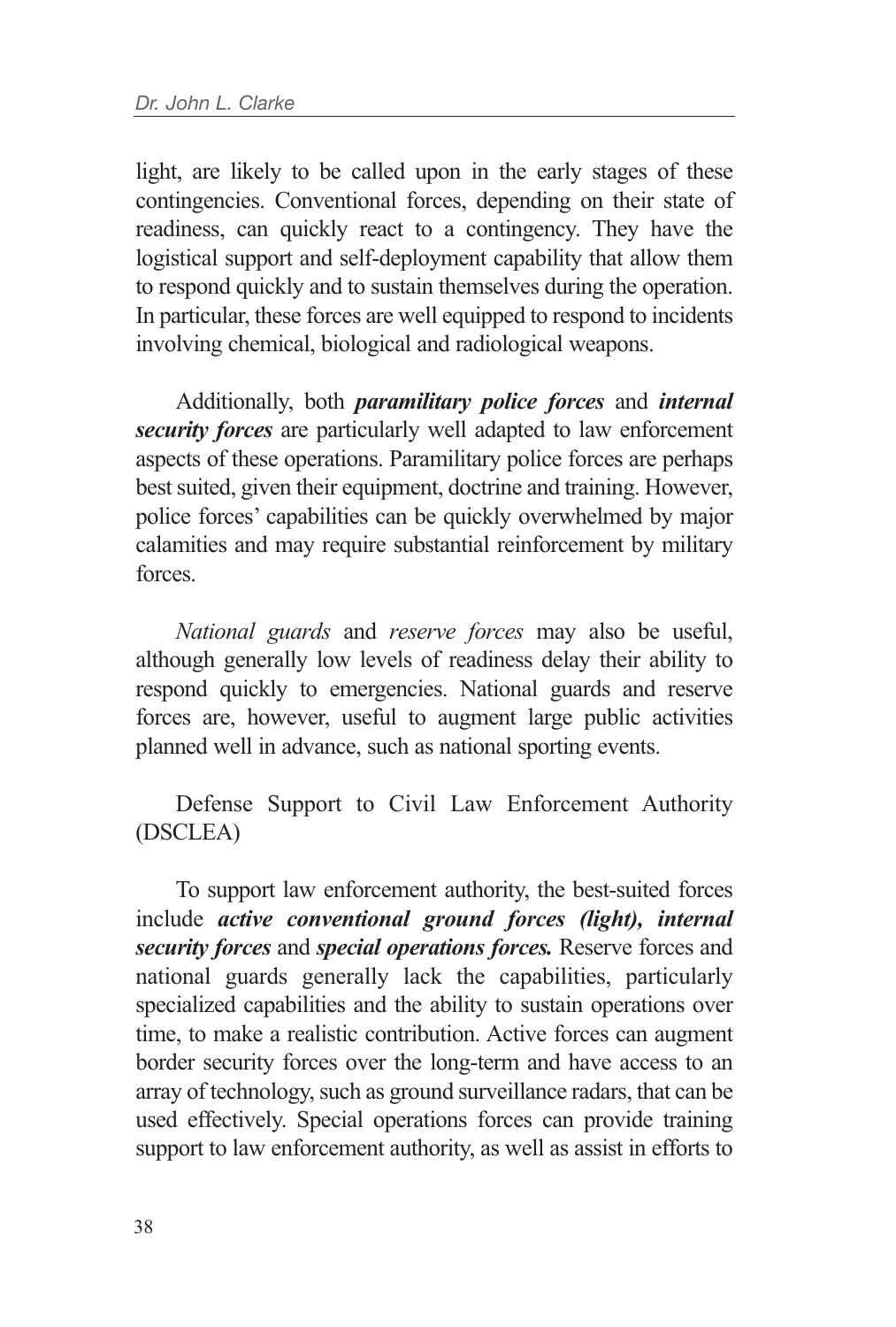combat domestic terrorism; however, civilian law enforcement agencies should take the lead in this mission. It is assumed that paramilitary police forces, if available, will always be involved in these operations as a matter of policy. To the extent that they are controlled by the ministry of defense and are focused on the military aspects of their duties, they would be a natural source of augmentation for the DSCLEA mission.

Defense Assistance to Civil Disturbances (DACDIS)

As with DACA requirements, military assistance during major disturbances or calamities generally requires a rapid response capability. Thus, *active conventional ground forces (light)* and *internal security forces* are the most likely candidates for missions. Reserve forces and national guards, depending on the amount of time available, can also contribute to carrying out these tasks. As with DSCLEA events, *paramilitary police forces*, if not otherwise already engaged, are likely to be called upon to manage these contingencies.

### *National Defense*

The most important forces available to defend the national territory are the *active conventional ground forces (light and heavy)*. This is particularly true in the case of protecting the nation's sovereignty. Heavy forces are obviously more capable in this mission, but because of the heavy yoke of legacy forces, they are often found at a lower level of readiness than light organizations. However, given the relatively low threat to territorial sovereignty, it may be more prudent to rely on a mix of active forces, *reserve forces* and *national guards*. The latter are particularly capable in providing area territorial defense at relatively low cost. Indeed, it is worth considering whether the bulk of the territorial sovereignty mission can be shifted to reserve and national guard forces. This would result in substantial savings.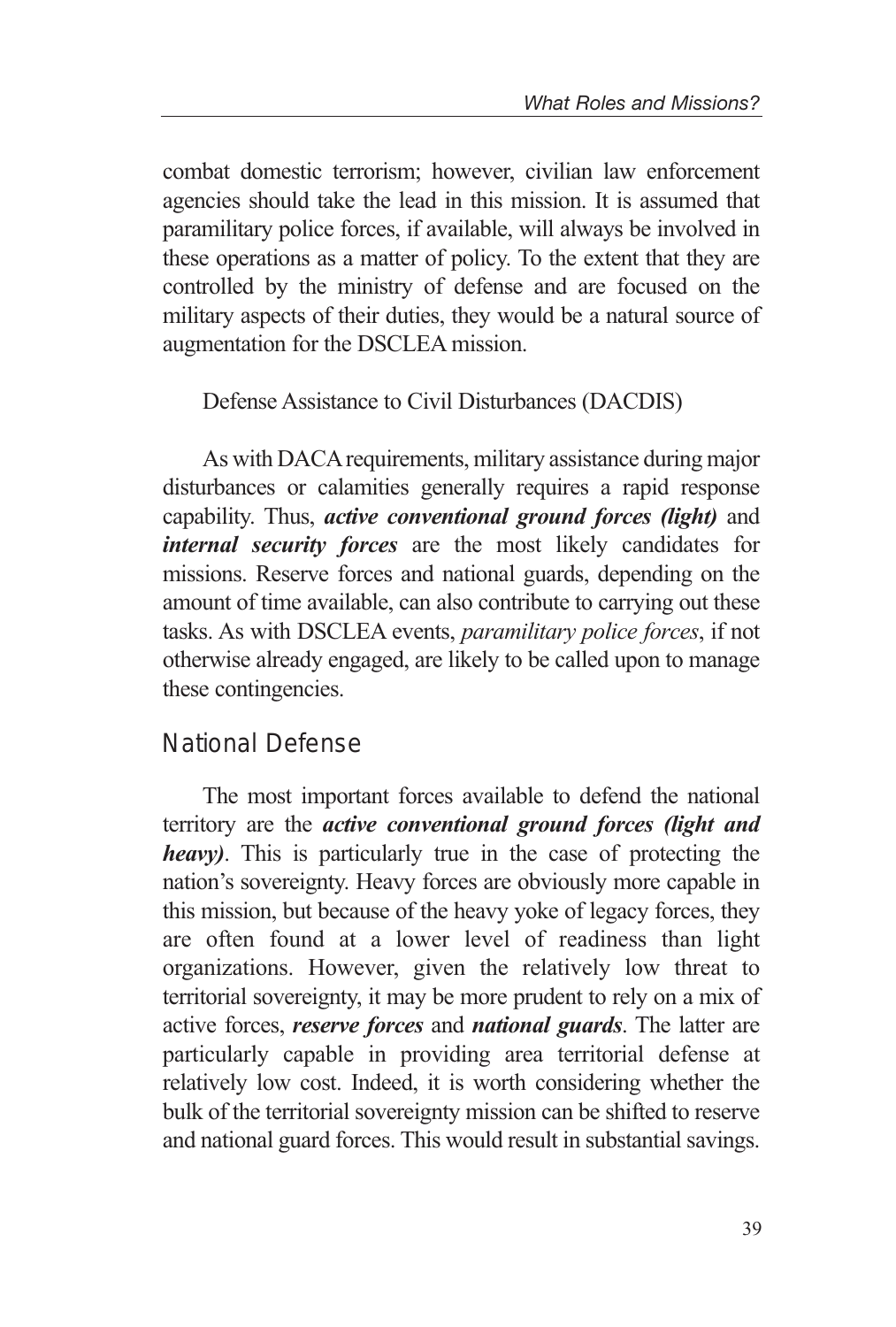For much the same reason, reserve and guard forces may be best suited to protect critical infrastructure, particularly in those instances where the infrastructure does not require a high level of technical sophistication in order to achieve an acceptable level of protection. These reserve elements are able to provide the large numbers of static guard personnel often required for this mission. *Paramilitary police forces* and *internal security forces* can also provide this support, but at a cost to their other duties. A costefficient solution to the challenge of protecting critical infrastructure is to employ *commercial security providers* in this role.

#### *International Humanitarian Assistance*

As was the case for DACA in a national context, providing assistance to international or foreign civil authority in the event of a major catastrophe requires forces able to respond quickly and to supply their own logistic support. These operations may also require a capability for self-defense, so it's likely to be useful if the forces are armed.

Many of the requirements of providing humanitarian assistance can be met by combat troops, but some tasks go considerably beyond their capabilities. Many of these operations require highly specialized capabilities, such as water purification units and military police, as well as civil affairs specialists, particularly for dealing with the consequences of major calamities and upheavals. The refugee support mission may entail providing basic services such as sanitation and emergency medical services. In addition, logistical support troops are generally very useful during these contingencies, which frequently require substantial movement of supplies and equipment.

Many states would find it difficult to develop, train and sustain low-density specialized troops for these missions; consequently,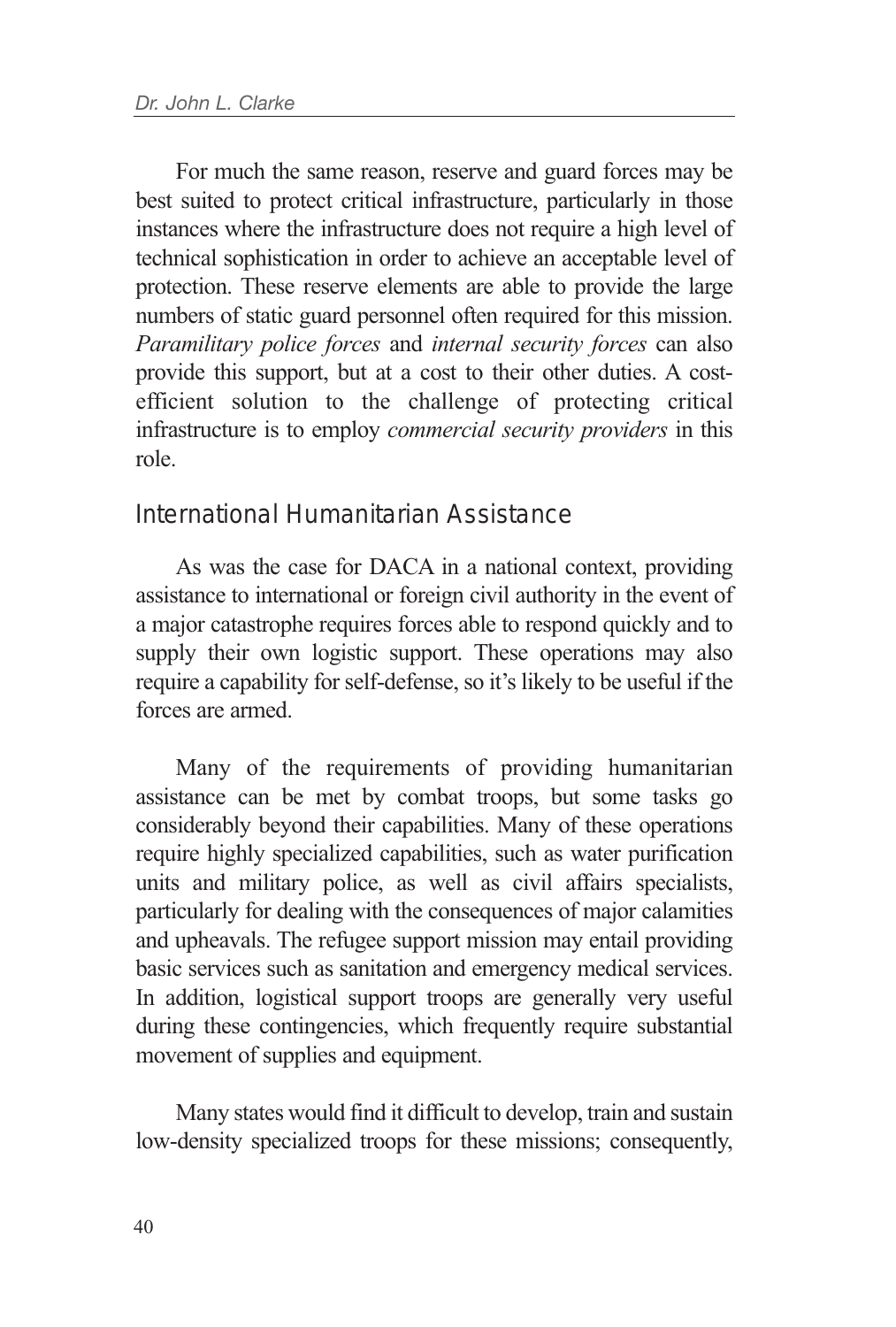*active conventional ground forces (light)* could be tasked to manage most of these missions. To a lesser extent, *paramilitary police forces* may be deployed to support these missions. In exceptional circumstances, some *internal security forces* may also be deployed, particularly for those missions where protection of humanitarian assistance and its providers is required, though employment of these state security forces outside a nation's own borders may pose legal difficulties.

### *Unilateral Military Operations*

By definition, these operations rely only on national assets and resources; international assistance is not a factor. These operations rely primarily on conventional military capabilities, but they may also draw upon special operations capabilities. In addition to land forces, air and sea assets (as appropriate) may be useful in carrying out some of these missions, particularly if they occur some distance from the home territory.

As previously noted, these operations often combine military and law enforcement operations; it is thus not uncommon for both military and police forces to cooperate in executing them. However, divided lines of command may occur, resulting in an uncoordinated response.

For counterinsurgency operations, *active conventional ground forces (light)* and *paramilitary police forces* are generally the forces of choice. Heavy forces are generally not adaptable to fighting counterinsurgency attacks, particularly in urban areas. *Internal security forces* may also play an important role, but it is critical to distinguish between their law enforcement and military roles. Too frequently, internal security forces may be employed in an essentially military role for which they are neither trained nor equipped.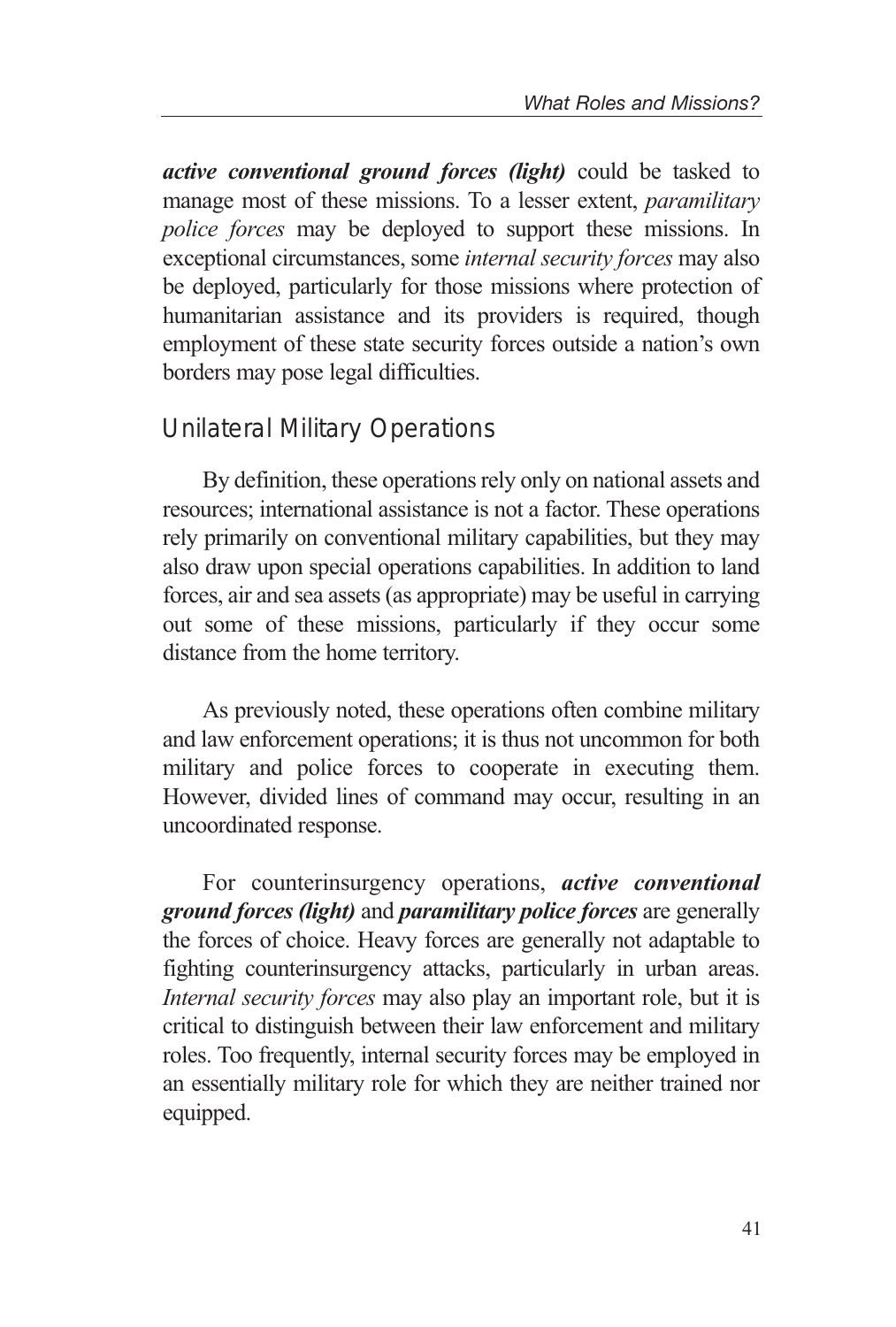Active conventional light forces are also well suited for employment in the show-of-force role, as are *active conventional ground forces (heavy)*, particularly if these actions take place on or near the state borders. They are less useful should it be necessary to undertake a show of force at some distance from the state, as they can be difficult to deploy.

*Special operations forces* are uniquely suited to the requirements of strikes and raids outside the state's territory, as well as recovery operations and the evacuation of non-combatants. They are often able to function independently, a unique match for the requirements of unilateral military operations. Coordinated with air and sea forces, they can conduct operations at long range, as was the case with the Mogadishu (German) and Kampala (Israeli) operations.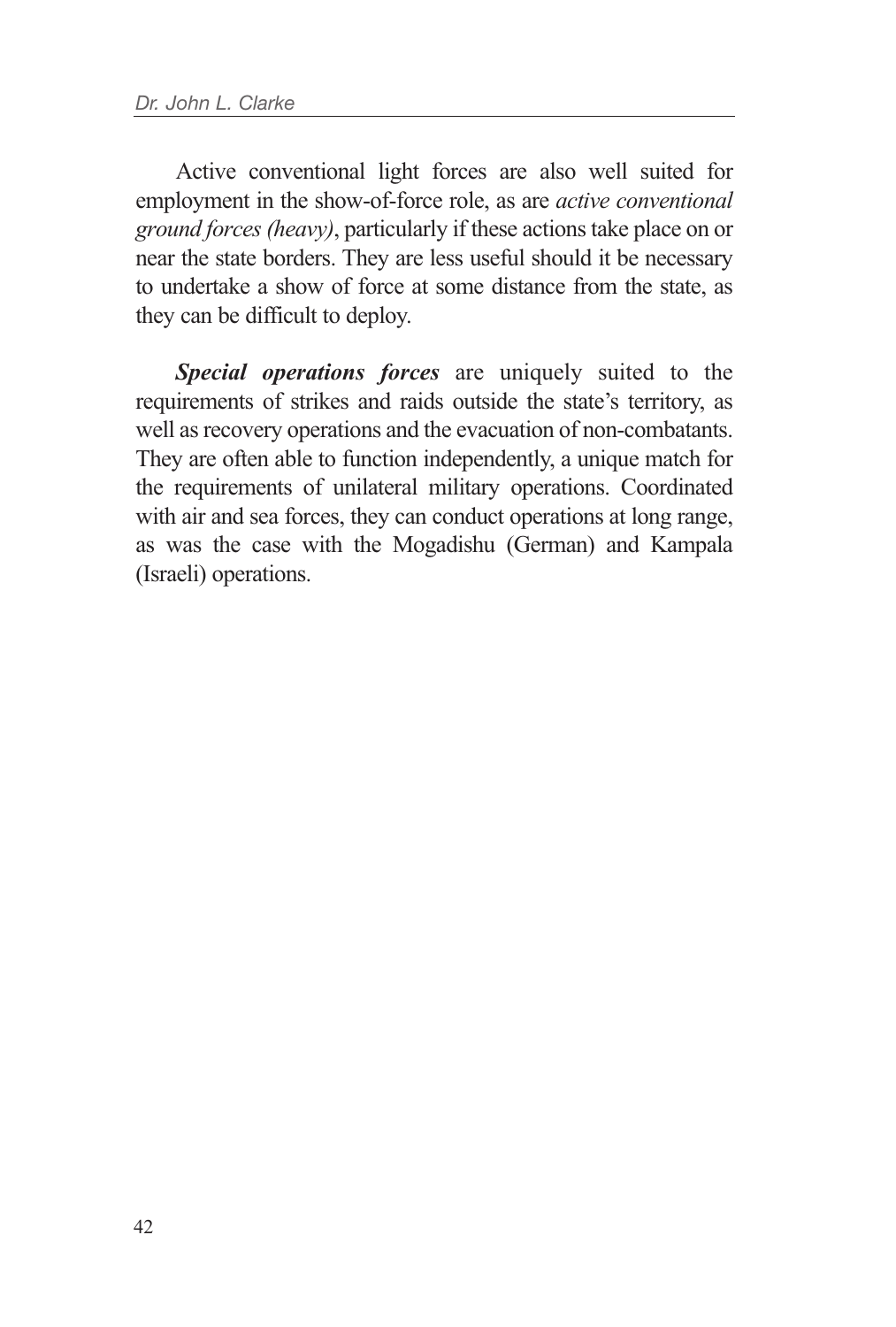## **PART VII: Conclusions and Recommendations**

The foregoing analysis reveals several conclusions about optimal force mixes for the likely challenges of the future. While each country will have its own requirements, some recommendations seem applicable across the region. Policy makers must understand the limited, but real, window of opportunity in which the necessary mission-force mix changes can be made.

First, channeling money into legacy heavy forces is not an efficient investment. These forces are more costly than other forces examined in this study in terms of maintenance, training and sustainability requirements and their utility is limited, due to their constrained strategic mobility and major logistical needs. Indeed, investing in legacy heavy forces may be counterproductive, because it may deprive other, more useful force types of much needed support.

Secondly, this analysis demonstrates conclusively that **active conventional ground forces (light)** and **special operations forces** have the broadest range of utility for military forces. They rank among the most versatile forces for almost every mission set examined in this study. In addition, the analysis demonstrates that these forces require only modest change throughout these points of analysis, and more importantly, marginal additional investment. These forces also seem to be best positioned to take advantage of technological innovation, as well as to meet emerging future requirements.

With regard to other armed security forces, highly versatile **paramilitary police forces** appear to have the greatest utility and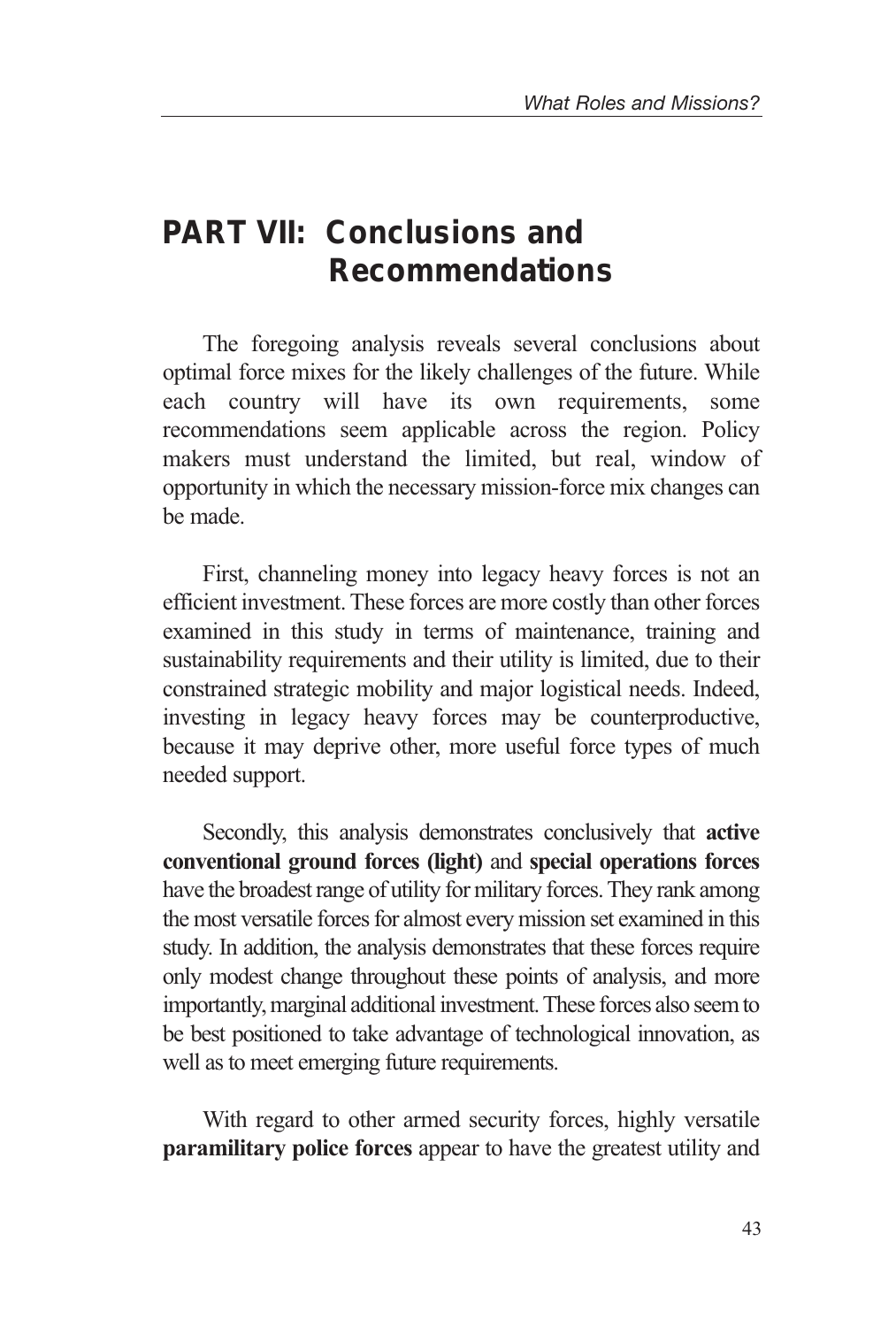are good candidates for additional investment. They are able to make important contributions across the range of requirements, particularly in national defense, stability operations and civil support. They are well adapted to bridging the gap between military and law enforcement approaches to using force. In this respect, they appear to be more useful than internal security forces, with their generally more limited scope of operations and often military approach to the use of force. Moreover, they are more versatile than many specialized police forces and thus, are able to meet a much broader range of requirements.

The mission of border security invites additional scrutiny. Given the importance and complexity of border security missions, highly specialized enforcement organizations must be developed for this purpose. While military forces are often employed in this role, principally because they represent a low-cost alternative for securing borders, this mission calls for a law enforcement-centered approach, as well as highly specialized training; both are often beyond the scope of military forces.

Given the reduced level of threats to national sovereignty, most territorial security tasks should probably be relegated to reserve

forces. While many reserve formations desperately need invigoration, the investment required to achieve a credible level of capability would be, in most instances, modest. Reassigning part of the territorial defense task to a national guard/militia structure is worth considering, because

*Given the reduced level of threats to national sovereignty, most territorial security tasks should probably be relegated to reserve forces.*

these forces cost less than reserve forces, which must maintain a higher level of readiness and are more resource-intensive from the analytical perspective employed in this study.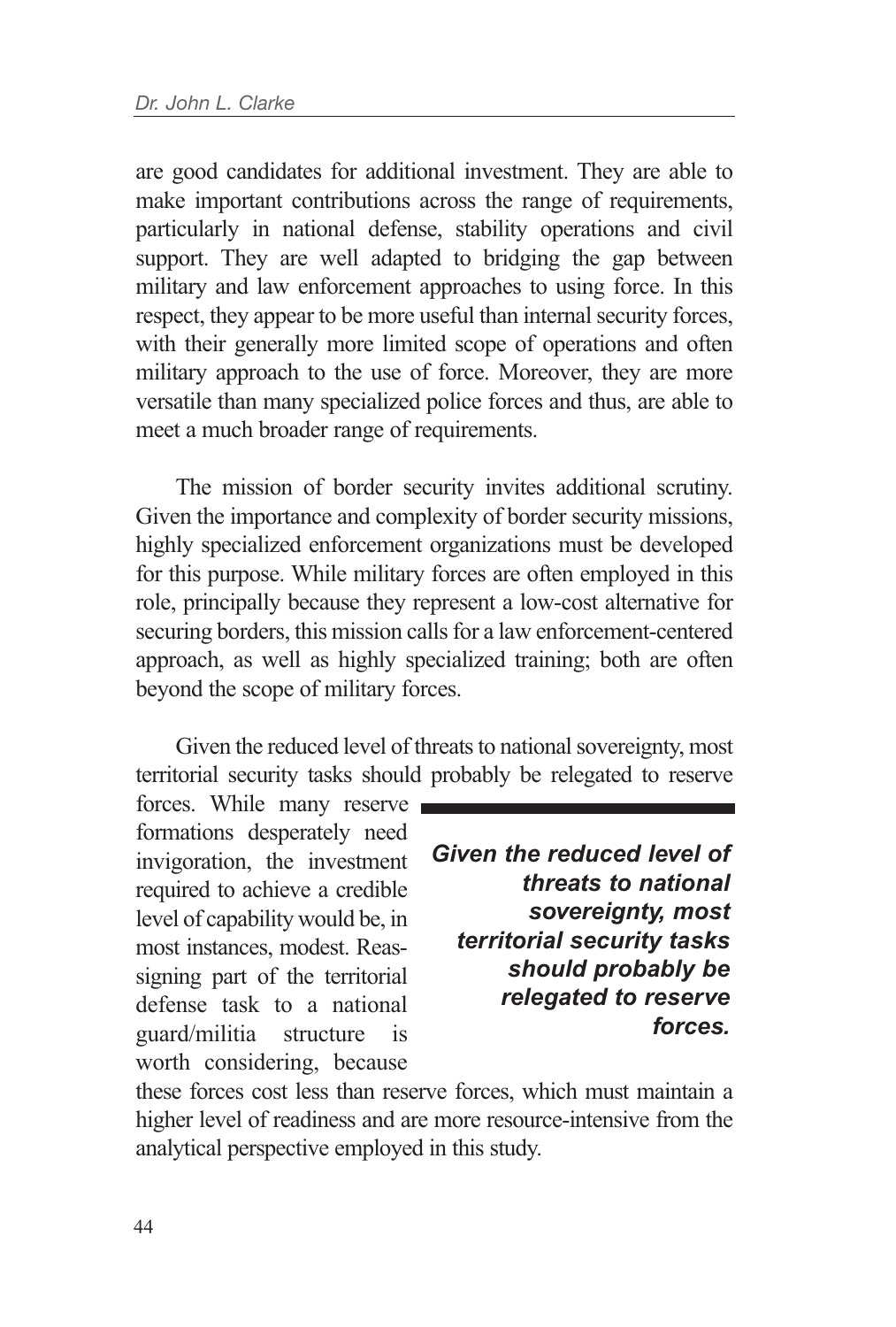This analysis makes clear that across the range of force options, hardware issues, particularly those related to investments in legacy forces, are not the most pressing. For the range of tasks analyzed in this paper, many equipment needs can be met through off-the-shelf purchases, or through limited purchase of technologically advanced mission-specific equipment. Based on this analysis, a progressive approach to upgrading legacy equipment holdings should probably give way to a more aggressive approach that may skip a generation of technology in order to acquire more advanced and more capable equipment.

As important as hardware may be, states can invest more intelligently in personnel: human resources are the key to integrating new capabilities and novel technology. While in the near future, it may seem that equipment acquisition may increase readiness, the challenges of developing the necessary doctrine, organizations and training may actually decrease short-term readiness. In fact, the difficulties of integrating new technology inevitably require additional expenditures in personnel and training. Consequently, additional expenditures for personnel are the *sine qua non* of modern readiness and increased capability.

This paper has demonstrated that the proper mix of forces required for managing future change can be obtained by concentrating on three kinds of forces: light, special operations and paramilitary police forces. Focusing future efforts on this force mix can result in much higher levels of readiness, expanded capabilities and reduced costs, especially when existing redundancies are eliminated. States would be well advised to consider this force mix as they move forward with planning for operations in this decade and beyond.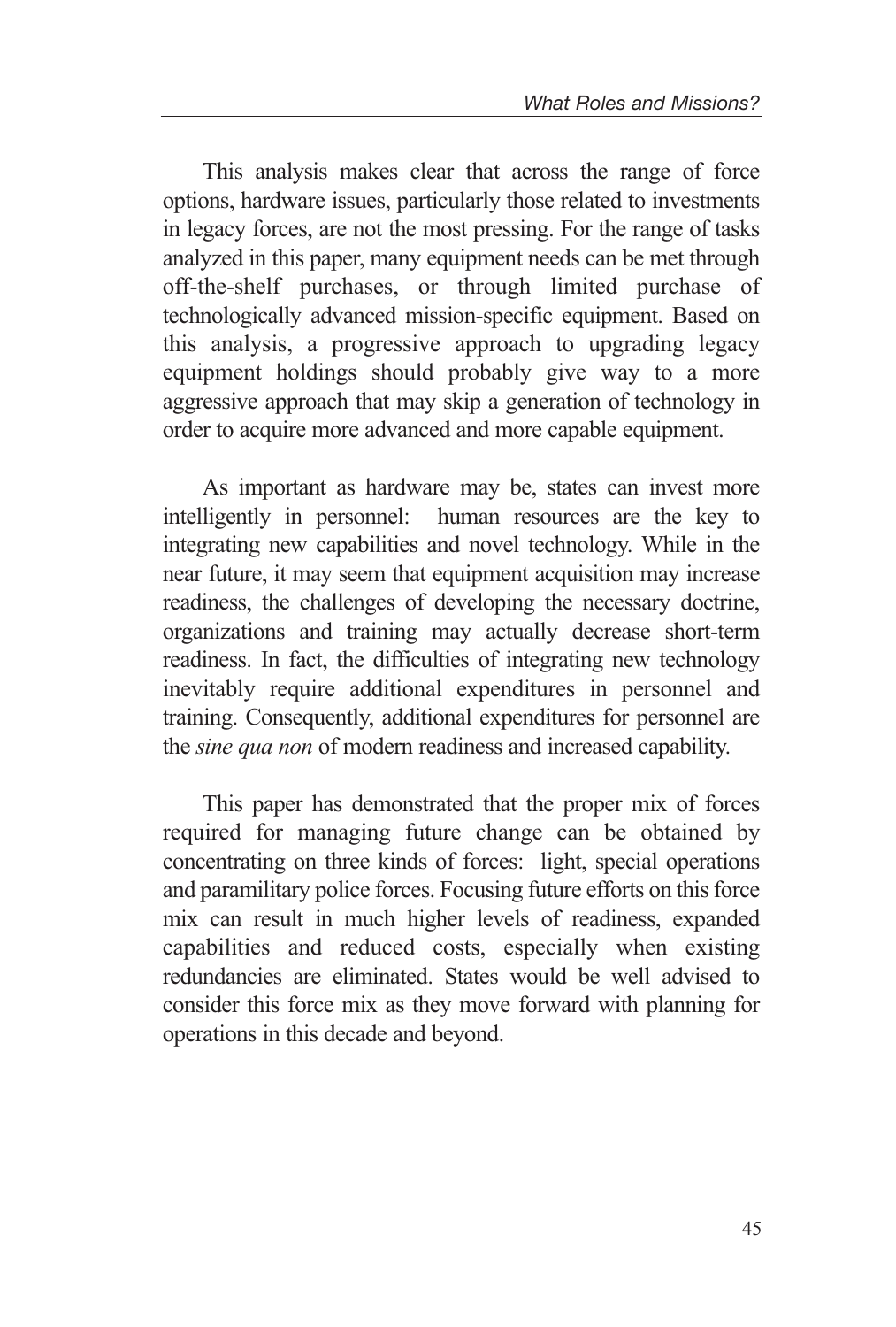### *Endnotes*

**<sup>1</sup>**The DOTLMS was developed by the US Army as a set of metrics for determining, *inter alia*, the readiness of military forces for different missions. In this analysis, a C has been added to analyze the utility of additional marginal investment, referred to as Cost, to determine how much investment may be required to achieve a measurable gain in effectiveness. For an example of DOTLMS analysis, see *http://www.rand.org/publications/MR/MR1251/MR1251.Chap9.pdf*.

**<sup>2</sup>**Emerging defense doctrine in Europe is beginning to reflect this reality. The defense of national territory is no longer the first priority in some doctrines. See, *inter alia*, Germany's new Defence Policy Guidelines. (Bundesministerium der Verteidigung, Berlin, May 2003), p. 4.

**<sup>3</sup>**With rare exceptions, Europe's spending on defense continues to decline precipitously. Spending on defense is overwhelmingly devoted to personnel, with little left for new equipment purchases. This has forced many defense ministries to curtail or eliminate many programs. See, for example, Smith, Craig, "Germany to Overhaul Military and Reduce Defense Spending," The New York Times, January 14, 2004, p. 2.

**<sup>4</sup>** In many countries the process of strategic assessment is not fully embedded. As a result, strategic requirements are not always well thought through, nor are they coordinated with neighbors and partners.

**<sup>5</sup>**Europe's reluctance to countenance the use of force has been much debated recently. See, *inter alia*, Kagan, Robert, Of Paradise and Power, (New York: Alfred Knopf, 2003).

**<sup>6</sup>**The cascading program makes available a broad range of surplus equipment from the long-term NATO members to newer NATO members and applicant states. This equipment is generally a generation or two removed from current acquisition programs. Its acquisition by other countries mandates the establishment of entirely new logistical support systems, necessitating significant investment.

**<sup>7</sup>**US Joint Chiefs of Staff, Joint Warfare of the Armed Forces of the United States (JP1), p. III-1.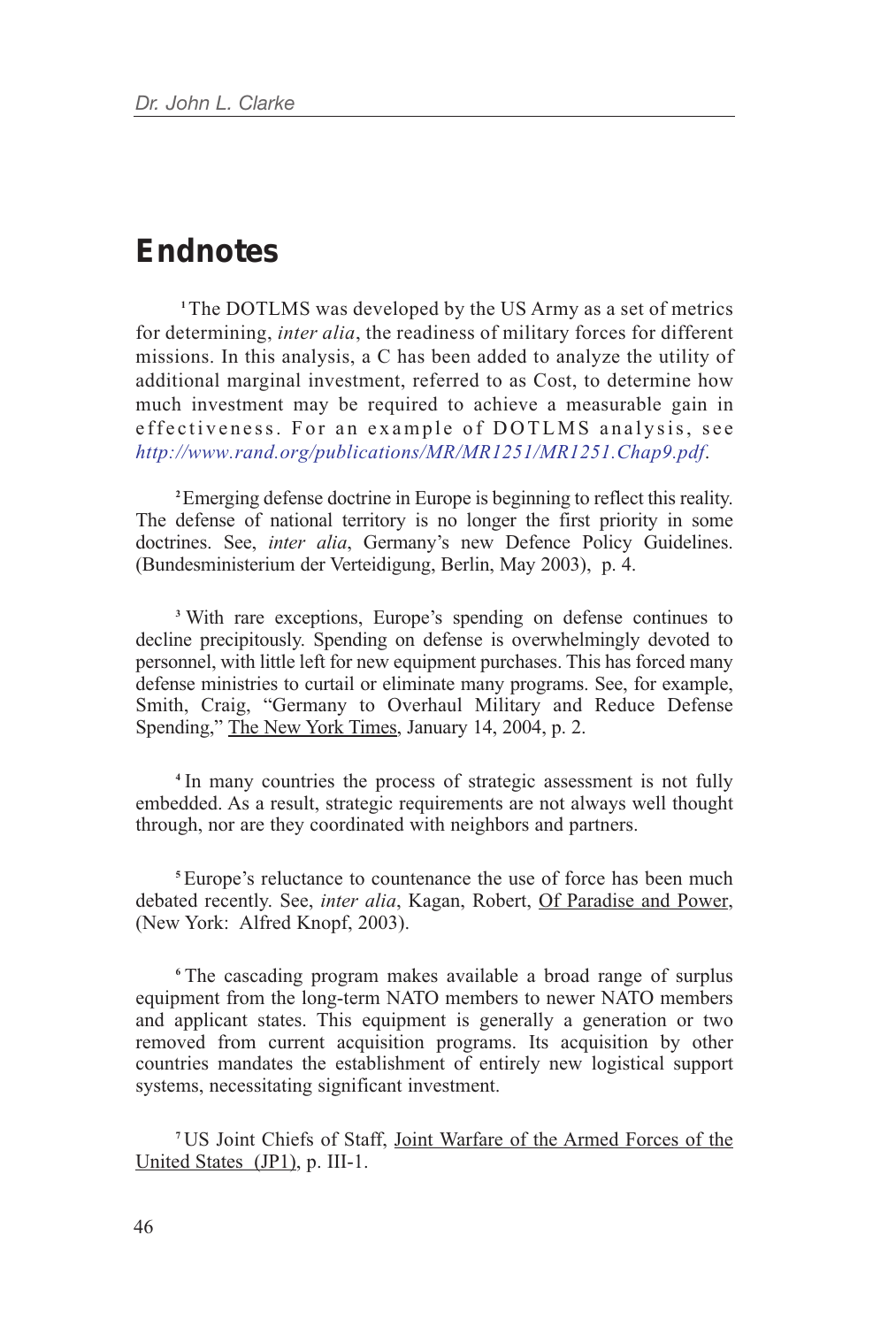**<sup>8</sup>**US Joint Chiefs of Staff, Unified Direction Armed Forces (JP 0-2), p. I-6.

**<sup>9</sup>**Ibid, p. I-6.

**<sup>10</sup>**Ibid, p. II-1.

**<sup>11</sup>**See *www.dtic.mil/doctrine/jel* for additional information on special operations doctrine.

**<sup>12</sup>**Ibid. Peace operations also referred to as peace *support* operations, have now been subsumed under the rubric of stability operations in US usage.

**<sup>13</sup>**In particular, Multinational Support Units (MSU), composed of Italian Carabinieri units, have proven to be effective in operations in the Balkans. See *http://www.nato.int/docu/review/2001/0102-07.htm*.

**<sup>14</sup>**See *www.dtic.mil/doctrine/jel*.

<sup>15</sup> US Joint Chiefs of Staff, Joint Doctrine for Homeland Security (JP  $3-26$ , p. IV-3.

<sup>16</sup> In particular, the employment of military forces in a domestic context in the United States is severely restricted by the *Posse Comitatus Act* of 1878. See *http://www.dojgov.net/posse\_comitatus\_act.htm*

**<sup>17</sup>**US JCS, JP 3-26, p. IV-7.

**<sup>18</sup>**In the United States homeland *defense* is distinguished from homeland *security*. Homeland security is focused on protecting against and responding to terror attacks, while homeland defense is concerned with the role military forces play in defending the nation. For a further elaboration see Clarke, John, "Securing the European Homeland," Journal of Homeland Security, September 2003.

**<sup>19</sup>**See JP 3-26, p. III-8 for this statement of policy.

**<sup>20</sup>**See JP 3-26, p. III-1 for examples of NCI and DCI.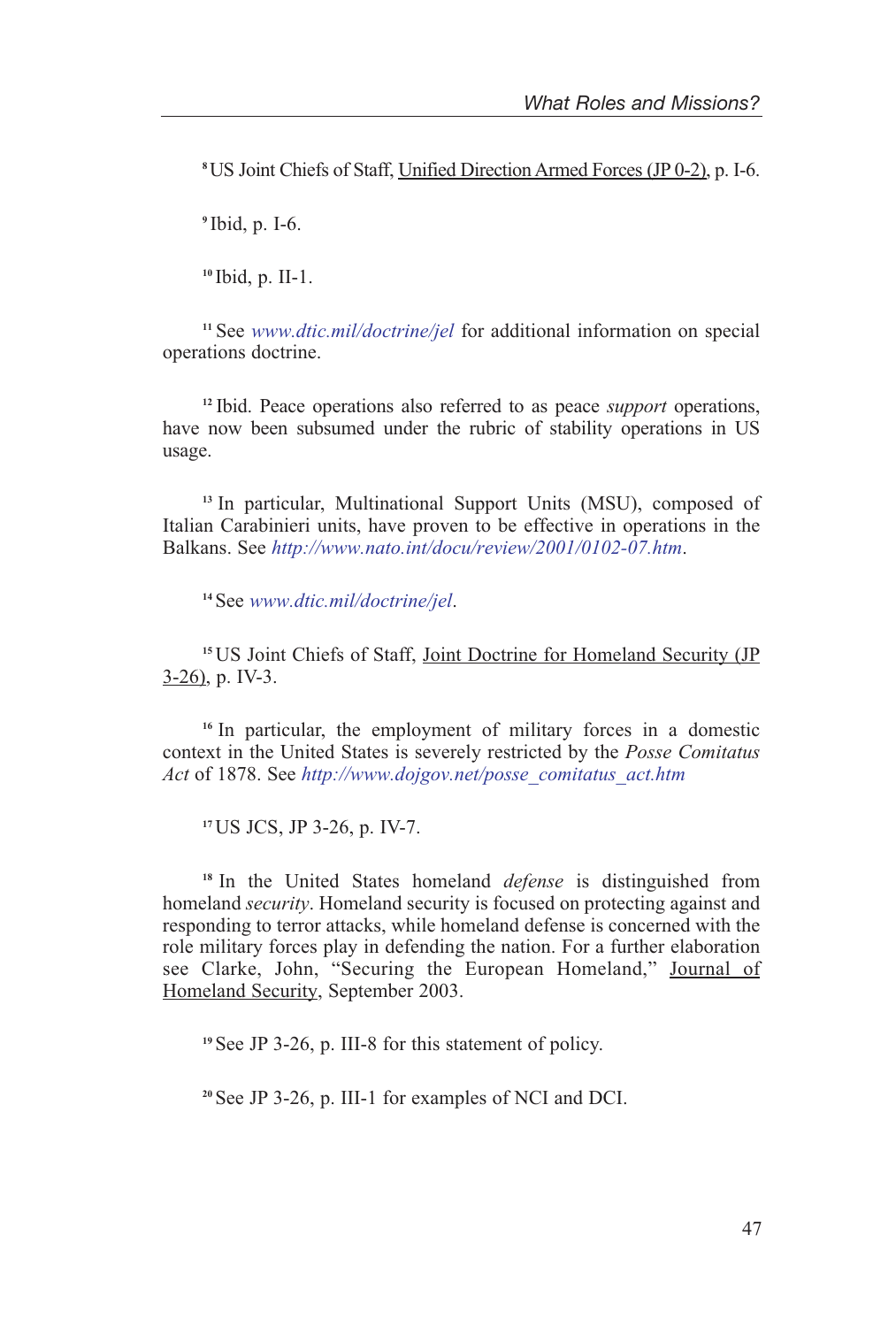#### *The George C. Marshall European Center for Security Studies*

Dr. John P. Rose **Director** 

MG (Ret.) Michael J. McCarthy, USAF Deputy Director

MG (Ret.) Dr. Horst Schmalfeld, GEAF Deputy Director

Ambassador Mary Ann Peters Associate Director for International Liaison

#### *College of International and Security Studies*

Dr. John Reppert Dean

Ms Margie Gibson Editor

This paper is available on the Marshall Center Web Site at *www.marshallcenter.org*

Designed and produced by VIB, August 2005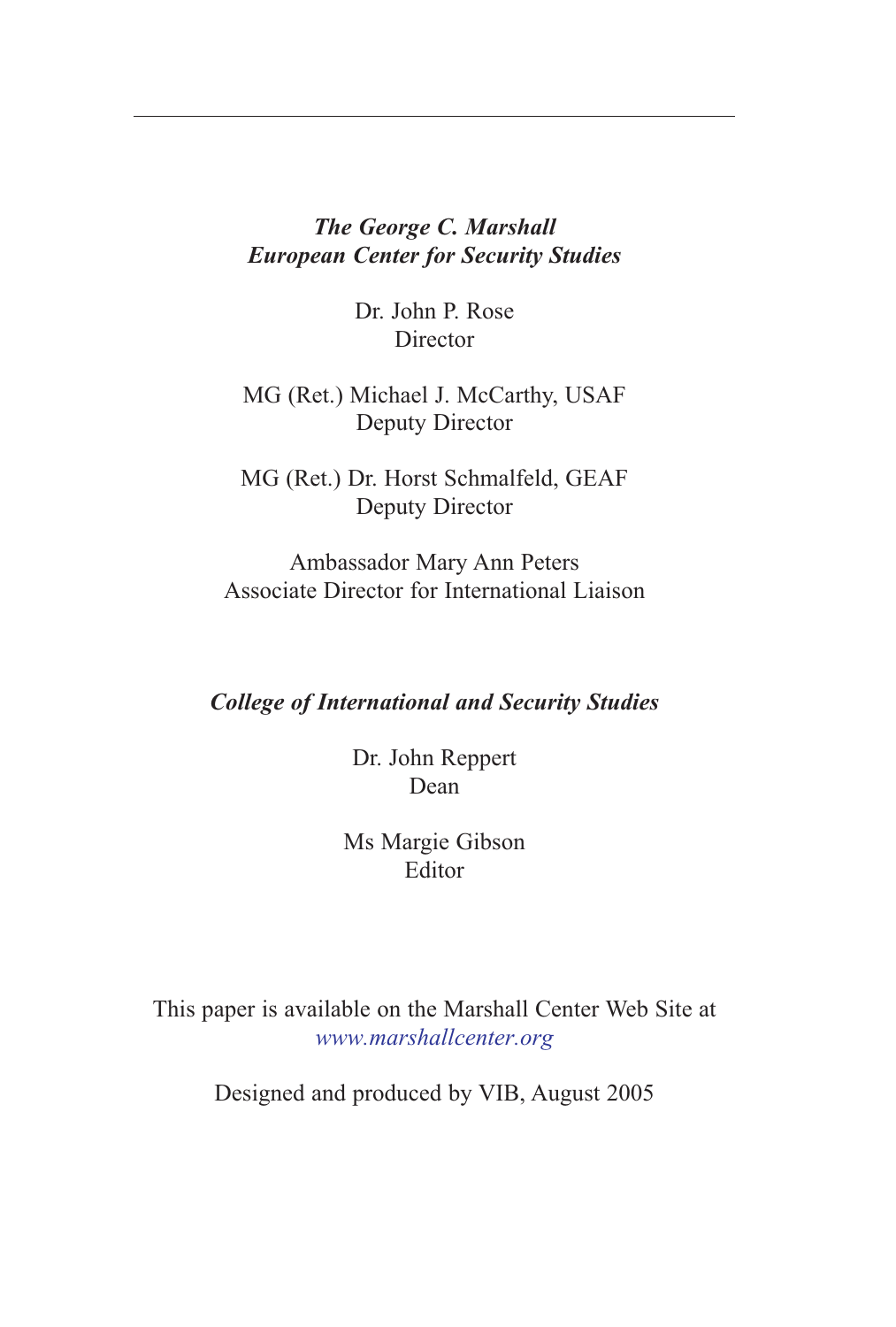#### **The Marshall Center Papers**

No. 1 – *Europe's New Defense Ambitions: Implications for NATO, the US, and Russia* by Peter van Ham April 2000

No. 2 – *The Transformation of Russian Military Doctrine: Lessons Learned from Kosovo and Chechnya* by Alexei G. Arbatov July 2000

No. 3 – *Cooperative Security: New Horizons for International Order* by Richard Cohen and Michael Mihalka April 2001

No. 4 – *Western Unity and the Transatlantic Security Challenge* by Peter van Ham and Richard L. Kugler June 2002

> No. 5 – *Counter-Terrorism and the Use of Force in International Law* by Michael N. Schmitt November 2002

No. 6 – *Rethinking the National Interest: Putin's Turn in Russian Foreign Policy* by Sergei Medvedev August 2004